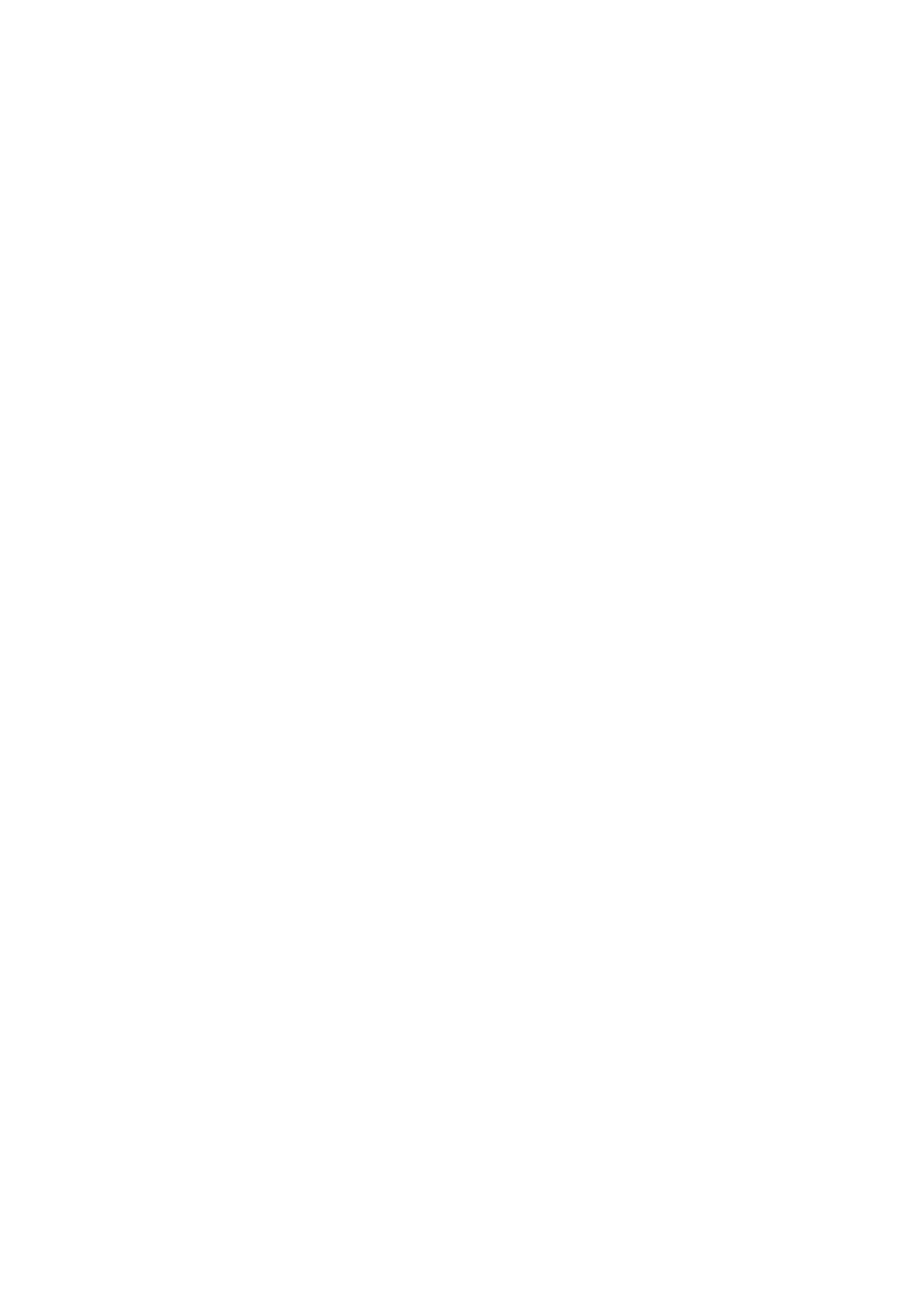# **ELECTRICITY INDUSTRY ACT 2004**

# **CODE OF CONDUCT FOR THE SUPPLY OF ELECTRICITY TO SMALL USE CUSTOMERS 2014**

# **CONTENTS**

#### PART 1—PRELIMINARY

1.1 Title

- 1.2 Authority
- 1.3 Commencement
- 1.4 Interpretation
- 1.5 Definitions
- 1.6 Application
- 1.7 Purpose
- 1.8 Objectives
- 1.9 Amendment & Review
- 1.10 Variation from the Code

# PART 2—MARKETING

# *Division 1—Obligations particular to retailers*

#### 2.1 Retailers to ensure electricity marketing agents comply with this Part

#### *Division 2—Contracts and information to be provided to customers*

- 2.2 Entering into a standard form contract
- 2.3 Entering into a non-standard contract

#### *Division 3—Marketing Conduct*

- 2.4 Standards of Conduct
- 2.5 Contact for the purposes of marketing
- 2.6 No canvassing or advertising signs

#### *Division 4—Miscellaneous*

- 2.7 Compliance
- 2.8 Presumption of authority
- 2.9 Electricity marketing agent complaints
- 2.10 Records to be kept

#### PART 3—CONNECTION

3.1 Obligation to forward connection application

# PART 4—BILLING

# *Division 1—Billing cycles*

- 4.1 Billing cycle\* 4.2 Shortened billing cycle\*
- 4.3 Bill smoothing
- 
- 4.4 How bills are issued
- 4.5 Particulars on each bill

*Division 3—Basis of Bill*

*Division 2—Contents of a Bill*

- 4.6 Basis of bill
- 4.7 Frequency of meter readings
- 4.8 Estimations
- 4.9 Adjustments to subsequent bills
- 4.10 Customer may request meter reading

*Division 4—Meter testing*

4.11 Customer requests testing of meters or metering data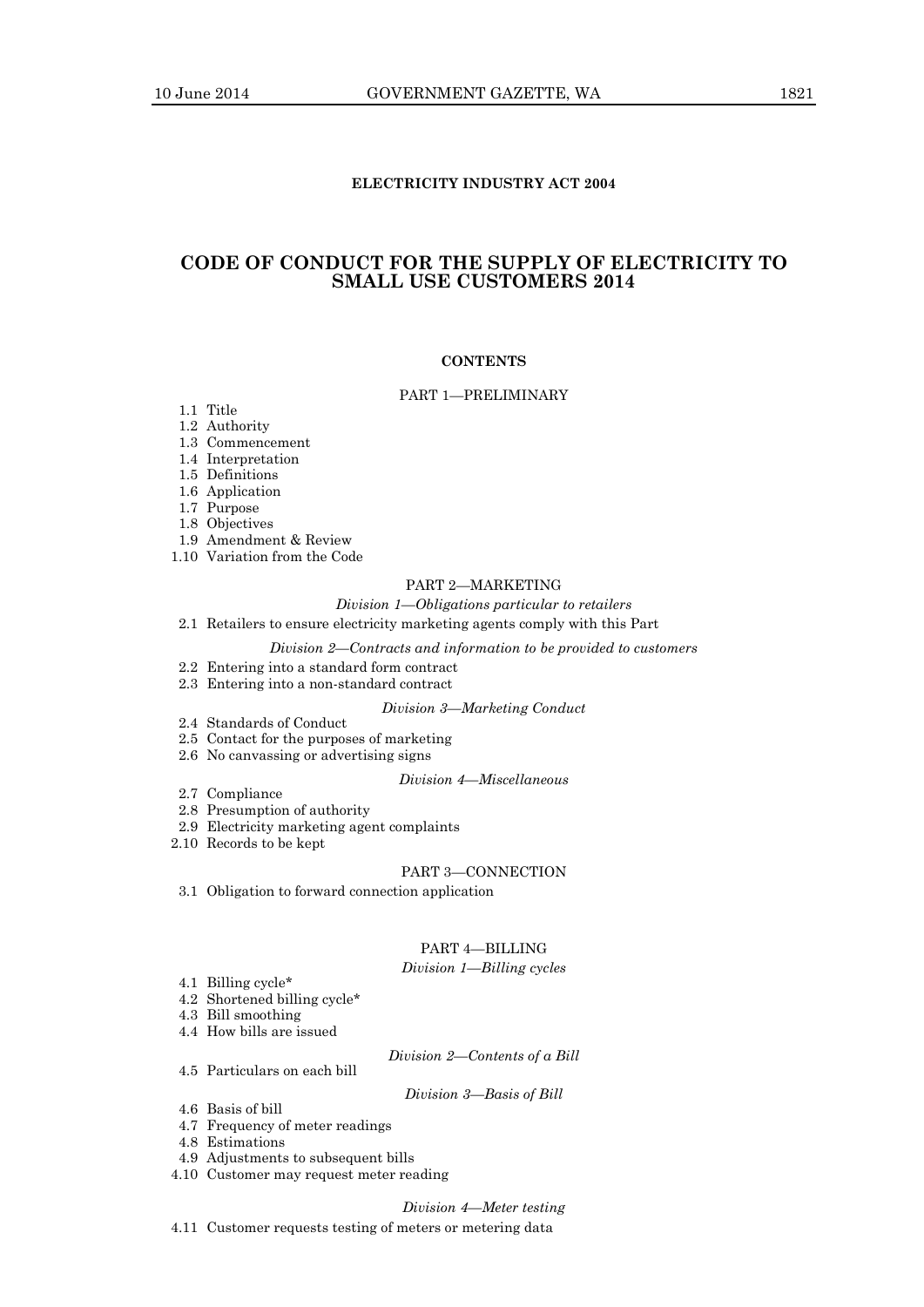#### *Division 5—Alternative Tariffs*

4.12 Customer applications 4.13 Written notification of a change to an alternative tariff

*Division 6—Final bill*

4.14 Request for final bill

*Division 7—Review of bill*

- 4.15 Review of bill
- 4.16 Procedures following a review of a bill

*Division 8—Undercharging, overcharging and adjustment*

- 4.17 Undercharging
- 4.18 Overcharging
- 4.19 Adjustments

# PART 5—PAYMENT

- 5.1 Due dates for payment\* 5.2 Minimum payment methods\*
- 5.3 Direct debit
- 5.4 Payment in advance\*
- 5.5 Absence or illness
- 5.6 Late payments
- 5.7 Vacating a supply address\*
- 5.8 Debt collection

# PART 6—PAYMENT DIFFICULTIES & FINANCIAL HARDSHIP

*Division 1—Assessment of financial situation*

- 6.1 Assessment
- 6.2 Temporary suspension of actions
- 6.3 Assistance to be offered

*Division 2—Residential customers experiencing payment difficulties or financial hardship* 6.4 Alternative payment arrangements

#### *Division 3—Assistance available to residential customers experiencing financial hardship*

6.5 Definitions

# Subdivision 1—Specific assistance available

- 6.6 Reduction of fees, charges and debt
- 6.7 Revision of alternative payment arrangements
- 6.8 Provision of information
- 6.9 Payment in advance

#### Subdivision 2—Hardship policy

6.10 Obligation to develop hardship policy

#### *Division 4—Business customers experiencing payment difficulties*

6.11 Alternative payment arrangements

# PART 7—DISCONNECTION

*Division 1—Conduct in relation to disconnection*

Subdivision 1—Disconnection for failure to pay bill

- 7.1 General requirements
- 7.2 Limitations on disconnection for failure to pay bill
- 7.3 Dual fuel contracts

# Subdivision 2—Disconnection for denying access to meter

7.4 General requirements

#### Subdivision 3—Disconnection for emergencies

7.5 General requirements

# *Division 2—Limitations on disconnection*

- 7.6 General limitations on disconnection
- 7.7 Life Support

#### PART 8—RECONNECTION

- 8.1 Reconnection by retailer\*
- 8.2 Reconnection by distributor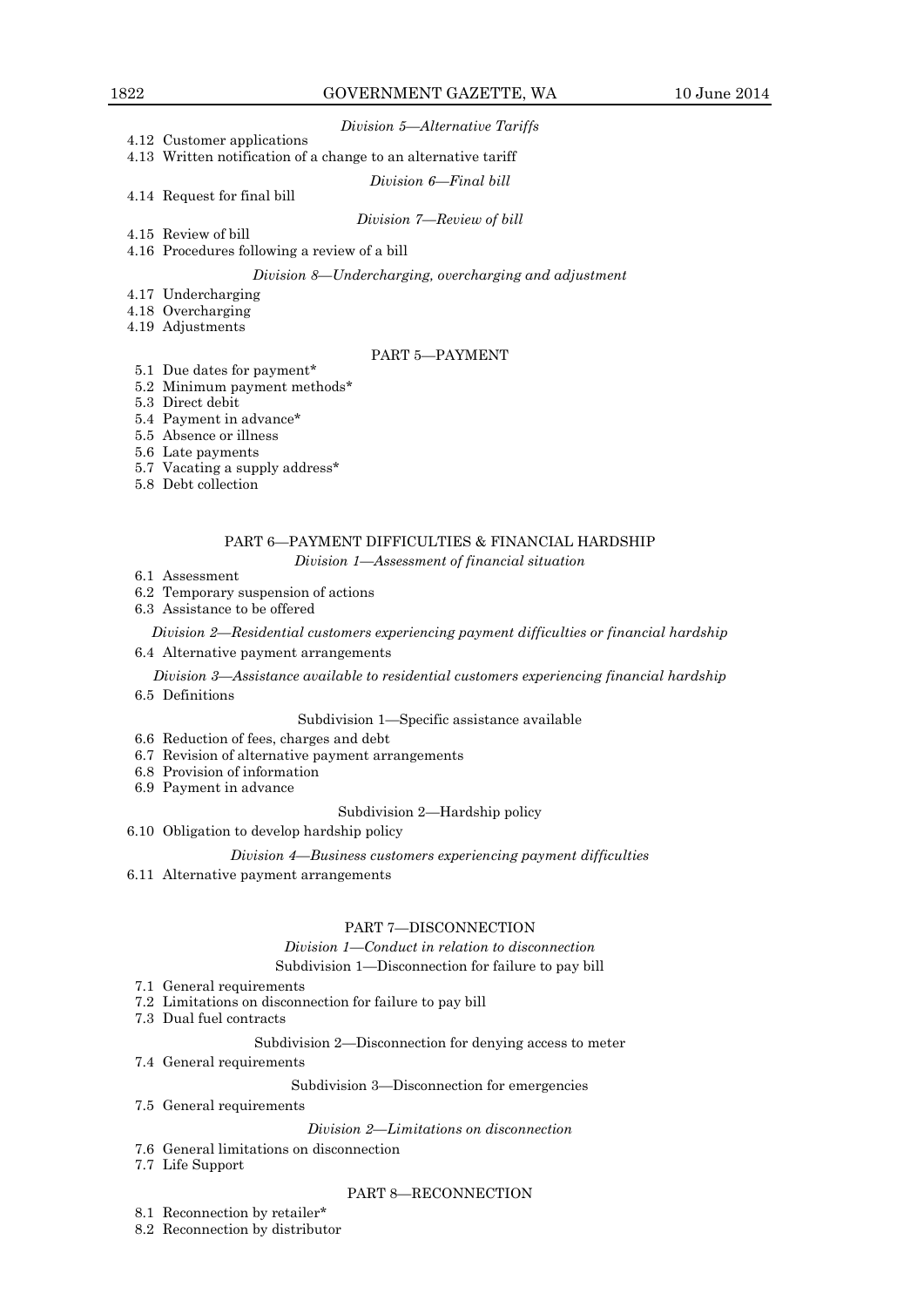# PART 9—PRE-PAYMENT METERS

- 9.1 Application
- 9.2 Operation of pre-payment meter
- 9.3 Provision of mandatory information
- 9.4 Reversion
- 9.5 Life support equipment
- 9.6 Requirements for pre-payment meters
- 9.7 Recharge Facilities
- 9.8 Concessions
- 9.9 Meter testing
- 9.10 Credit retrieval, overcharging and undercharging
- 9.11 Payment difficulties or financial hardship
- 9.12 Existing pre-payment meters

# PART 10—INFORMATION & COMMUNICATION

*Division 1—Obligations particular to retailers*

- 10.1 Tariff information
- 10.2 Historical billing data
- 10.3 Concessions
- 10.3A Service Standard Payments
- 10.4 Energy Efficiency Advice
- 10.5 Distribution matters

#### *Division 2—Obligations particular to distributors*

- 10.6 General information
- 10.7 Historical consumption data
- 10.8 Distribution standards

#### *Division 3—Obligations particular to retailers and distributors*

- 10.9 Written information must be easy to understand
- 10.10 Code of Conduct
- 10.11 Special Information Needs
- 10.12 Metering

# PART 11—NOT USED

# PART 12—COMPLAINTS & DISPUTE RESOLUTION

- 12.1 Obligation to establish complaints handling process
- 12.2 Obligation to comply with a guideline that distinguishes customer queries from customer complaints
- 12.3 Information provision
- 12.4 Obligation to refer complaint

# PART 13—REPORTING

- 13.1 Preparation of an annual report by retailers and distributors
- 13.2 Provision of annual report to the Authority by retailers and distributors
- 13.3 Publication of reports by retailers and distributors

# PART 14—SERVICE STANDARD PAYMENTS

*Division 1—Obligations particular to retailers*

- 14.1 Facilitating customer reconnections
- 14.2 Wrongful disconnections
- 14.3 Customer service

#### *Division 2—Obligations particular to distributors*

- 14.4 Customer service
- 14.5 Wrongful disconnections

# *Division 3—Payment*

- 14.6 Exceptions
- 14.7 Method of payment
- 14.8 Recovery of payment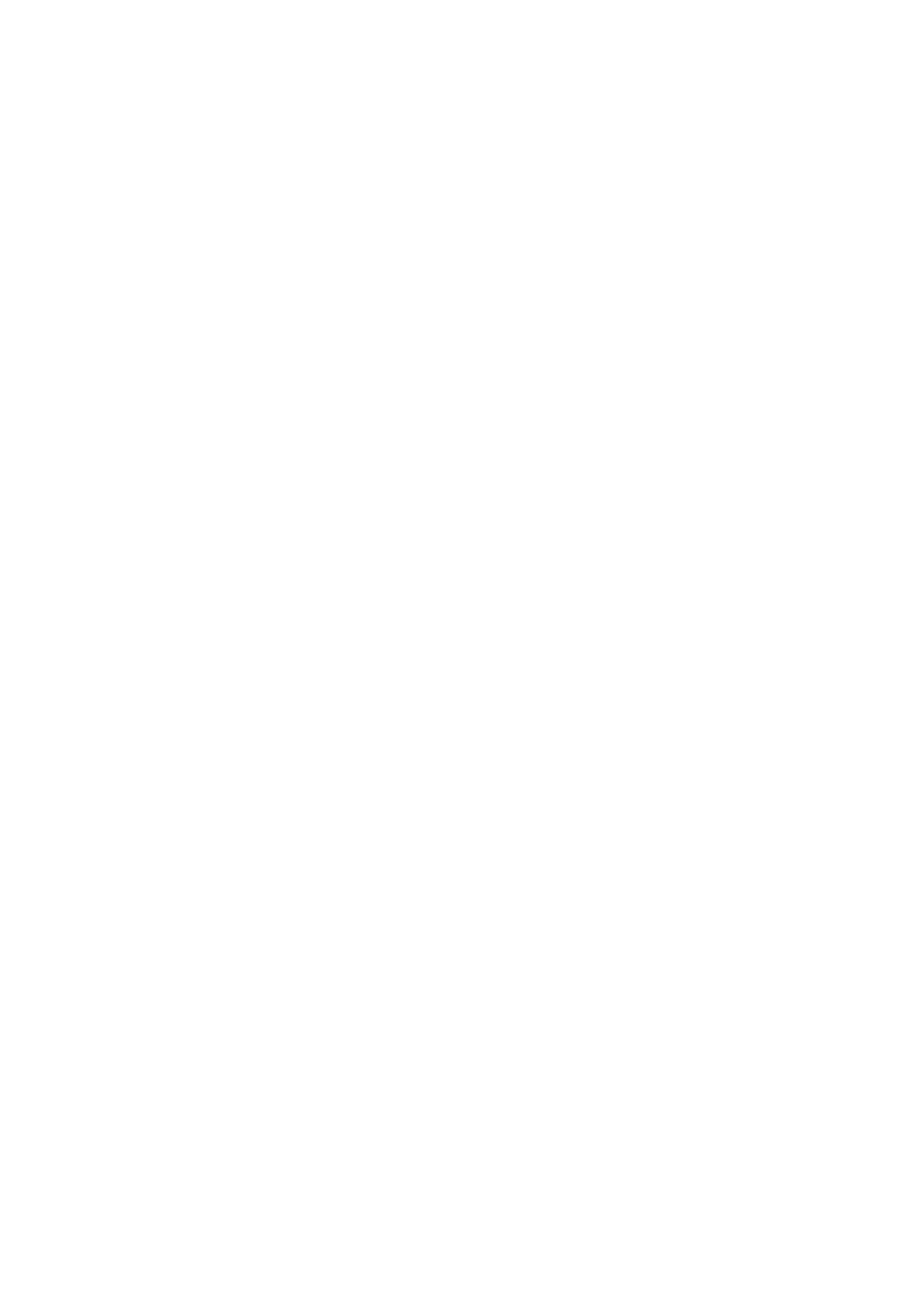# **ELECTRICITY INDUSTRY ACT 2004**

# **CODE OF CONDUCT FOR THE SUPPLY OF ELECTRICITY TO SMALL USE CUSTOMERS 2014**

#### **PART 1—PRELIMINARY**

# **1.1 Title**

The *Code* may be cited as the *Code of Conduct for the Supply of Electricity to Small Use Customers 2014*.

#### **1.2 Authority**

The *Code* is made by the *Authority* under section 79 of the *Act*.

# **1.3 Commencement**

(1) The *Code* comes into operation upon the day prescribed by the *Authority*.

# **1.4 Interpretation**

(1) Headings and notes are for convenience or information only and do not affect the interpretation of the *Code* or any term or condition set out in the *Code*.

(2) An expression importing a natural person includes any company, partnership, trust, joint venture, association, corporation or other body corporate and any governmental agency and vice versa.

(3) A reference to a document or a provision of a document includes an amendment or supplement to, or replacement of or novation of, that document or that provision of that document.

(4) A reference to a person includes that person's executors, administrators, successors, substitutes (including, without limitation, persons taking by novation) and permitted assigns.

(5) Other parts of speech and grammatical forms of a word or phrase defined in the *Code* have a corresponding meaning.

(6) A reference to an *electricity marketing agent* arranging a *contract* is to be read as a reference to an *electricity marketing agent* entering into the *contract* on the *retailer's* or *customer's* behalf, or arranging the *contract* on behalf of another person (whichever is relevant).

# **1.5 Definitions**

In the *Code*, unless the contrary intention appears—

**"accumulation meter"** has the same meaning as in clause 1.3 of the *Metering Code*.

**"Act"** means the *Electricity Industry Act 2004.*

*"***adjustment***"* means the difference in the amount charged—

- (a) in a bill or series of bills based on an estimate carried out in accordance with clause 4.8; or
- (b) under a bill smoothing arrangement based on an estimate carried out in accordance with clause  $4.3(2)(a)$ -(b),

and the amount to be charged as a result of the bill being determined in accordance with clause 4.6(1)(a) provided that the difference is not as a result of an defect, error or default for which the *retailer* or *distributor* is responsible or contributed to.

*"***alternative tariff***"* means a tariff other than the tariff under which the *customer* is currently supplied electricity.

**"amendment date"** means 1 July 2014.

# "**appropriately qualified medical practitioner**" means—

- (a) within the Perth Metropolitan Area, a specialist medical practitioner or practitioner working in a specialist department of a hospital or hospice doctor; or
- (b) outside of the Perth Metropolitan Area, a doctor or general practitioner if he/she also works on an occasional basis from a local hospital or rural health service, or hospice doctor.

# **"attach"** has the same meaning as in the *Obligation to Connect Regulations.*

- **"Australian Consumer Law (WA)"** means schedule 2 to the *Competition and Consumer Act 2010* (Cth) as modified by section 36 of the *Fair Trading Act 2010* (WA)*.*
- **"Australian Standard"** means a standard published by Standards Australia.
- **"Authority"** means the Economic Regulation Authority established under the *Economic Regulation Authority Act 2003.*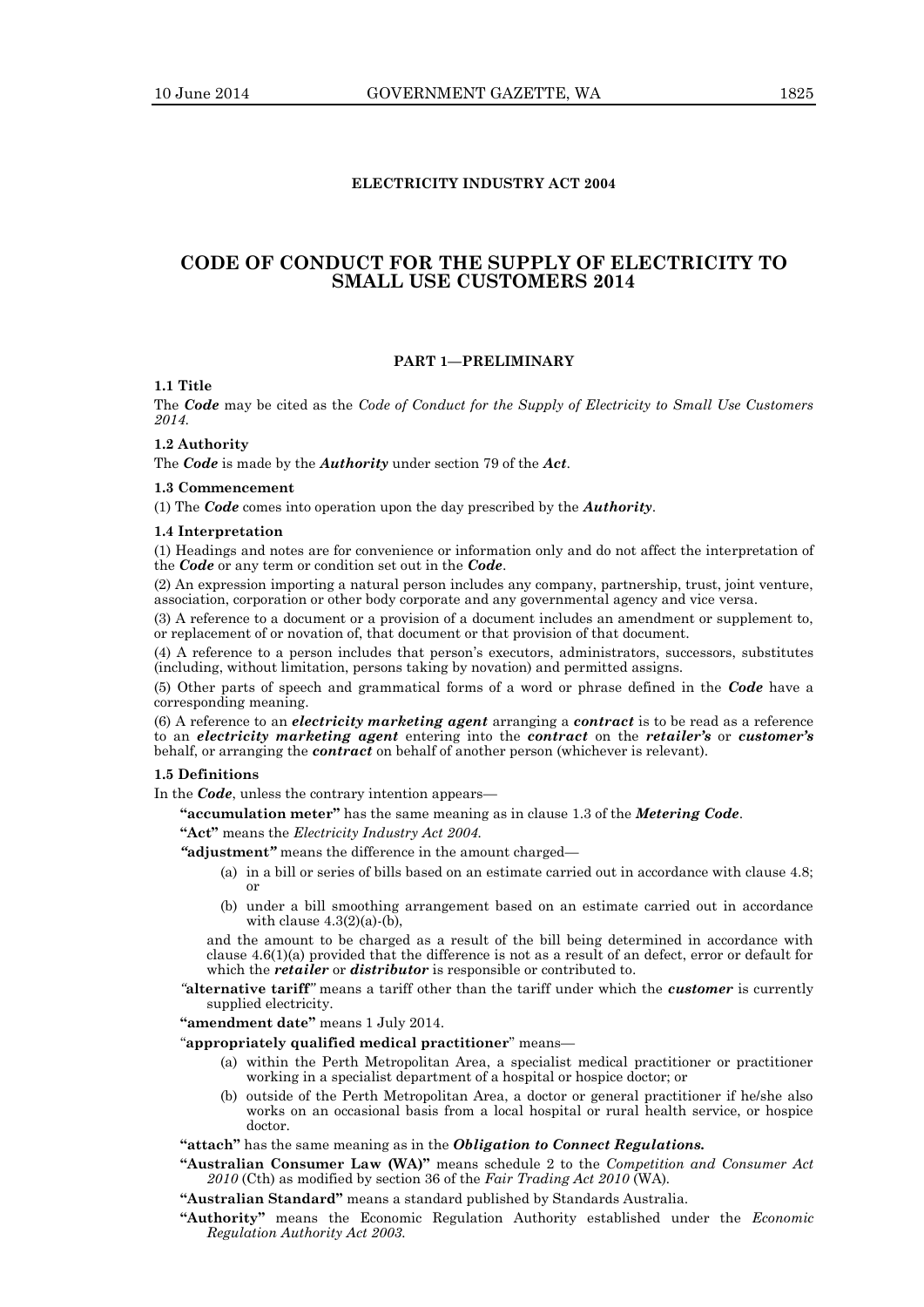**"basic living needs"** includes—

- (a) rent or mortgage;
- (b) other utilities (e.g., gas, phone and water);
- (c) food and groceries;
- (d) transport (including petrol and car expenses);
- (e) childcare and school fees;
- (f) clothing; and
- (g) medical and dental expenses.
- **"billing cycle"** means the regular recurrent period in which a *customer* receives a bill from a *retailer*.

#### **"business customer"** means a *customer* who is not a *residential customer*.

**"business day"** means any day except a Saturday, Sunday or *public holiday*.

**"call centre"** means a dedicated centre that has the purpose of receiving and transmitting *telephone* calls in relation to customer service operations of the *retailer* or *distributor*, as relevant, and consists of call centre staff and 1 or more information technology and communications systems designed to handle customer service calls and record call centre performance information.

**"change in personal circumstances"** includes—

- (a) sudden and unexpected disability, illness of or injury to the *residential customer* or a dependant of the *residential customer*;
- (b) loss of or damage to property of the *residential customer*; or
- (c) other similar unforeseeable circumstances arising as a result of events beyond the control of the *residential customer*.

**"Code"** means the *Code of Conduct for the Supply of Electricity to Small Use Customers 2014* as amended by the *Authority* pursuant to section 79 of the *Act*.

**"collective customer"** means a customer—

- (a) who receives a single bill from the *retailer* for electricity supplied at two or more *premises*; or
- (b) who is supplied electricity from the same *retailer* at multiple sites at the *customer's premises*.
- **"complaint"** means an expression of dissatisfaction made to an organisation, related to its products or services, or the complaints-handling process itself where a response or resolution is explicitly or implicitly expected.
- **"concession"** means a concession, rebate, subsidy or grant related to the supply of electricity available to *residential customers* only.
- **"connect"** means to *attach* by way of a physical link to a network and to *energise* the link*.*
- **"consumption"** means the amount of electricity supplied by the *retailer* to the *customer's premises* as recorded by the *meter*.
- **"contact"** means contact that is face to face, by *telephone* or by post, facsimile or *electronic means*.
- **"contestable customer"** means a *customer* at an exit point where the amount of electricity transferred at the exit point is more than the amount prescribed under the *Electricity Corporations (Prescribed Customers) Order 2007* made under the *Electricity Corporations Act 2005* or under another enactment dealing with the progressive introduction of customer contestability.

**"contract"** means a *standard form contract* or a *non-standard contract*.

**"cooling-off period"** means the period specified in the *contract* as the cooling-off period.

- **"credit retrieval"** means the ability for a *pre-payment meter customer* to recover any payments made for the supply of electricity.
- **"customer"** means a customer who consumes not more than 160 MWh of electricity per annum.
- **"de-energise"** means the removal of the supply voltage from the *meter* at the *premises* while leaving the *premises attached*.
- **"direct debit facility"** means a facility offered by a *retailer* to automatically deduct a payment from a *customer's* nominated account and entered into with a *customer* in accordance with clause 5.3.
- **"disconnect"** means to *de-energise* the *customer's supply address*, other than in the event of an *interruption*.
- **"disconnection warning"** means a notice in writing issued in accordance with clause 7.1(1)(c) or clause 7.4(1).
- **"distributor"** means a person who holds a distribution licence or integrated regional licence under Part 2 of the *Act.*
- **"door to door marketing"** means the *marketing* practice under which—
	- (a) an *electricity marketing agent* goes from place to place seeking out persons who may be prepared to enter, as *customers*, into *contracts*; and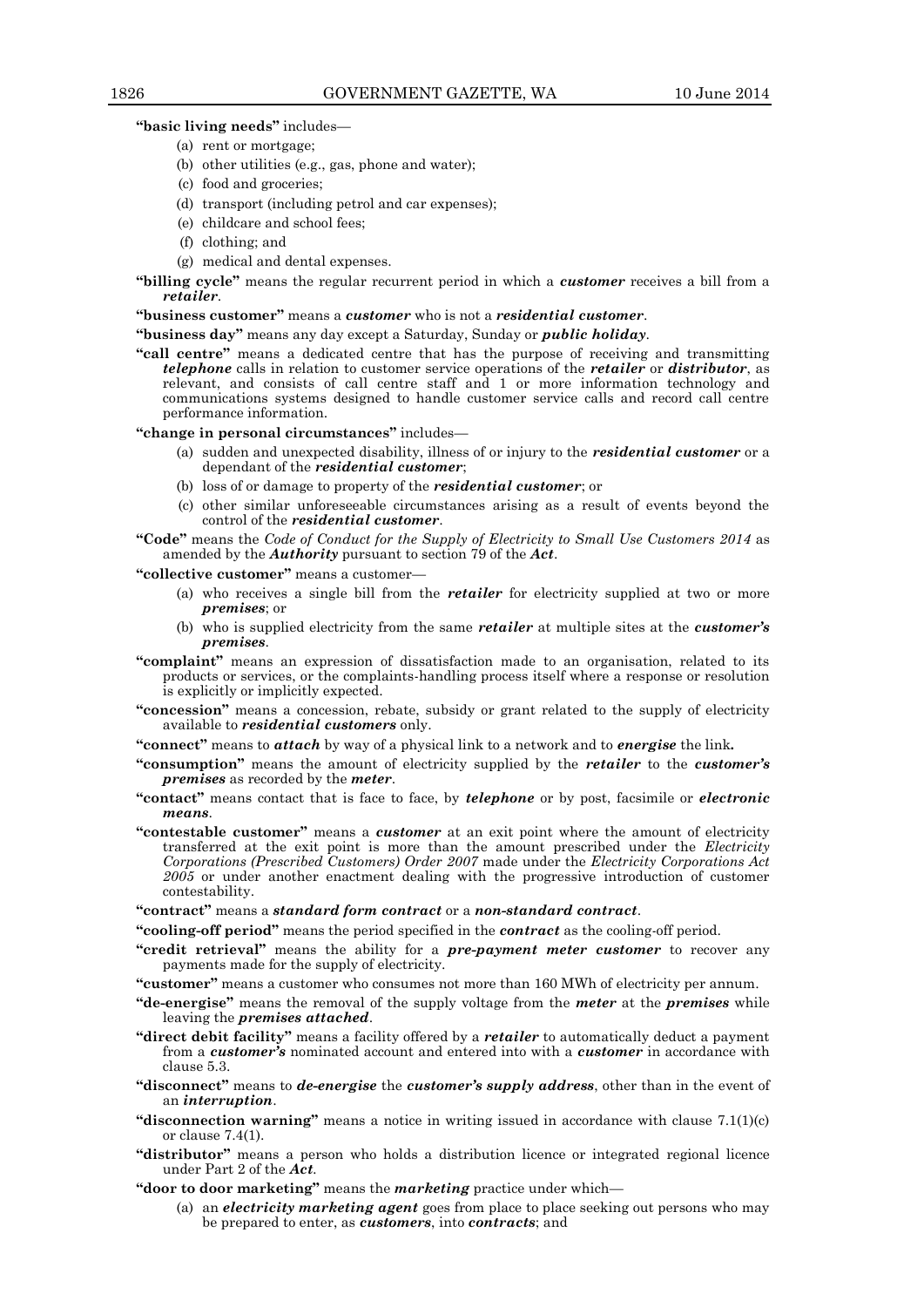- (b) the *electricity marketing agent* or some other *electricity marketing agent* then or subsequently enters into negotiations with those prospective *customers* with a view to arranging *contracts* on behalf of, or for the benefit of, a *retailer* or party other than the *customer*.
- **"dual fuel contract"** means a *non-standard contract* for the sale of electricity and for the sale of gas by a *retailer* to a *contestable customer*.
- **"Electricity Industry Code"** means the *Electricity Industry (Network Quality and Reliability of Supply) Code 2005.*
- **"electricity marketing agent"** means—
	- (a) a person who acts on behalf of a *retailer*
		- (i) for the purpose of obtaining new *customers* for the licensee; or
		- (ii) in dealings with existing *customers* in relation to *contracts* for the supply of electricity by the licensee;
	- (b) a person who engages in any other activity relating to the *marketing* of electricity that is prescribed for the purposes of this definition; or
	- (c) a representative, agent or employee of a person referred to in subclause (a) or (b),
	- but does not include a person who is a *customer* representative.
- **"electricity ombudsman"** means the ombudsman appointed under the scheme initially approved by the Minister or by the *Authority* for any amendments under section 92 of the *Act*.
- **"Electricity Retail Corporation"** means the body corporate established as such by the *Electricity Corporations Act 2005.*
- **"electronic means"** means the internet, email, facsimile or other similar means but does not include *telephone*.
- **"emergency"** means an emergency due to the actual or imminent occurrence of an event which in any way endangers or threatens to endanger the safety or health of any person, or the maintenance of power system security, in Western Australia or which destroys or damages, or threatens to destroy or damage, any property in Western Australia.
- **"energise"** has the same meaning as in the *Obligation to Connect Regulations.*
- **"energy efficiency audit"** means an audit for the purpose of identifying energy usage and opportunities for energy conservation within a *premises*.
- **"export"** means the amount of electricity exported into the *distributor's* network as recorded by the *meter.*
- **"financial hardship"** means a state of more than immediate financial disadvantage which results in a *residential customer* being unable to pay an outstanding amount as required by a *retailer* without affecting the ability to meet the *basic living needs* of the *residential customer* or a dependant of the *residential customer*.
- **"historical debt"** means an amount outstanding for the supply of electricity by a *retailer* to a *customer's* previous *supply address* or *supply addresses*.
- **"instalment plan***"* means an arrangement between a *retailer* and a *customer* to assist the *customer* to remain *connected*, reduce its arrears and minimise the risk of the *customer* getting into further debt where the *customer* pays in arrears or in advance and continued usage on its account according to an agreed payment schedule (generally involving payment of at least 3 instalments) taking into account the *customer's* capacity to pay. It does not include *customers* using a payment plan as a matter of convenience or for flexible budgeting purposes.
- **"interruption"** means the temporary unavailability of supply from the distribution network to a *customer*, but does not include *disconnection* under Part 7.
- **"life support equipment"** means the equipment designated under the Life Support Equipment Electricity Subsidy Scheme.
- **"marketing"** includes engaging or attempting to engage in any of the following activities by any means, including door to door or by *telephone* or other *electronic means*—
	- (a) negotiations for, or dealings in respect of, a *contract* for the supply of electricity to a *customer*; or
	- (b) advertising, promotion, market research or public relations in relation to the supply of electricity to *customers*.

**"marketing identification number"** means a unique number assigned by a *retailer* to each *electricity marketing agent* acting on its behalf.

**"meter"** has the meaning given to that term in the *Metering Code*.

**"metering agent"** means a person responsible for reading the *meter* on behalf of the *distributor*.

**"Metering Code"** means the *Electricity Industry Metering Code 2005* as amended or replaced.

**"metrology procedure"** has the same meaning as in the *Metering Code.*

**"metropolitan area"** means—

(a) the region described in Schedule 3 of the *Planning and Development Act 2005*;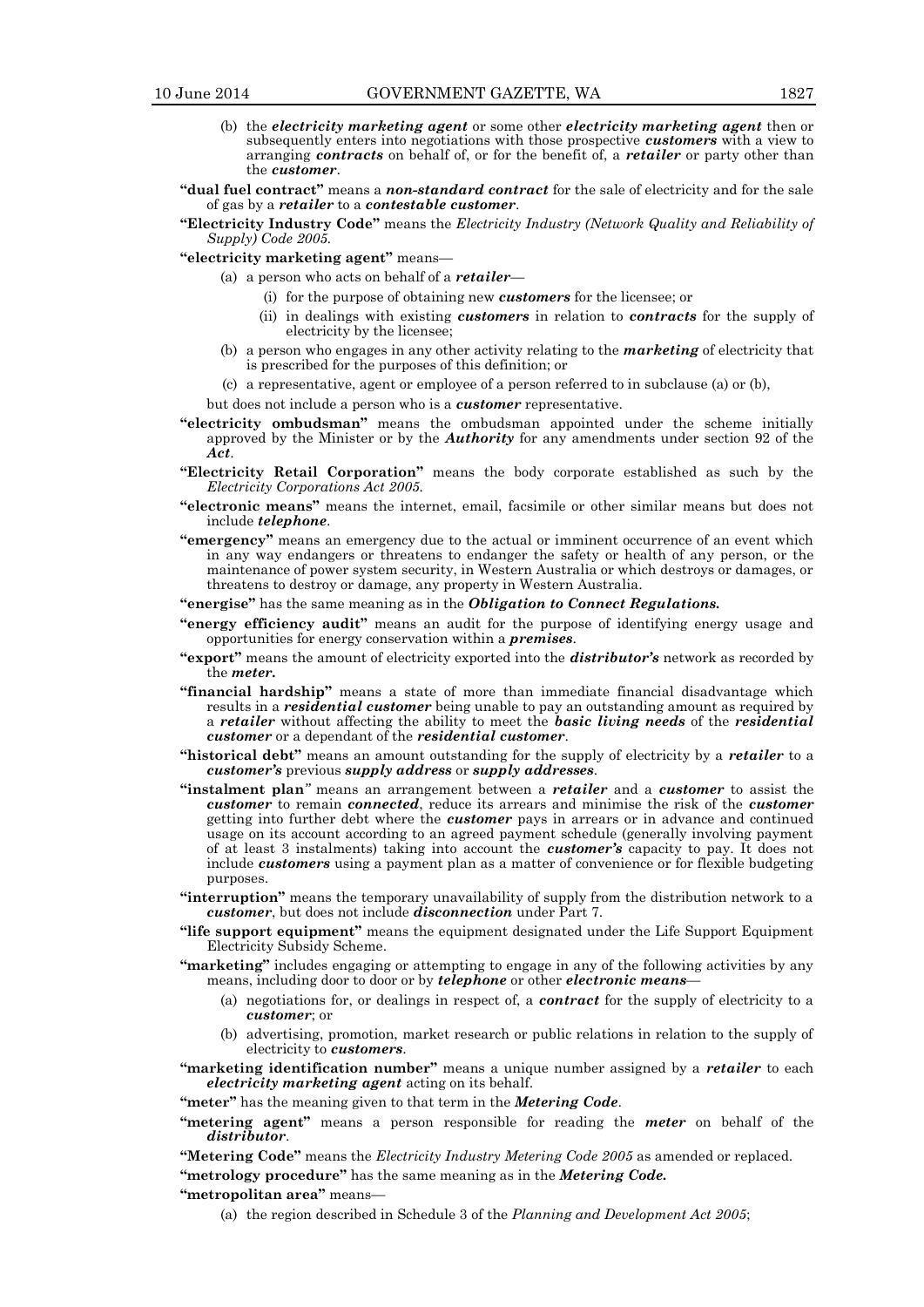- (b) the local government district of Mandurah;
- (c) the local government district of Murray; and
- (d) the townsites, as constituted under section 26 of the *Land Administration Act 1997*, of—
	- (i) Albany;
	- (ii) Bunbury;
	- (iii) Geraldton;
	- (iv) Kalgoorlie;
	- (v) Karratha;
	- (vi) Port Hedland; and
	- (vii) South Hedland.
- **"National Interpreter Symbol"** means the national public information symbol "Interpreter Symbol" (with text) developed by Victoria in partnership with the Commonwealth, State and Territory governments in accordance with *Australian Standard* 2342.
- **"non-contestable customer"** means a *customer* other than a *contestable customer*.
- **"non-standard contract"** means a contract entered into between a *retailer* and a *customer*, or a class of *customers*, that is not a *standard form contract*.
- **"Obligation to Connect Regulations"** means the *Electricity Industry (Obligation to Connect) Regulations 2005* (WA).
- **"overcharging"** means the amount by which the amount charged in a bill or under a bill smoothing arrangement is greater than the amount that would have been charged if the amount of the bill was determined in accordance with clause  $4.6(1)(a)$  as a result of some defect, error or default for which the *retailer* or *distributor* is responsible or contributed to, but does not include an *adjustment*.
- **"payment difficulties"** means a state of immediate financial disadvantage that results in a *residential customer* being unable to pay an outstanding amount as required by a *retailer* by reason of a *change in personal circumstances*.
- **"payment problems"** includes, without limitation, payment problems relating to a *historical debt.*
- **"premises"** means premises owned or occupied by a new or existing *customer*.
- **"pre-payment meter"** means a *meter* that requires a *customer* to pay for the supply of electricity prior to *consumption*.
- **"pre-payment meter customer"** means a *customer* who has a *pre-payment meter* operating at the *customer's supply address*.
- **"pre-payment meter service"** means a service for the supply of electricity where the *customer* agrees to purchase electricity by means of a *pre-payment meter*.
- **"public holiday"** means a public holiday in Western Australia.
- **"re-certification"** means confirmation from an *appropriately qualified medical practitioner* that a person residing at the *customer's supply address* continues to require *life support equipment*.
- **"recharge facility"** means a facility where a *pre-payment meter customer* can purchase credit for the *pre-payment meter*.
- **"reconnect"** means to *re-energise* the *customer's supply address* following *disconnection.*
- **"re-energise"** means to restore the supply voltage to the *meter* at the *premises.*
- **"regional area"** means all areas in Western Australia other than the *metropolitan area*.
- **"Regional Power Corporation"** means the body corporate established as such by the *Electricity Corporations Act 2005.*
- **"relevant consumer representative organisation"** means an organisation that may reasonably be expected to represent the interests of *residential customers* who are experiencing *payment difficulties* or *financial hardship*.
- **"reminder notice"** means a notice in writing issued in accordance with clause 7.1(1)(a).
- **"reporting year"** means a year commencing on 1 July and ending on 30 June.
- **"residential customer"** means a *customer* who consumes electricity solely for domestic use.
- **"residential pre-payment meter customer"** means a *customer* who has a *pre-payment meter* operating at the *customer's supply address* and who consumes electricity solely for domestic use.
- **"resolved"** means the decision or determination made by the *retailer* or *distributor* (as relevant) with respect to the *complaint*, where the *retailer* or *distributor*, having regard to the nature and particular circumstances of the *complaint*, has used all reasonable steps to ensure the best possible approach to addressing the *complaint*.
- **"retailer"** means a person who holds a retail licence or integrated regional licence under Part 2 of the *Act.*
- **"standard form contract"** means a contract that is approved by the *Authority* under section 51 of the *Act* or prescribed by the Minister under section 55 of the *Act* prior to its repeal.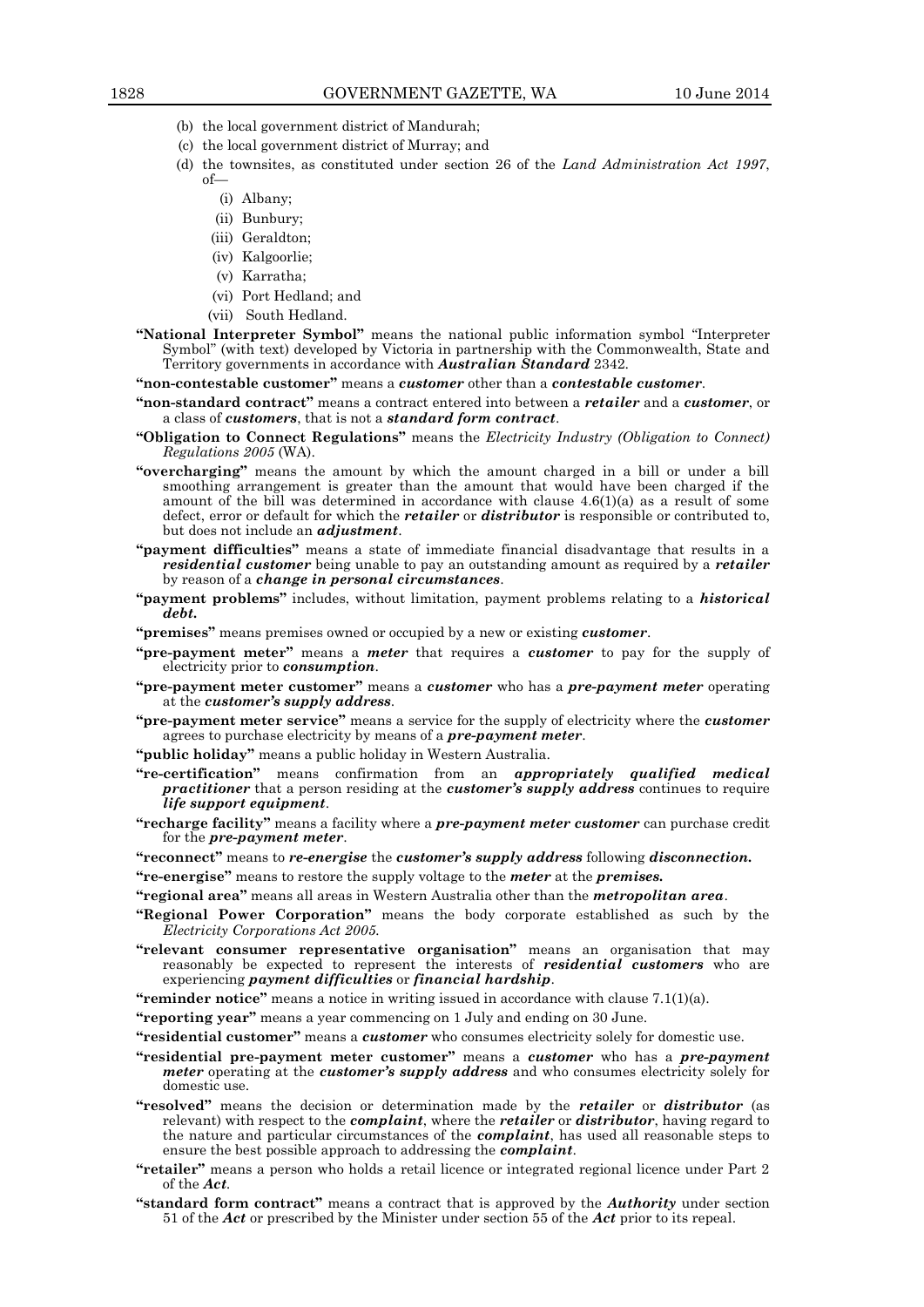- **"supply address"** means the *premises* to which electricity was, is or may be supplied under a *contract*.
- **"telephone"** means a device which is used to transmit and receive voice frequency signals.
- **"temporary suspension of actions"** means a situation where a *retailer* temporarily suspends all *disconnection* and debt recovery procedures without entering into an alternative payment arrangement under clause 6.4(1).
- **"time band"** refers to a period of time within a *time of use tariff* to which a given tariff rate applies.
- **"time of use tariff"** means a tariff structure in which some or all of the tariff varies according to the time at which electricity is supplied.

**"TTY"** means a teletypewriter.

**"Type 7"** has the same meaning as in the *Metering Code.*

**"undercharging"** includes, without limitation—

- (a) the failure to issue a bill in accordance with clause 4.1 or clause 4.2 or to issue a bill under a bill smoothing arrangement; or
- (b) the amount by which the amount charged in a bill or under a bill smoothing arrangement is less than the amount that would have been charged if the amount of the bill was determined in accordance with clause  $4.6(1)(a)$  as a result of some defect, error or default for which the *retailer* or *distributor* is responsible or contributed to, but does not include an *adjustment*.
- **"unsolicited consumer agreement"** is defined in section 69 of the *Australian Consumer Law (WA).*

**"verifiable consent"** means consent that is given—

- (a) expressly;
- (b) in writing or orally;
- (c) after the *retailer* or *electricity marketing agent* (whichever is relevant) has in plain language appropriate to that *customer* disclosed all matters materially relevant to the giving of the consent, including each specific purpose for which the consent will be used; and
- (d) by the *customer* or a nominated person competent to give consent on the *customer's* behalf.

#### **1.6 Application**

Subject to clause 1.10, the *Code* applies to—

- (a) *retailers*;
- (b) *distributors*; and
- (c) *electricity marketing agents*,

in accordance with Part 6 of the *Act*.

# **1.7 Purpose**

The *Code* regulates and controls the conduct of *electricity marketing agents*, *retailers* and *distributors*.

#### **1.8 Objectives**

The objectives of the *Code* are to—

- (a) define standards of conduct in the supply and *marketing* of electricity to *customers*; and
- (b) protect *customers* from undesirable *marketing* conduct.

# **1.9 Amendment & Review**

The process for amendment and review of the *Code* is set out in Part 6 of the *Act*.

#### **1.10 Variation from the Code**

A *retailer* and a *customer* may agree that the following clauses (marked with an asterisk and an annotation throughout) do not apply, or are to be amended in their application, in a *non-standard contract*—

- (a) 4.1;
- (b) 4.2;
- (c) 5.1;
- (d) 5.2;
- (e) 5.4;
- (f) 5.7; and
- (g) 8.1.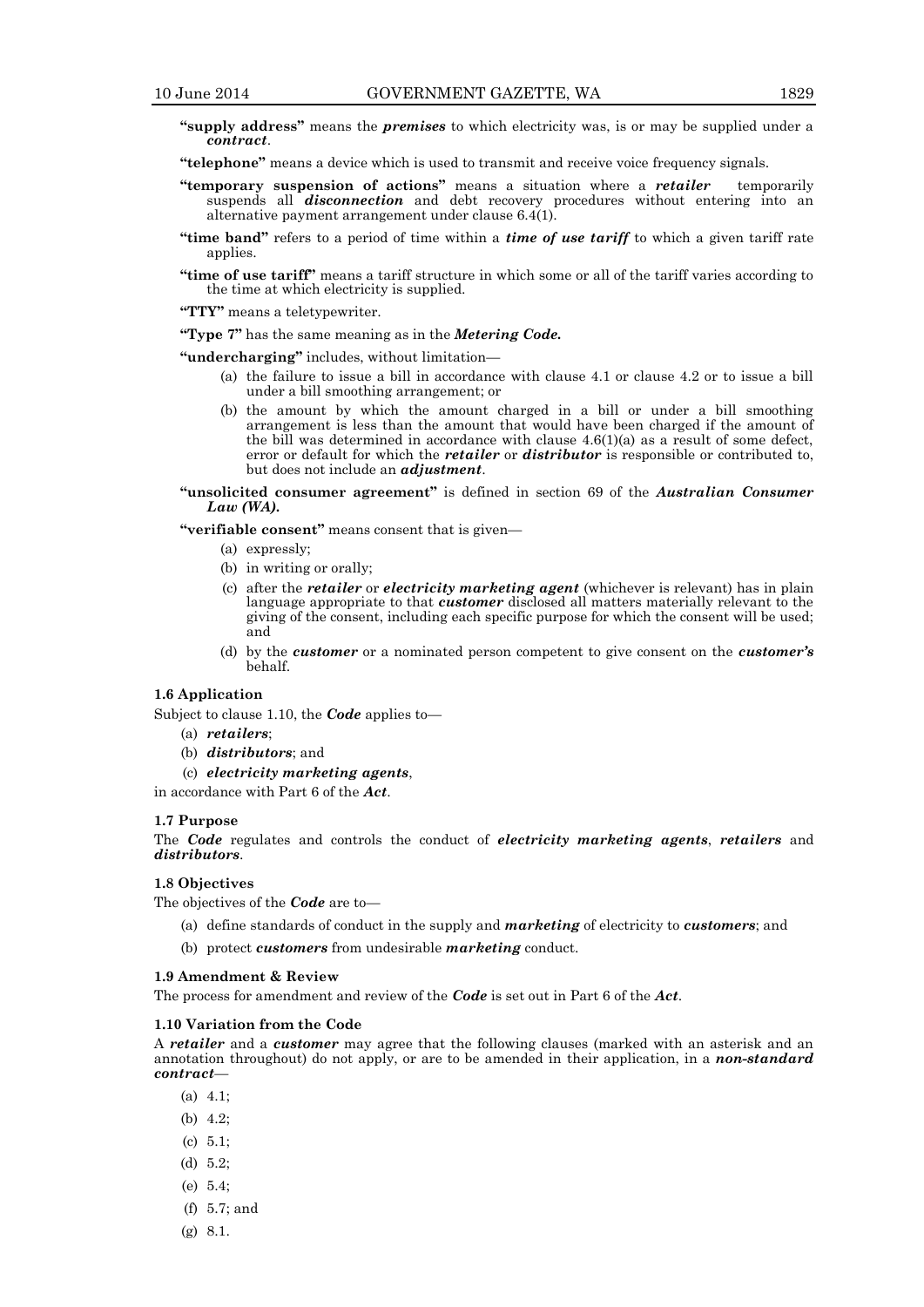#### **PART 2—MARKETING**

**NOTE:** This *Code* is not the only compliance obligation in relation to marketing. Other State and Federal laws apply to marketing activities, including but not limited to the *Fair Trading Act 2010*  (WA), the *Spam Act 2003* (Cth), the *Spam Regulations 2004* (Cth), the *Do Not Call Register Act 2006*  (Cth), the *Telecommunications (Do Not Call Register) (Telemarketing and Research Calls) Industry Standard 2007* (Cth) and the *Privacy Act 1988* (Cth).

#### *Division 1—Obligations particular to retailers*

**2.1 Retailers to ensure electricity marketing agents comply with this Part** A *retailer* must ensure that its *electricity marketing agents* comply with this Part.

#### *Division 2—Contracts and information to be provided to customers*

#### **2.2 Entering into a standard form contract**

(1) When entering into a *standard form contract* that is not an *unsolicited consumer agreement*, a *retailer* or *electricity marketing agent* must—

- (a) record the date the *standard form contract* was entered into;
- (b) give, or make available to the *customer* at no charge, a copy of the *standard form contract*—
	- (i) at the time the *standard form contract* is entered into, if the *standard form contract* was not entered into over the *telephone*; or
	- (ii) as soon as possible, but not more than 5 *business days* after the *standard form contract* was entered into, if the *standard form contract* was entered into over the *telephone*.

(2) Subject to subclause (3), a *retailer* or *electricity marketing agent* must give the following information to a *customer* no later than on or with the *customer's* first bill—

- (a) how the *customer* may obtain—
	- (i) a copy of the *Code*; and
	- (ii) details on all relevant tariffs, fees, charges, *alternative tariffs* and service levels that may apply to the *customer*,
- (b) the scope of the *Code*;
- (c) that a *retailer* and *electricity marketing agent* must comply with the *Code*;
- (d) how the *retailer* may assist if the *customer* is experiencing *payment difficulties* or *financial hardship*;
- (e) with respect to a *residential customer*, the *concessions* that may apply to the *residential customer*;
- (f) the *distributor's* 24 hour *telephone* number for faults and emergencies;
- (g) with respect to a *residential customer*, how the *residential customer* may access the *retailer's*—
	- (i) multi-lingual services (in languages reflective of the *retailer's customer* base); and
	- (ii) *TTY* services;
- (h) how to make an enquiry of, or *complaint* to, the *retailer*; and
- (i) general information on the safe use of electricity.

(3) For the purposes of subclause (2) a *retailer* or *electricity marketing agent* is taken to have given the *customer* the required information if—

- (a) the *retailer* or *electricity marketing agent* has provided the information to that *customer* within the preceding 12 months; or
- (b) the *retailer* or *electricity marketing agent* has informed the *customer* how the *customer* may obtain the information, unless the *customer* requests to receive the information.

#### **2.3 Entering into a non-standard contract**

(1) When entering into a *non-standard contract* that is not an *unsolicited consumer agreement*, a *retailer* or *electricity marketing agent* must—

- (a) obtain and make a record of the *customer's verifiable consent* that the *non-standard contract* has been entered into, and
- (b) give, or make available to the *customer* at no charge, a copy of the *non-standard contract*—
	- (i) at the time the *non-standard contract* is entered into, if the *non-standard contract* was not entered into over the *telephone*; or
	- (ii) as soon as possible, but not more than 5 *business days* after the *non-standard contract* was entered into, if the *non-standard contract* was entered into over the *telephone*.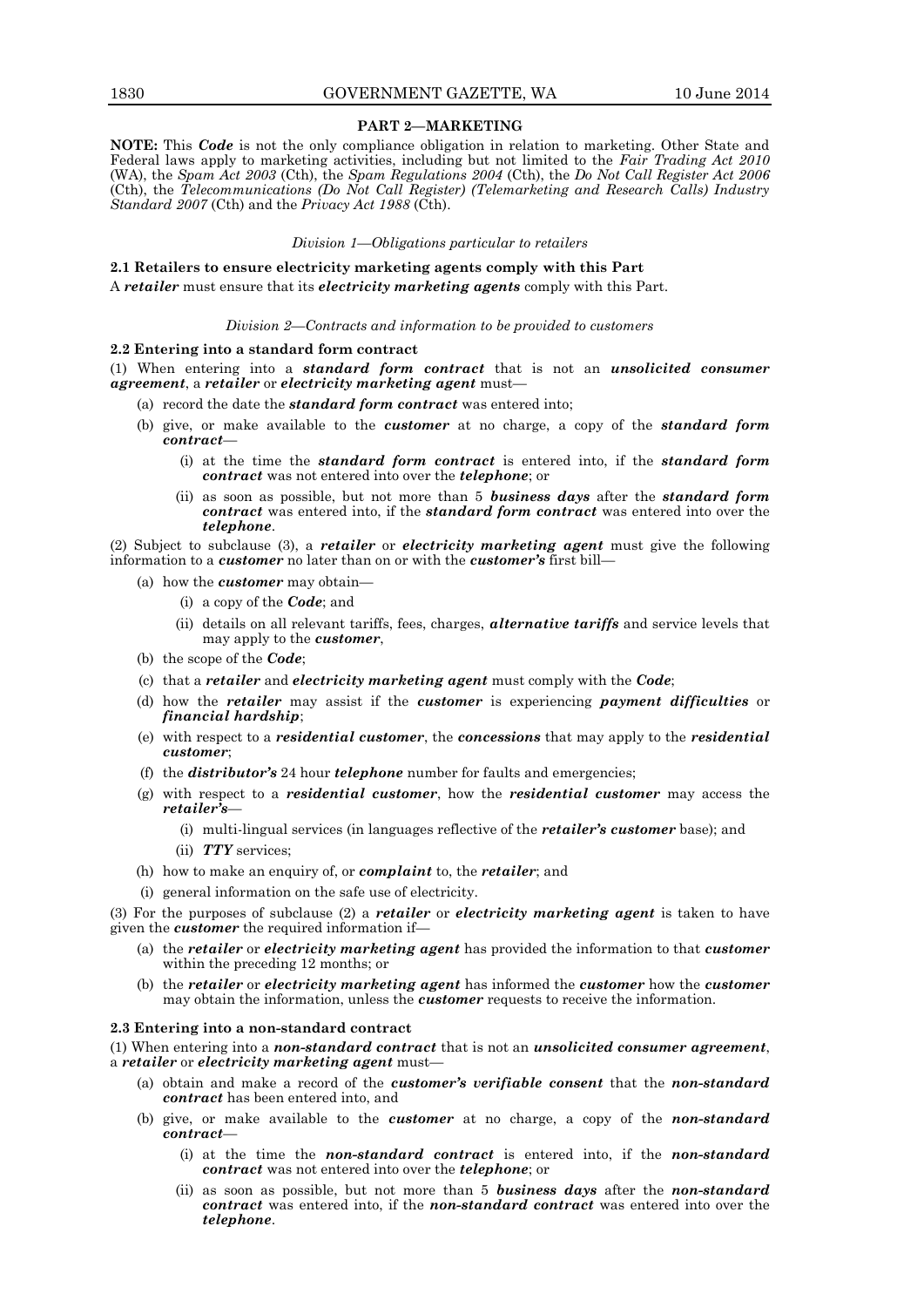(2) Before entering into a *non-standard contract*, a *retailer* or *electricity marketing agent* must give the *customer* the following information—

- (a) details of any right the *customer* may have to rescind the *non-standard contract* during a *cooling-off period* and the charges that may apply if the *customer* rescinds the *nonstandard contract*;
- (b) how the *customer* may obtain—
	- (i) a copy of the *Code*; and
	- (ii) details on all relevant tariffs, fees, charges, *alternative tariffs* and service levels that may apply to the *customer*,
- (c) the scope of the *Code*;
- (d) that a *retailer* and *electricity marketing agent* must comply with the *Code*;
- (e) how the *retailer* may assist if the *customer* is experiencing *payment difficulties* or *financial hardship*;
- (f) with respect to a *residential customer*, the *concessions* that may apply to the *residential customer*;
- (g) the *distributor's* 24 hour *telephone* number for faults and emergencies;
- (h) with respect to a *residential customer*, how the *residential customer* may access the *retailer's*—
	- (i) multi-lingual services (in languages reflective of the *retailer's customer* base); and
	- (ii) *TTY* services;
- (i) how to make an enquiry of, or *complaint* to, the *retailer*; and
- (j) general information on the safe use of electricity.

(3) For the purposes of subclauses (2)(b)-(j), a *retailer* or *electricity marketing agent* is taken to have given the *customer* the required information if—

- (a) the *retailer* or *electricity marketing agent* has provided the information to that *customer* within the preceding 12 months; or
- (b) the *retailer* or *electricity marketing agent* has informed the *customer* how the *customer* may obtain the information, unless the *customer* requests to receive the information.

(4) Before arranging a *non-standard contract*, the *Electricity Retail Corporation* or *Regional Power Corporation*, or an *electricity marketing agen*t acting on behalf of it, must give a *customer* the following information—

- (a) that the *customer* is able to choose the *standard form contract* offered by the relevant *retailer*; and
- (b) the difference between the *non-standard contract* and the *standard form contract*.

(5) Subject to subclause (3), the *retailer* or *electricity marketing agent* must obtain the *customer's verifiable consent* that the information in clause 2.3(2) and clause 2.3(4) (if applicable) has been given.

#### *Division 3—Marketing Conduct*

# **2.4 Standards of Conduct**

(1) A *retailer* or *electricity marketing agent* must ensure that the inclusion of *concessions* is made clear to *residential customers* and any prices that exclude *concessions* are disclosed.

(2) A *retailer* or *electricity marketing agent* must ensure that a *customer* is able to *contact* the *retailer* or *electricity marketing agent* on the *retailer's* or *electricity marketing agent's telephone* number during the normal business hours of the *retailer* or *electricity marketing agent* for the purposes of enquiries, verifications and *complaints*.

#### **2.5 Contact for the purposes of marketing**

(1) A *retailer* or *electricity marketing agent* who makes *contact* with a *customer* for the purposes of *marketing* must, on request by the *customer*—

- (a) provide the *customer* with the *complaints telephone* number of the *retailer* on whose behalf the *contact* is being made;
- (b) provide the *customer* with the *telephone* number of the *electricity ombudsman*; and
- (c) for contact by an *electricity marketing agent*, provide the *customer* with the *electricity marketing agent's marketing identification number*.

(2) A *retailer* or *electricity marketing agent* who meets with a *customer* face to face for the purposes of *marketing* must—

- (a) wear a clearly visible and legible identity card that shows—
	- (i) his or her first name;
	- (ii) his or her photograph;
	- (iii) his or her *marketing identification number* (for contact by an *electricity marketing agent*); and
	- (iv) the name of the *retailer* on whose behalf the *contact* is being made; and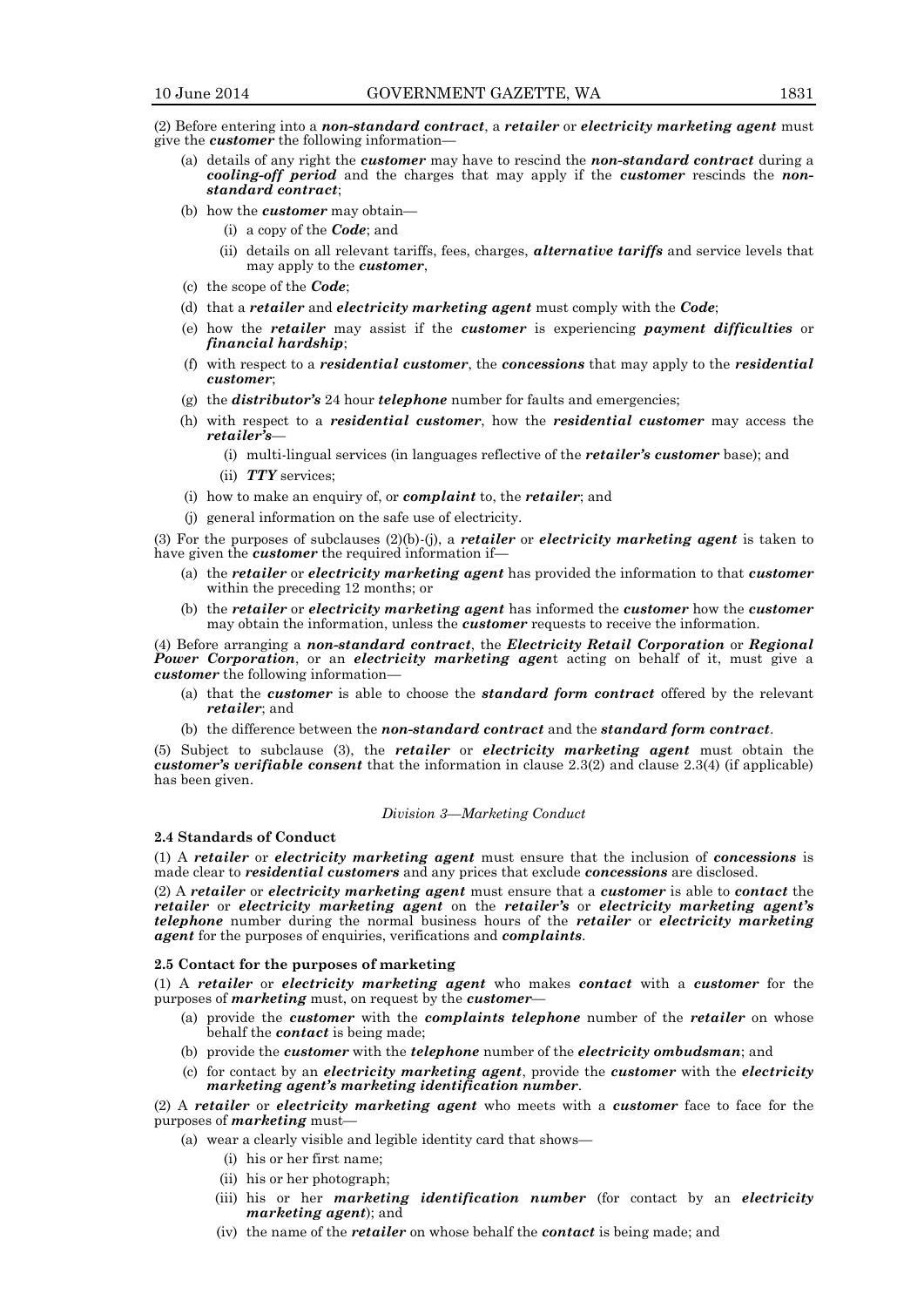- (b) as soon as practicable, provide the *customer*, in writing—
	- (i) his or her first name;
	- (ii) his or her *marketing identification number* (for contact by an *electricity marketing agent*);
	- (iii) the name of the *retailer* on whose behalf the *contact* is being made;
	- (iv) the *complaints telephone* number of the *retailer* on whose behalf the *contact* is being made;
	- (v) the business address and Australian Business or Company Number of the *retailer* on whose behalf the *contact* is being made; and
	- (vi) the *telephone* number of the *electricity ombudsman*.

#### **2.6 No canvassing or advertising signs**

A *retailer* or *electricity marketing agent* who visits a person's *premises* for the purposes of *marketing* must comply with any clearly visible signs at a person's *premises* indicating—

- (a) canvassing is not permitted at the *premises*; or
- (b) no advertising or similar material is to be left at the *premises* or in a letterbox or other receptacle at, or associated with, the *premises*.

#### *Division 4—Miscellaneous*

# **2.7 Compliance**

(1) An *electricity marketing agent* who contravenes a provision of this Part commits an offence.

Penalty—

- (a) for an individual, \$5 000;
- (b) for a body corporate, \$20 000.

(2) If an *electricity marketing agent* of a *retailer* contravenes a provision of this Part, the *retailer* commits an offence.

Penalty—

- (a) for an individual, \$5 000;
- (b) for a body corporate, \$20 000.

(3) It is a defence to a prosecution for a contravention of subclause (2) if the *retailer* proves that the *retailer* used reasonable endeavours to ensure that the *electricity marketing agent* complied with the *Code*.

#### **2.8 Presumption of authority**

A person who carries out any *marketing* activity in the name of or for the benefit of—

- (a) a *retailer*; or
- (b) an *electricity marketing agent*,

is to be taken, unless the contrary is proved, to have been employed or authorised by the *retailer* or *electricity marketing agent* to carry out that activity.

#### **2.9 Electricity marketing agent complaints**

(1) An *electricity marketing agent* must**—**

- (a) keep a record of each *complaint* made by a *customer*, or person *contacted* for the purposes of *marketing*, about the *marketing* carried out by or on behalf of the *electricity marketing agent*; and
- (b) on request by the *electricity ombudsman* in relation to a particular *complaint*, give to the *electricity ombudsman,* within 28 days of receiving the request, all information that the *electricity marketing agent* has relating to the *complaint*.

#### **2.10 Records to be kept**

A record or other information that an *electricity marketing agent* is required by this *Code* to keep must be kept for at least 2 years—

- (a) after the last time the person to whom the information relates was *contacted* by or on behalf of the *electricity marketing agent*; or
- (b) after receipt of the last *contact* from or on behalf of the *electricity marketing agent*, whichever is later.

# **PART 3—CONNECTION**

# **3.1 Obligation to forward connection application**

(1) If a *retailer* agrees to sell electricity to a *customer* or arrange for the *connection* of the *customer's supply address*, the *retailer* must forward the *customer's* request for *connection* to the relevant *distributor* for the purpose of arranging for the *connection* of the *customer's supply address* (if the *customer's supply address* is not already *connected*).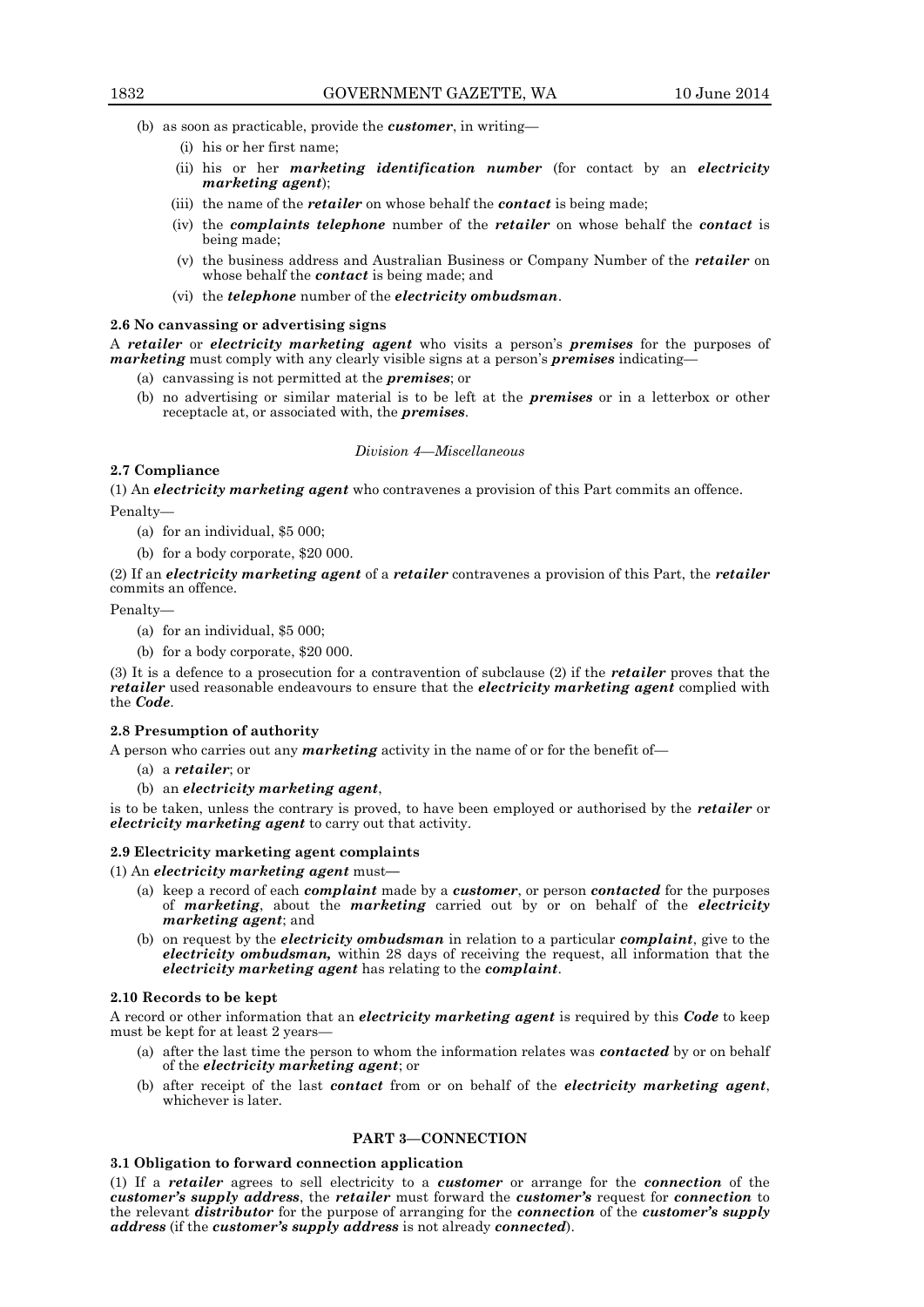(2) Unless the *customer* agrees otherwise, a *retailer* must forward the *customer's* request for *connection* to the relevant *distributor*—

- (a) that same day, if the request is received before 3pm on a *business day*; or
- (b) the next *business day*, if the request is received after 3pm or on a Saturday, Sunday or *public holiday*.

(3) In this clause—

**"customer"** includes a *customer's* nominated representative.

[Note: The *Obligation to Connect Regulations* provide regulations in relation to the obligation upon a *distributor* to *energise* and *connect* a *premises*.

# **PART 4—BILLING**

#### *Division 1—Billing cycles*

#### **4.1 Billing cycle\***

A *retailer* must issue a bill—

- (a) no more than once a month, unless the *retailer* has—
	- (i) obtained a *customer's verifiable consent* to issue bills more frequently; or
	- (ii) given the *customer*
		- (A) a *reminder notice* in respect of 3 consecutive bills; and
		- (B) notice as contemplated under clause 4.2; and
- (b) no less than once every 3 months, unless the *retailer—*
	- (i) has obtained a *customer's verifiable consent* to issue bills less frequently;
	- (ii) has not received the required metering data from the *distributor* for the purposes of preparing the bill, despite using best endeavours to obtain the metering data from the *distributor*; or
	- (iii) is unable to comply with this timeframe due to the actions of the *customer* where the *customer* is supplied under a deemed contract pursuant to regulation 37 of the *Electricity Industry (Customer Contracts) Regulations 2005* and the bill is the first bill issued to that *customer* at that *supply address*.

#### **4.2 Shortened billing cycle\***

(1) For the purposes of clause 4.1(a)(ii), a *retailer* has given a *customer* notice if the *retailer* has advised the *customer*, prior to placing the *customer* on a shortened *billing cycle*, that—

- (a) receipt of a third *reminder notice* may result in the *customer* being placed on a shortened *billing cycle*;
- (b) if the *customer* is a *residential customer*, assistance is available for *residential customers* experiencing *payment difficulties* or *financial hardship*;
- (c) the *customer* may obtain further information from the *retailer* on a specified *telephone* number; and
- (d) once on a shortened *billing cycle*, the *customer* must pay 3 consecutive bills by the due date to return to the *customer's* previous *billing cycle*.

(2) Notwithstanding clause 4.1(a)(ii), a *retailer* must not place a *residential customer* on a shortened *billing cycle* without the *customer's verifiable consent* if—

- (a) the *residential customer* informs the *retailer* that the *residential customer* is experiencing *payment difficulties* or *financial hardship*; and
- (b) the assessment carried out under clause 6.1 indicates to the *retailer* that the *customer* is experiencing *payment difficulties* or *financial hardship*.

(3) If, after giving notice as required under clause 4.1(a)(ii), a *retailer* decides to shorten the *billing cycle* in respect of a *customer*, the *retailer* must give the *customer* written notice of that decision within 10 *business days* of making that decision.

(4) A shortened *billing cycle* must be at least 10 *business days*.

(5) A *retailer* must return a *customer*, who is subject to a shortened *billing cycle* and has paid 3 consecutive bills by the due date, on request, to the *billing cycle* that applied to the *customer* before the shortened *billing cycle* commenced.

(6) A *retailer* must inform a *customer*, who is subject to a shortened *billing cycle*, at least once every 3 months that, if the *customer* pays 3 consecutive bills by the due date of each bill, the *customer* will be returned, on request, to the *billing cycle* that applied to the *customer* before the shortened *billing cycle* commenced.

# **4.3 Bill smoothing**

(1) Despite clause 4.1, in respect of any 12 month period, on receipt of a request by a *customer*, a *retailer* may provide a *customer* with a bill which reflects a bill smoothing arrangement.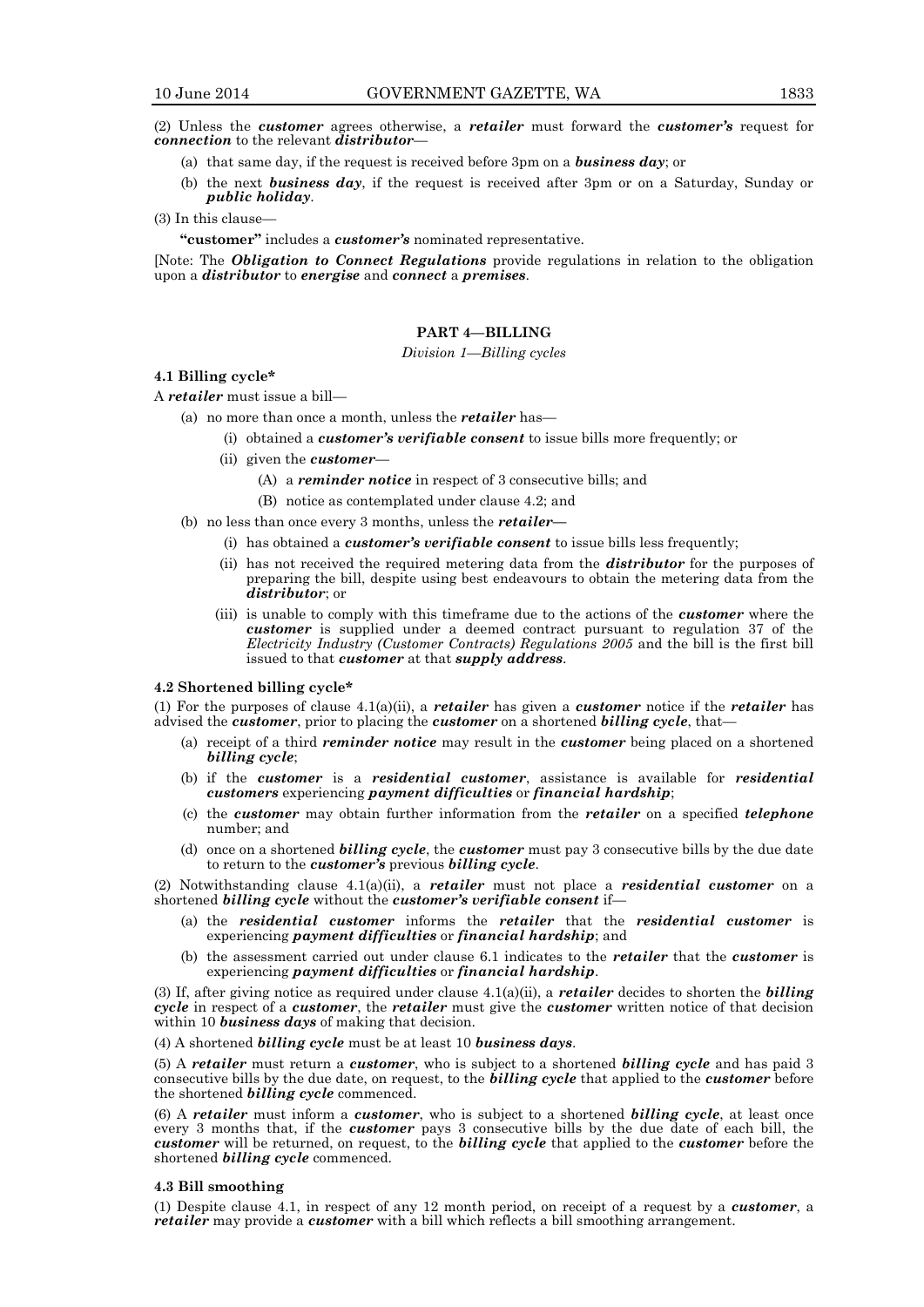(2) If a *retailer* provides a *customer* with a bill under a bill smoothing arrangement pursuant to subclause (1) the *retailer* must ensure—

- (a) the amount payable under each bill is initially the same and is set out on the basis of—
	- (i) the *retailer's* initial estimate of the amount of electricity the *customer* will consume over the 12 month period;
	- (ii) the relevant supply charge for the *consumption* and any other charges related to the supply of electricity agreed with the *customer*;
	- (iii) any *adjustment* from a previous bill smoothing arrangement (after being adjusted in accordance with clause 4.19); and
	- (iv) any other relevant information provided by the *customer*.
- (b) that the initial estimate is based on the *customer*'s historical billing data or, where the *retailer* does not have that data, the likely average *consumption* at the relevant tariff calculated over the 12 month period as estimated by the *retailer*;
- (c) that on or before the seventh month—
	- (i) the *retailer* re-estimates the amount under subclause  $(2)(a)(i)$ , taking into account any *meter* readings and relevant seasonal and other factors agreed with the *customer*; and
	- (ii) unless otherwise agreed, if there is a difference between the initial estimate and the reestimate of greater than 10%, the amount payable under each of the remaining bills in the 12 month period is to be reset to reflect that difference; and
- (d) that, at the end of the 12 month period, or any other time agreed between the *retailer* and the *customer* and at the end of the bill smoothing arrangement, the *meter* is read and any *adjustment* is included on the next bill in accordance with clause 4.19; and
- (e) the *retailer* has obtained the *customer's verifiable consent* to the *retailer* billing on that basis.

# **4.4 How bills are issued**

A *retailer* must issue a bill to a *customer* at the *customer's supply address*, unless the *customer* has nominated another address or an electronic address.

#### *Division 2—Contents of a Bill*

# **4.5 Particulars on each bill**

(1) Unless the *customer* agrees otherwise, subject to subclause (k), a *retailer* must include at least the following information on a *customer's* bill—

- (a) either the range of dates of the metering supply period or the date of the current *meter* reading or estimate;
- (b) if the *customer* has a *Type 7* connection point, the calculation of the tariff in accordance with the procedures set out in clause  $4.6(1)(c)$ ;
- (c) if the *customer* has an *accumulation meter* installed (whether or not the *customer* has entered into an *export* purchase agreement with a *retailer*)—
	- (i) the current *meter* reading or estimate; and
	- (ii) if the *customer* is on a *time of use tariff*, the current *meter* reading or estimate for the total of each *time band* in the *time of use tariff*;
- (d) if the *customer* has not entered into an *export* purchase agreement with a *retailer*
	- (i) the *customer's consumption*, or estimated *consumption*; and
	- (ii) if the *customer* is on a *time of use tariff*, the *customer's consumption* or estimated *consumption* for the total of each *time band* in the *time of use tariff*;
- (e) if the *customer* has entered into an *export* purchase agreement with a *retailer*
	- (i) the *customer's consumption* and *export*;
	- (ii) if the *customer* is on a *time of use tariff*, the *customer's consumption* and *export* for the total of each *time band* in the *time of use tariff*; and
	- (iii) if the *customer* has an *accumulation meter* installed and the *export meter* reading has been obtained by the *retailer*, the *export meter* reading;
- (f) the number of days covered by the bill;
- (g) the dates on which the account period begins and ends, if different from the range of dates of the metering supply period or the range of dates of the metering supply period have not been included on the bill already;
- (h) the applicable tariffs;
- (i) the amount of any other fees or charges and details of the service provided;
- (j) with respect to a *residential customer*, a statement that the *residential customer* may be eligible to receive *concessions* and how the *residential customer* may find out its eligibility for those *concessions*;
- (k) the value and type of any *concessions* provided to the *residential customer* that are administered by the *retailer*;
- (l) if applicable, a statement on the bill that an additional fee may be imposed to cover the costs of late payment from a *customer*;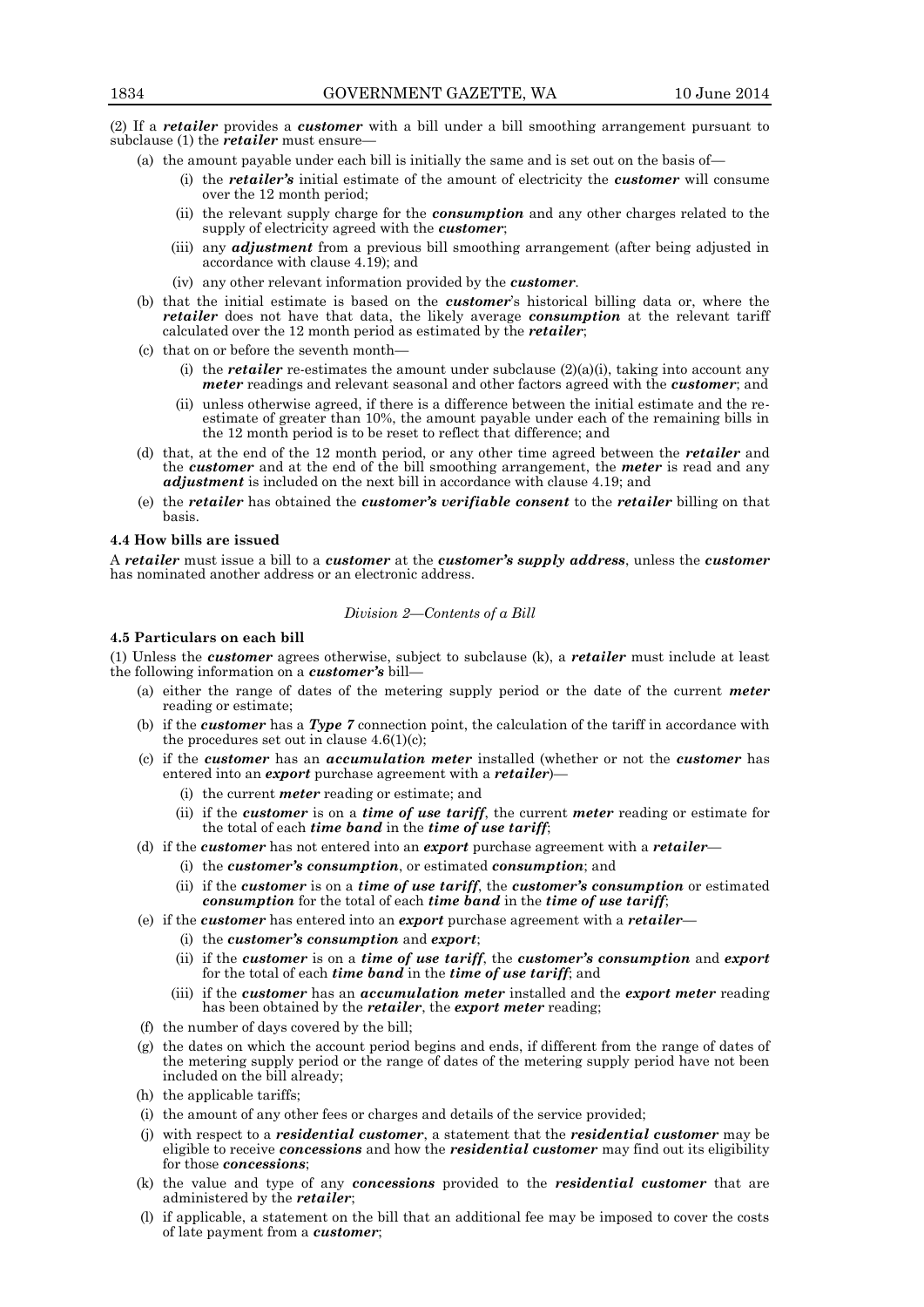- (m) the average daily cost of *consumption,* including charges ancillary to the *consumption* of electricity, unless the *customer* is a *collective customer*;
- (n) the average daily *consumption* unless the *customer* is a *collective customer*;
- (o) a *meter* identification number (clearly placed on the part of the bill that is retained by the *customer*);
- (p) the amount due;
- (q) the due date;
- (r) a summary of the payment methods;
- (s) a statement advising the *customer* that assistance is available if the *customer* is experiencing problems paying the bill;
- (t) a *telephone* number for billing and payment enquiries;
- (u) a *telephone* number for *complaints*;
- (v) the contact details for the electricity ombudsman;
- (w) the *distributor's* 24 hour *telephone* number for faults and *emergencies*;
- (x) the *supply address* and any relevant mailing address;
- (y) the *customer's* name and account number;
- (z) the amount of arrears or credit;
- (aa) if applicable and not included on a separate statement—
	- (i) payments made under an *instalment plan*; and
	- (ii) the total amount outstanding under the *instalment plan*;
- (bb) with respect to *residential customers,* the *National Interpreter Symbol* with the words "Interpreter Services";
- (cc) the *retailer's telephone* number for *TTY* services; and
- (dd) to the extent that the data is available, a graph or bar chart illustrating the *customer's* amount due or *consumption* for the period covered by the bill, the previous bill and the bill for the same period last year.
- (2) Notwithstanding subclause (1)(dd), a *retailer* is not obliged to include a graph or bar chart on the bill if the bill is—
	- (a) not indicative of the *customer's* actual *consumption*;
	- (b) not based upon a *meter* reading; or
	- (c) for a *collective customer*.

(3) If a *retailer* identifies a *historical debt* and wishes to bill the *customer* for that *historical debt*, the *retailer* must advise the *customer* of—

- (a) the amount of the *historical debt*; and
- (b) the basis of the *historical debt*,

before, with, or on the *customer's* next bill.

# *Division 3—Basis of Bill*

#### **4.6 Basis of bill**

(1) Subject to clause 4.8, a *retailer* must base a *customer's* bill on—

- (a) the *distributor's* or *metering agent's* reading of the *meter* at the *customer's supply address*;
- (b) the *customer's* reading of the *meter* at the *customer's supply address*, provided the *distributor* has expressly or impliedly consented to the *customer* reading the *meter* for the purpose of determining the amount due; or
- (c) where the connection point is a *Type 7* connection point, the procedure as set out in the *metrology procedure* or *Metering Code.*

#### **4.7 Frequency of meter readings**

Other than in respect of a *Type 7* connection point, a *retailer* must use its best endeavours to ensure that metering data is obtained, as frequently as required to prepare its bills.

#### **4.8 Estimations**

(1) If a *retailer* is unable to reasonably base a bill on a reading of the *meter* at a *customer's supply address*, the *retailer* must give the *customer* an estimated bill.

(2) If a *retailer* bases a bill upon an estimation, the *retailer* must specify in a visible and legible manner on the *customer's* bill that—

- (a) the *retailer* has based the bill upon an estimation;
- (b) the *retailer* will tell the *customer* on request—
	- (i) the basis of the estimation; and
	- (ii) the reason for the estimation; and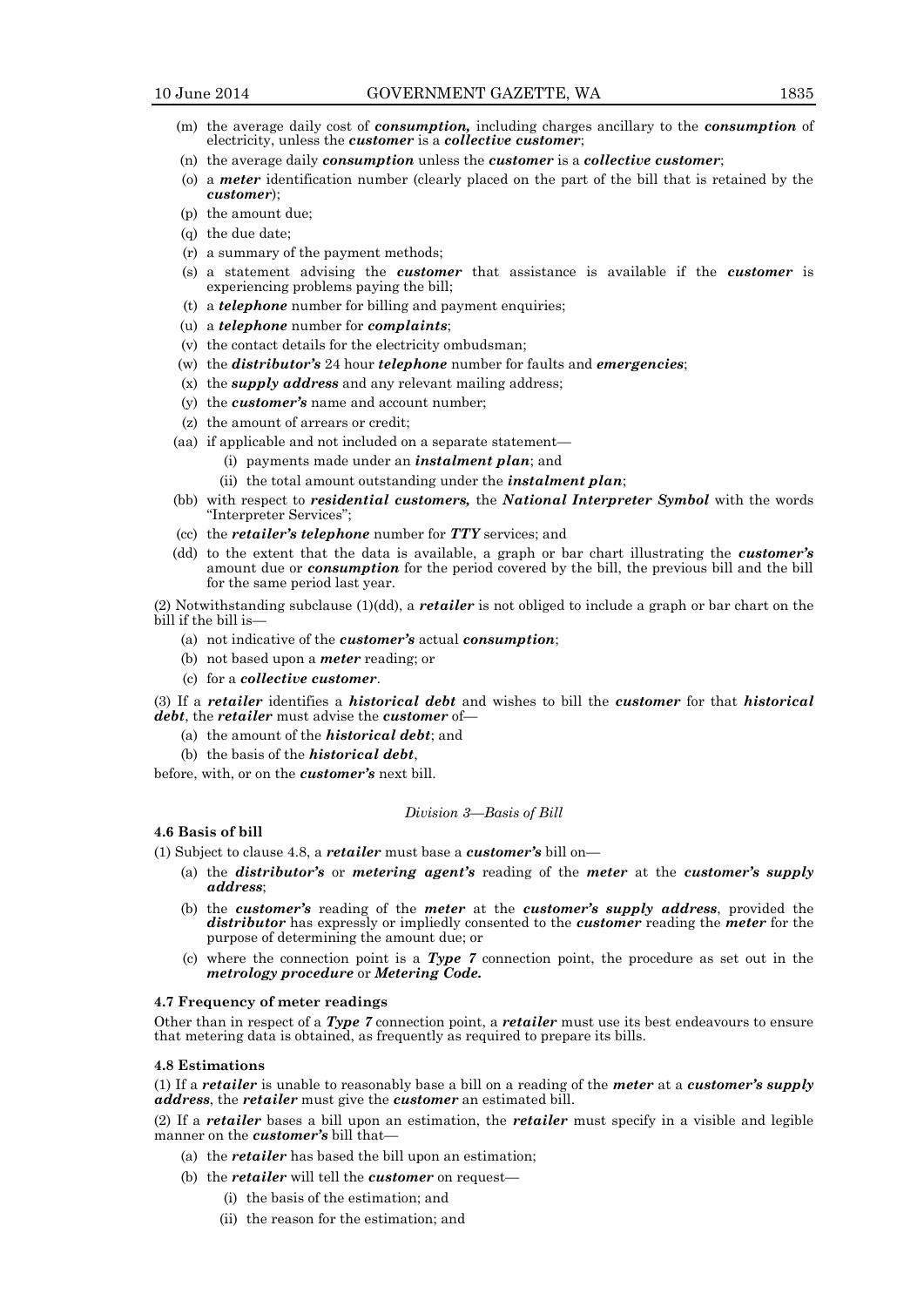- (c) the *customer* may request—
	- (i) a verification of a *meter* reading; and
	- (ii) a *meter* reading.
- (3) A *retailer* must tell a *customer* on request the—
	- (a) basis for the estimation; and
	- (b) reason for the estimation.

# **4.9 Adjustments to subsequent bills**

If a *retailer* gives a *customer* an estimated bill and the *meter* is subsequently read, the *retailer* must include an *adjustment* on the next bill to take account of the actual *meter* reading in accordance with clause 4.19.

# **4.10 Customer may request meter reading**

If a *retailer* has based a bill upon an estimation because the *customer* failed to provide access to the *meter* and the *customer*—

- (a) subsequently requests the *retailer* to replace the estimated bill with a bill based on an actual reading of the *customer's meter*;
- (b) pays the *retailer's* reasonable charge for reading the *meter* (if any); and
- (c) provides due access to the *meter*,

the *retailer* must use its best endeavours to do so.

# *Division 4—Meter testing*

# **4.11 Customer requests testing of meters or metering data**

(1) If a *customer*—

- (a) requests the *meter* to be tested; and
- (b) pays the *retailer's* reasonable charge for testing the *meter* (if any),

the *retailer* must request the *distributor* or *metering agent* to test the *meter*.

(2) If the *meter* is tested and found to be defective, the *retailer's* reasonable charge for testing the *meter* (if any) is to be refunded to the *customer*.

# *Division 5—Alternative Tariffs*

**4.12 Customer applications**

(1) If a *retailer* offers *alternative tariffs* and a *customer*—

- (a) applies to receive an *alternative tariff*; and
- (b) demonstrates to the *retailer* that the *customer* satisfies all of the conditions relating to eligibility for the *alternative tariff*,

the *retailer* must change the *customer* to the *alternative tariff* within 10 *business days* of the *customer* satisfying those conditions.

(2) For the purposes of subclause (1), the effective date of change will be—

- (a) the date on which the last *meter* reading at the previous tariff is obtained; or
- (b) the date the *meter* adjustment is completed, if the change requires an adjustment to the *meter* at the *customer's supply address*.

# **4.13 Written notification of a change to an alternative tariff**

If—

(a) a *customer's* electricity use at the *customer's supply address* changes or has changed; and

(b) the *customer* is no longer eligible to continue to receive an existing, more beneficial tariff,

the *retailer* must, prior to changing the *customer* to the tariff applicable to the *customer's* use of electricity at that *supply address*, give the *customer* written notice of the proposed change.

## *Division 6—Final bill*

# **4.14 Request for final bill**

(1) If a *customer* requests the *retailer* to issue a final bill at the *customer's supply address*, the *retailer* must use reasonable endeavours to arrange for that bill in accordance with the *customer's* request.

(2) If the *customer's* account is in credit at the time of account closure, subject to subclause (3), the *retailer* must, at the time of the final bill, ask the *customer* for instructions whether the *customer* requires the *retailer* to transfer the amount of credit to-

- (a) another account the *customer* has, or will have, with the *retailer*; or
- (b) a bank account nominated by the *customer*, and

the *retailer* must credit the account, or pay the amount of credit in accordance with the *customer's* instructions, within 12 *business days* of receiving the instructions or other such time as agreed with the *customer*.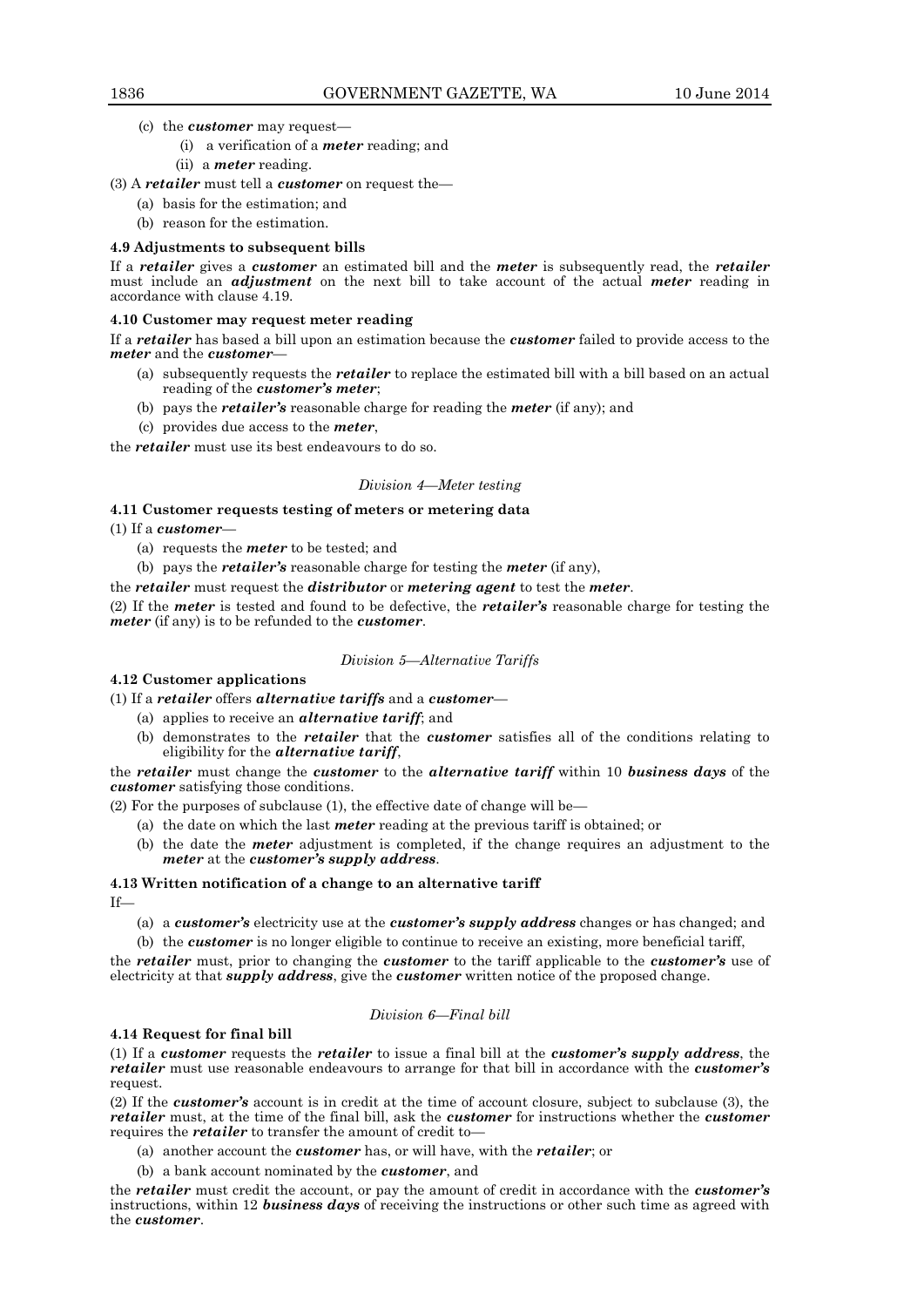(3) If the *customer's* account is in credit at the time of account closure, and the *customer* owes a debt to the *retailer*, the *retailer* may, with written notice to the *customer*, use that credit to set off the debt owed to the *retailer*. If, after the set off, there remains an amount of credit, the *retailer* must ask the *customer* for instructions to transfer the remaining amount of credit in accordance with subclause (2).

#### *Division 7—Review of bill*

# **4.15 Review of bill**

Subject to a *customer*—

(a) paying—

- (i) that portion of the bill under review that the *customer* and a *retailer* agree is not in dispute; or
- (ii) an amount equal to the average amount of the *customer's* bills over the previous 12 months (excluding the bill in dispute),
- whichever is less; and

(b) paying any future bills that are properly due,

a *retailer* must review the *customer's* bill on request by the *customer*.

## **4.16 Procedures following a review of a bill**

(1) If, after conducting a review of a bill, a *retailer* is satisfied that the bill is—

- (a) correct, the *retailer*
	- (i) may require a *customer* to pay the unpaid amount;
	- (ii) must advise the *customer* that the *customer* may request the *retailer* to arrange a *meter* test in accordance with applicable law; and
	- (iii) must advise the *customer* of the existence and operation of the *retailer's* internal *complaints* handling processes and details of any applicable external *complaints* handling processes,

or

(b) incorrect, the *retailer* must adjust the bill in accordance with clauses 4.17 and 4.18.

(2) The *retailer* must inform a *customer* of the outcome of the review as soon as practicable.

(3) If the *retailer* has not informed a *customer* of the outcome of the review within 20 *business days* from the date of receipt of the request for review under clause 4.15, the *retailer* must provide the *customer* with notification of the status of the review as soon as practicable.

#### *Division 8—Undercharging, overcharging and adjustment*

#### **4.17 Undercharging**

(1) This clause 4.17 applies whether the *undercharging* became apparent through a review under clause 4.15 or otherwise.

(2) If a *retailer* proposes to recover an amount *undercharged* as a result of an error, defect or default for which the *retailer* or *distributor* is responsible (including where a *meter* has been found to be defective), the *retailer* must—

- (a) subject to subclause (b), limit the amount to be recovered to no more than the amount *undercharged* in the 12 months prior to the date on which the *retailer* notified the *customer* that *undercharging* had occurred;
- (b) other than in the event that the information provided by the *customer* is incorrect, where a *retailer* has changed a *customer* to an *alternative tariff* in the circumstances set out in clause 4.13 and, as a result of that change, the *retailer* has *undercharged* a *customer*, limit the amount to be recovered to no more than the amount *undercharged* in the 12 months prior to the date on which the *retailer* notified the *customer* under clause 4.13.
- (c) notify the *customer* of the amount to be recovered no later than the next bill, together with an explanation of that amount;
- (d) not charge the *customer* interest on that amount or require the *customer* to pay a late payment fee; and
- (e) in relation to a *residential customer*, offer the *customer* time to pay that amount by means of an *instalment plan* in accordance with clause 6.4(2) and covering a period at least equal to the period over which the recoverable *undercharging* occurred.

## **4.18 Overcharging**

(1) This clause 4.18 applies whether the *overcharging* became apparent through a review under clause 4.15 or otherwise.

(2) If a *customer* (including a *customer* who has vacated the *supply address*) has been *overcharged* as a result of an error, defect or default for which a *retailer* or *distributor* is responsible (including where a *meter* has been found to be defective), the *retailer* must use its best endeavours to inform the *customer* accordingly within 10 *business days* of the *retailer* becoming aware of the error, defect or default and, subject to subclause (6) and subclause (7), ask the *customer* for instructions as to whether the amount should be—

- (a) credited to the *customer's* account; or
- (b) repaid to the *customer*.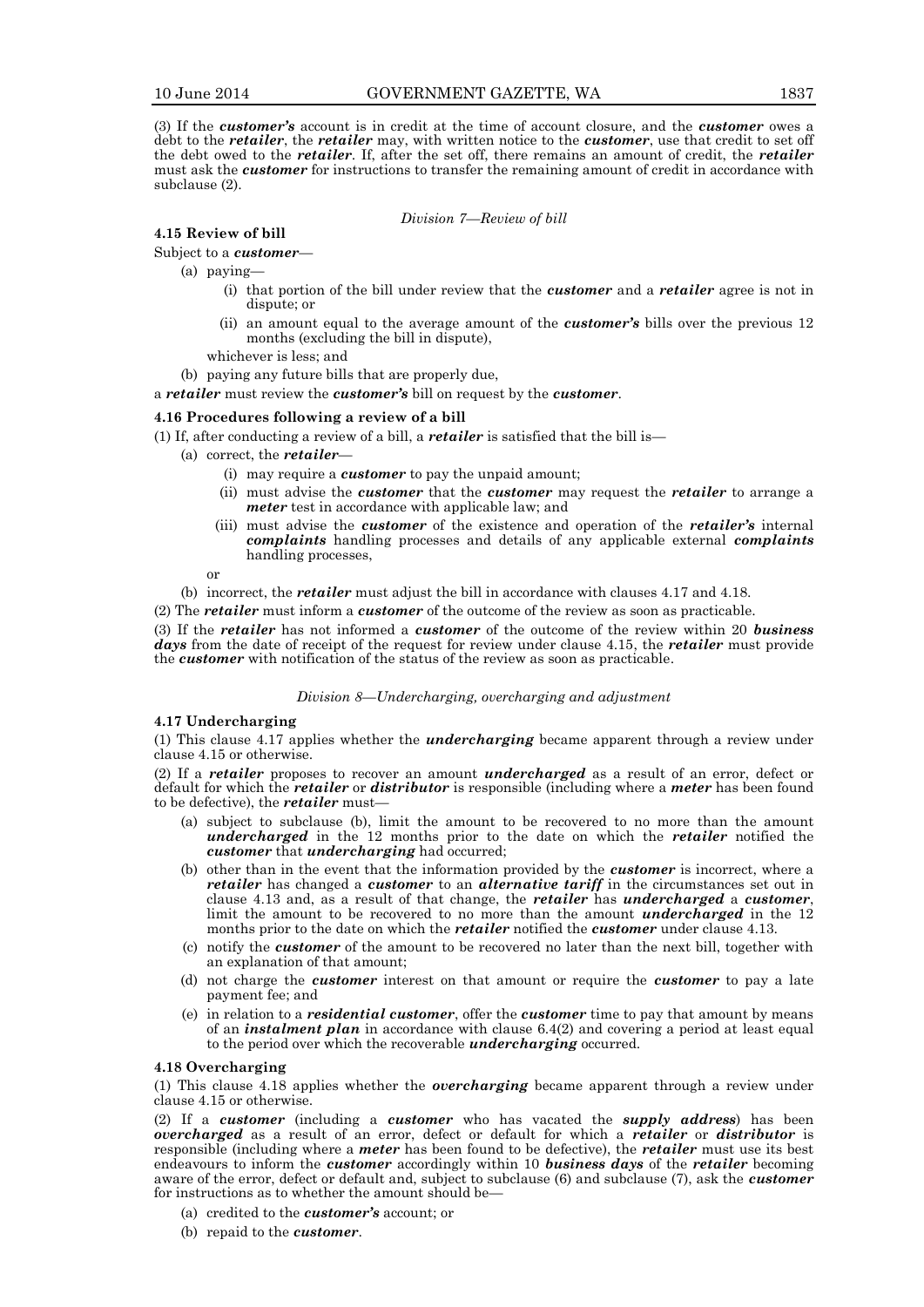(3) If a *retailer* receives instructions under subclause (2), the *retailer* must pay the amount in accordance with the *customer's* instructions within 12 *business days* of receiving the instructions.

(4) If a *retailer* does not receive instructions under subclause (2) within 5 *business days* of making the request, the *retailer* must use reasonable endeavours to credit the amount *overcharged* to the *customer's* account.

(5) No interest shall accrue to a credit or refund referred to in subclause (2).

(6) Where the amount referred to in subclause (2) is less than \$75 the *retailer* may, notwithstanding clause 4.18(2), notify the *customer* of the *overcharge* by no later than the next bill after the *retailer* became aware of the error, and—

- (a) ask the *customer* for instructions pursuant to subclause (2) (in which case subclauses (3) and (4) apply as if the *retailer* sought instructions under subclause (2)); or
- (b) credit the amount to the *customer's* account (in which case subclause (3) applies as if the *customer* instructed the *retailer* to credit the *customer's* account).

(7) Where the *customer* has been *overcharged* by the *retailer*, and the *customer* owes a debt to the *retailer*, then provided that the *customer* is not a *residential customer*—

- (a) experiencing *payment difficulties* or *financial hardship*; or
- (b) making payments under an alternative payment arrangement under Part 6,

the *retailer* may, with written notice to the *customer*, use the amount of the *overcharge* to set off the debt owed to the *retailer*. If, after the set off, there remains an amount of credit, the *retailer* must deal with that amount of credit in accordance with subclause (2) or subclause (6) where the amount is less than \$75.

#### **4.19 Adjustments**

(1) If a *retailer* proposes to recover an amount of an *adjustment* which does not arise due to any act or omission of the *customer*, the *retailer* must—

- (a) limit the amount to be recovered to no more than the amount of the *adjustment* for the 12 months prior to the date on which the *meter* was read on the basis of the *retailer's* estimate of the amount of the *adjustment* for the 12 month period taking into account any *meter*  readings and relevant seasonal and other factors agreed with the *customer*;
- (b) notify the *customer* of the amount of the *adjustment* no later than the next bill, together with an explanation of that amount;
- (c) not require the *customer* to pay a late payment fee; and
- (d) in relation to a *residential customer*, offer the *customer* time to pay that amount by means of an *instalment plan* in accordance with clause 6.4(2) and covering a period at least equal to the period to which the *adjustment* related.

(2) If the *meter* is read pursuant to either clause 4.6 or clause 4.3(2)(d) and the amount of the *adjustment* is an amount owing to the *customer*, the *retailer* must use its best endeavours to inform the *customer* accordingly within 10 *business days* of the *retailer* becoming aware of the *adjustment* and, subject to subclause (5) and subclause (7), ask the *customer* for instructions as to whether the amount should be—

- (a) credited to the *customer's* account;
- (b) repaid to the *customer*; or
- (c) included as a part of the new bill smoothing arrangement where the *adjustment* arises under clause 4.3(2)(a)-(b),

(3) If a *retailer* received instructions under subclause (2), the *retailer* must pay the amount in accordance with the *customer's* instructions within 12 *business days* of receiving the instructions.

(4) If a *retailer* does not receive instructions under subclause (2) within 5 *business days* of making the request, the *retailer* must use reasonable endeavours to credit the amount of the *adjustment* to the *customer's* account.

(5) Where the amount referred to in subclause (2) is less than \$75 the *retailer* may, notwithstanding clause (2), notify the *customer* of the *adjustment* by no later than the next bill after the *meter* is read; and

- (a) ask the *customer* for instructions pursuant to subclause (2), (in which case subclauses (3) and (4) apply as if the *retailer* sought instructions under subclause (2)); or
- (b) credit the amount to the *customer's* account (in which case subclause (3) applies as if the *customer* instructed the *retailer* to credit the *customer's* account).

(6) No interest shall accrue to an *adjustment* amount under subclause (1) or (2).

(7) Where the amount of the *adjustment* is an amount owing to the *customer*, and the *customer* owes a debt to the *retailer*, then provided that the *customer* is not a *residential customer*—

- (a) experiencing *payment difficulties* or *financial hardship*; or
- (b) making payments under an alternative payment arrangement under Part 6,

the *retailer* may, with written notice to the *customer*, use the amount of the *adjustment* to set off the debt owed to the *retailer*. If, after the set off, there remains an amount of credit, the *retailer* must deal with that amount of credit in accordance with subclause (2) or subclause (5) where the amount is less than \$75.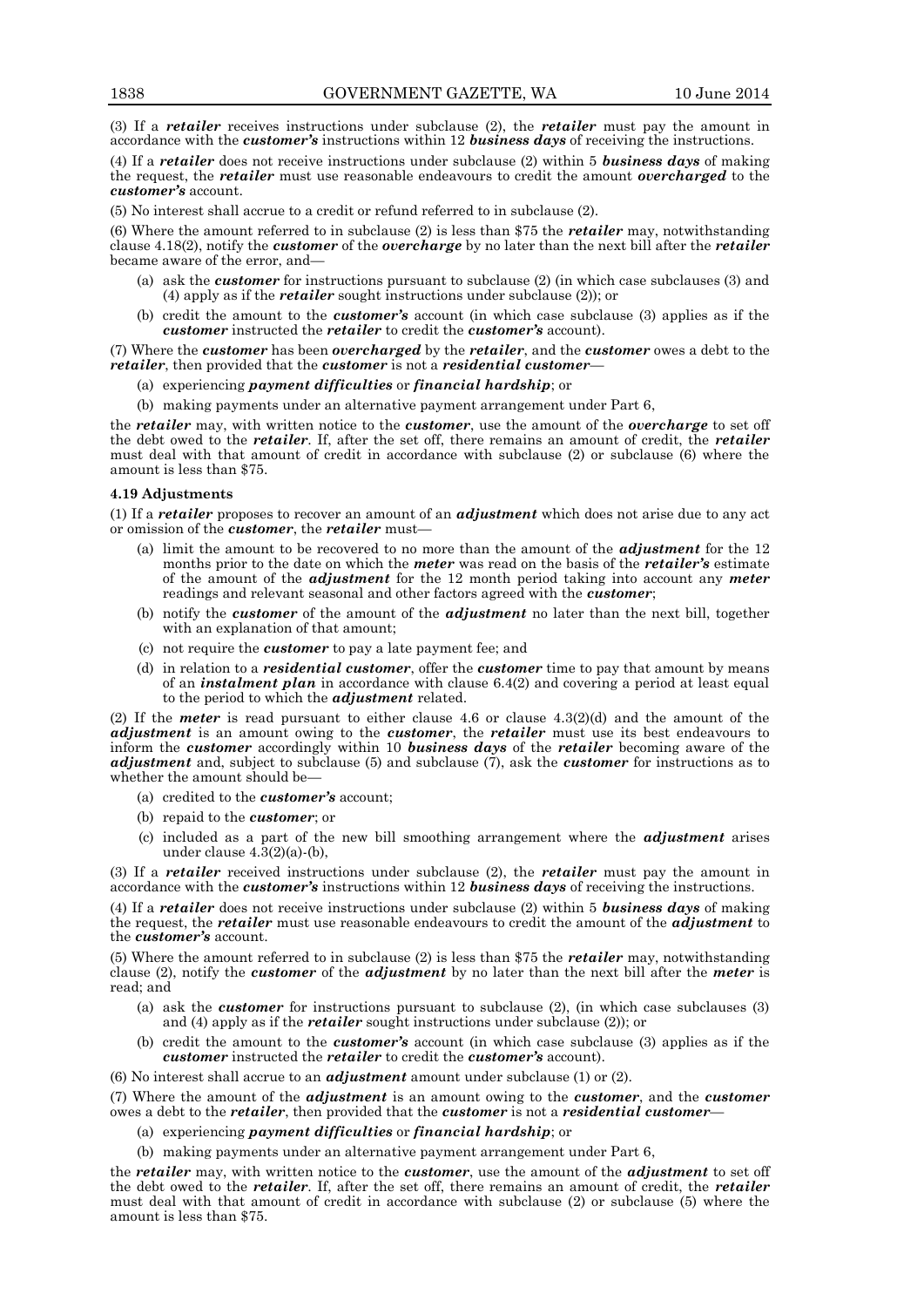# **PART 5—PAYMENT**

#### **5.1 Due dates for payment\***

- (1) The due date on a bill must be at least 12 *business days* from the date of that bill.
- (2) Unless a *retailer* specifies a later date, the date of dispatch is the date of the bill.

#### **5.2 Minimum payment methods\***

A *retailer* must offer a *customer* at least the following payment methods—

- (a) in person at 1 or more payment outlets located within the Local Government District of the *customer's supply address*;
- (b) by mail;
- (c) for *residential customers*, by Centrepay;
- (d) electronically by means of BPay or credit card; and
- (e) by *telephone* by means of credit card.

#### **5.3 Direct debit**

If a *retailer* offers the option of payment by a *direct debit facility* to a *customer*, the *retailer* must, prior to the *direct debit facility* commencing, obtain the *customer's verifiable consent*, and agree with the *customer* the date of commencement of the *direct debit facility* and the frequency of the direct debits.

#### **5.4 Payment in advance\***

(1) A *retailer* must accept payment in advance from a *customer* on request.

(2) Acceptance of an advance payment by a *retailer* will not require the *retailer* to credit any interest to the amounts paid in advance.

(3) Subject to clause 6.9, for the purposes of subclause (1), \$20 is the minimum amount for which the *retailer* will accept advance payments.

#### **5.5 Absence or illness**

If a *residential customer* is unable to pay by way of the methods described in clause 5.2, due to illness or absence, a *retailer* must offer the *residential customer* on request redirection of the *residential customer's* bill to a third person at no charge.

#### **5.6 Late payments**

(1) A *retailer* must not charge a *residential customer* a late payment fee if—

- (a) the *residential customer* receives a *concession*, provided the *residential customer* did not receive 2 or more *reminder notices* within the previous 12 months; or
- (b) the *residential customer* and the *retailer* have agreed to—
	- (i) a payment extension under Part 6, and the *residential customer* pays the bill by the agreed (new) due date; or
	- (ii) an *instalment plan* under Part 6, and the *residential customer* is making payments in accordance with the *instalment plan*; or
- (c) subject to subclause (2) the *residential customer* has made a *complaint* directly related to the non-payment of the bill to the *retailer* or to the *electricity ombudsman* and the *complaint* is not *resolved* by the *retailer* or is not determined or is upheld by the *electricity ombudsman* (if a *complaint* has been made to the *electricity ombudsman*). If the *complaint* is determined by the *electricity ombudsman* in favour of the *retailer*, any late payment fee shall only be calculated from the date of the *electricity ombudsman's* decision; or
- (d) the *residential customer* is assessed by the *retailer* under clause 6.1(1) as being in *financial hardship*.

(2) where the *retailer* has charged a late payment fee in the circumstances set out in subclause (1)(c) because the *retailer* was not aware of the *complaint*, the *retailer* will not contravene subclause (1)(c) but must refund the late payment fee on the *customer's* next bill.

(3) If a *retailer* has charged a *residential customer* a late payment fee, the *retailer* must not charge an additional late payment fee in relation to the same bill within 5 *business days* from the date of receipt of the previous late payment fee notice.

(4) A *retailer* must not charge a *residential customer* more than 2 late payment fees in relation to the same bill or more than 12 late payment fees in a year.

(5) If a *residential customer* has been assessed as being in *financial hardship* pursuant to clause 6.1(1), the *retailer* must retrospectively waive any late payment fee charged pursuant to the *residential customer's* last bill prior to the assessment being made.

#### **5.7 Vacating a supply address\***

(1) Subject to—

- (a) subclauses  $(2)$  and  $(4)$ ;
- (b) the *customer* giving the *retailer* notice; and
- (c) the *customer* vacating the *supply address* at the time specified in the notice,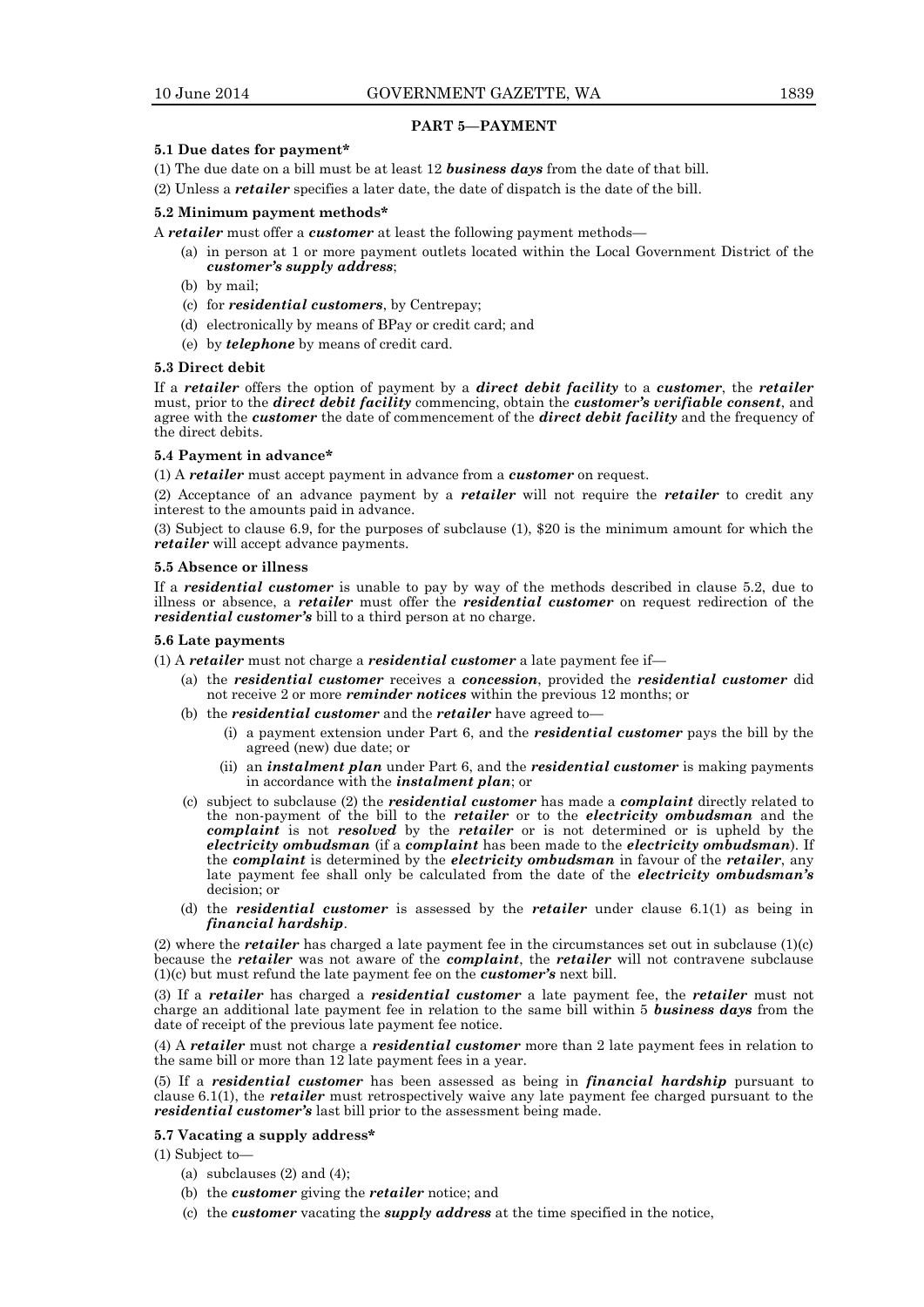a *retailer* must not require a *customer* to pay for electricity consumed at the *customer's supply address* from—

- (d) the date the *customer* vacated the *supply address*, if the *customer* gave at least 5 days notice; or
- (e) 5 days after the *customer* gave notice, in any other case.

(2) If a *customer* reasonably demonstrates to a *retailer* that the *customer* was evicted or otherwise required to vacate the *supply address*, the *retailer* must not require the *customer* to pay for electricity consumed at the *customer's supply address* from the date the *customer* gave the *retailer* notice.

(3) For the purposes of subclauses (1) and (2), notice is given if a *customer*—

- (a) informs a *retailer* of the date on which the *customer* intends to vacate, or has vacated the *supply address*; and
- (b) gives the *retailer* a forwarding address to which a final bill may be sent.

# (4) Notwithstanding subclauses (1) and (2), if—

- (a) a *retailer* and a *customer* enter into a new *contract* for the *supply address*, a *retailer* must not require the previous *customer* to pay for electricity consumed at the *customer's supply address* from the date that the new *contract* becomes effective;
- (b) another *retailer* becomes responsible for the supply of electricity to the *supply address*, the previous *retailer* must not require the *customer* to pay for electricity consumed at the *customer's supply address* from the date that the other *retailer* becomes responsible; and
- (c) the *supply address* is *disconnected*, the *retailer* must not require the *customer* to pay for electricity consumed at the *customer's supply address* from the date that *disconnection* occurred.

(5) Notwithstanding subclauses (1), (2) and (4), a *retailer's* right to payment does not terminate with regard to any amount that was due up until the termination of the *contract*.

#### **5.8 Debt collection**

(1) A *retailer* must not commence proceedings for recovery of a debt—

- (a) from a *residential customer* who has informed the *retailer* in accordance with clause 6.1(1) that the *residential customer* is experiencing *payment difficulties* or *financial hardship*, unless and until the *retailer* has complied with all the requirements of clause 6.1 and (if applicable) clause 6.3; and
- (b) while a *residential customer* continues to make payments under an alternative payment arrangement under Part 6.

(2) A *retailer* must not recover or attempt to recover a debt relating to a *supply address* from a person other than the *customer* with whom the *retailer* has or had entered into a *contract* for the supply of electricity to that *customer's supply address*.

# **PART 6—PAYMENT DIFFICULTIES & FINANCIAL HARDSHIP**

*Division 1—Assessment of financial situation*

#### **6.1 Assessment**

(1) If a *residential customer* informs a *retailer* that the *residential customer* is experiencing *payment problems*, the *retailer* must, (subject to clause 6.2)—

- (a) within 3 *business days*, assess whether the *residential customer* is experiencing *payment difficulties* or *financial hardship*; and
- (b) if the *retailer* cannot make the assessment within 3 *business days*, refer the *residential customer* to an independent financial counsellor or *relevant consumer representative organisation* to make the assessment.

(2) If the *residential customer* provides the *retailer* with an assessment from an independent financial counsellor or *relevant consumer representative organisation* the *retailer* may adopt that assessment as its own assessment for the purposes of subclause (1)(a).

(3) When undertaking the assessment required by subclause (1)(a), unless a *retailer* adopts an assessment from an independent financial counsellor or *relevant consumer representative organisation*, a *retailer* must give reasonable consideration to—

- (a) information—
	- (i) given by the *residential customer*; and
	- (ii) requested or held by the *retailer*; or
- (b) advice given by an independent financial counsellor or *relevant consumer representative organisation* (if any).

(4) A *retailer* must advise a *residential customer* on request of the details and outcome of an assessment carried out under subclause (1).

#### **6.2 Temporary suspension of actions**

(1) If a *retailer* refers a *residential customer* to an independent financial counsellor or *relevant consumer representative organisation* under clause 6(1)(b) then the *retailer* must grant the *residential customer* a *temporary suspension of actions*.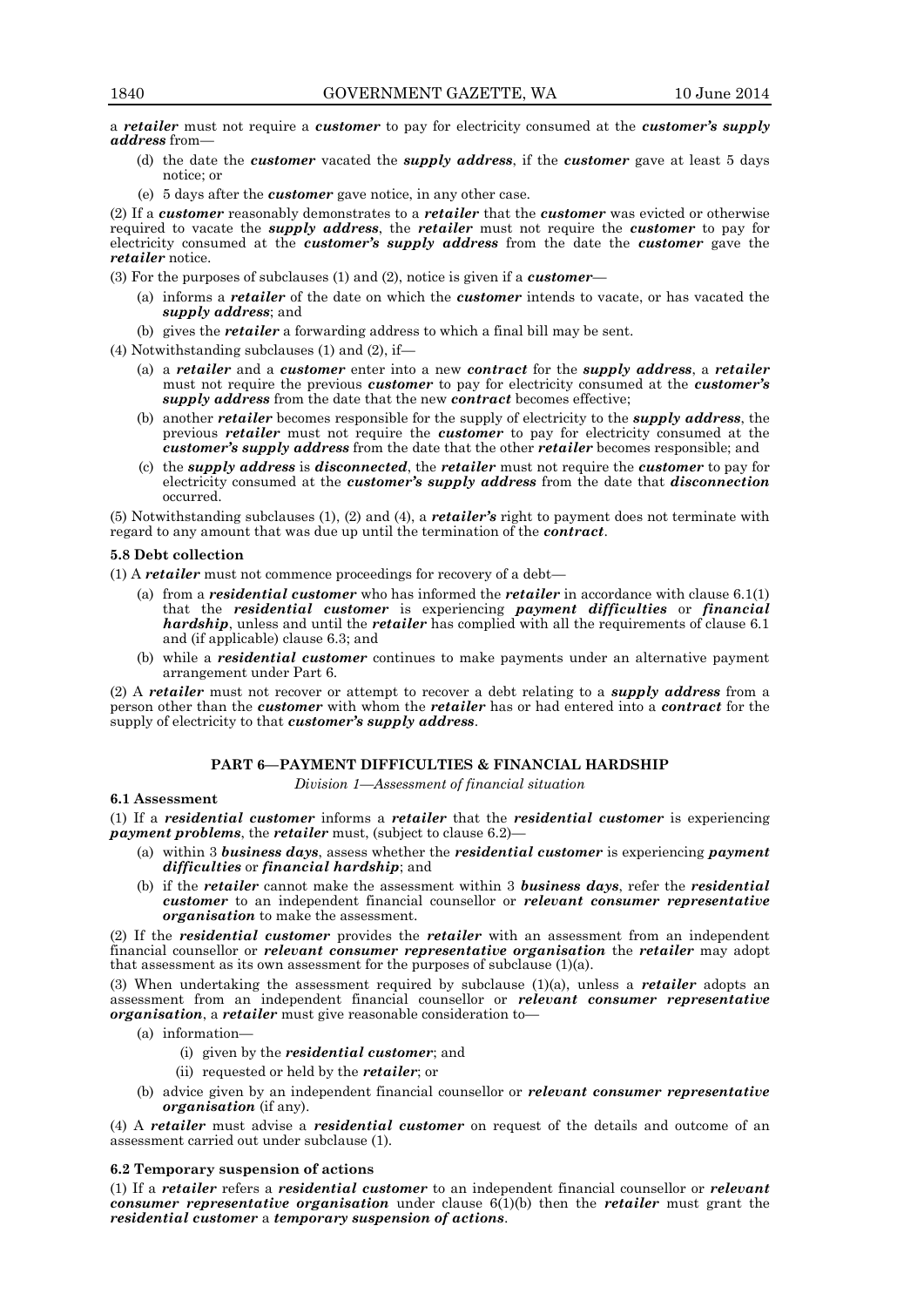(2) If, a *residential customer* informs a *retailer* that the *residential customer* is experiencing *payment problems* under clause 6.1, and a *residential customer*—

- (a) requests a *temporary suspension of actions*; and
- (b) demonstrates to a *retailer* that the *residential customer* has made an appointment with a *relevant consumer representative organisation* to assess the *residential customer's* capacity to pay or provides the *retailer* with an assessment from an independent financial counsellor or *relevant consumer representative organisation*,

the *retailer* must not unreasonably deny the *residential customer's* request.

(3) A *temporary suspension of actions* must be for at least 15 *business days*.

(4) If a *relevant consumer representative organisation* is unable to assess a *residential customer's* capacity to pay within the period referred to in subclause (3) and the *residential customer* or *relevant consumer representative organisation* requests additional time, a *retailer* must give reasonable consideration to the *residential customer's* or *relevant consumer representative organisation's* request.

#### **6.3 Assistance to be offered**

(1) If the assessment carried out under clause 6.1 indicates to the *retailer* that the *residential customer* is experiencing—

- (a) *payment difficulties*, the *retailer* must—
	- (i) offer the *residential customer* the alternative payment arrangements referred to in clause 6.4(1); and
	- (ii) advise the *residential customer* that additional assistance may be available if, due to *financial hardship*, the *residential customer* would be unable to meet its obligations under an agreed alternative payment arrangement, or

(b) *financial hardship*, the *retailer* must offer the *residential customer*—

- (i) the alternative payment arrangements referred to in clause 6.4(1); and
- (ii) assistance in accordance with clauses 6.6 to 6.9.

(2) Subclause (1) does not apply if a *retailer* is unable to make an assessment under clause 6.1 as a result of an act or omission by a *residential customer*.

*Division 2—Residential customers experiencing payment difficulties or financial hardship*

#### **6.4 Alternative payment arrangements**

(1) A *retailer* must offer a *residential customer* who is experiencing *payment difficulties* or *financial hardship* at least the following payment arrangements

- (a) if the *residential customer* is experiencing *payment difficulties*
	- (i) additional time to pay a bill; and
	- (ii) if requested by the *residential customer*, an interest-free and fee-free *instalment plan* or other arrangement under which the *residential customer* is given additional time to pay a bill or to pay arrears (including any *disconnection* and *reconnection* charges) and is permitted to continue *consumption*,
- (b) if the *residential customer* is experiencing *financial hardship*
	- (i) additional time to pay a bill; and
		- (ii) an interest-free and fee-free *instalment plan* or other arrangement under which the *residential customer* is given additional time to pay a bill or to pay arrears (including any *disconnection* and *reconnection* charges) and is permitted to continue *consumption*.

(2) When offering or amending an *instalment plan*, a *retailer* must—

- (a) ensure that the *instalment plan* is fair and reasonable taking into account information about the *residential customer's* capacity to pay and *consumption* history; and
- (b) comply with subclause (3).

(3) If the *residential customer* accepts an *instalment plan* offered by the *retailer*, the *retailer* must—

- (a) within 5 *business days* of the *residential customer* accepting the *instalment plan* provide the *residential customer* with information in writing or by *electronic means*—
	- (i) that specifies the terms of *instalment plan* (including the number and amount of payments, the duration of payments and how the payments are calculated);
	- (ii) the consequences of not adhering to the *instalment plan*; and
	- (iii) the importance of contacting the *retailer* for further assistance if the *residential customer* cannot meet or continue to meet the *instalment plan* terms, and
- (b) notify the *residential customer* in writing or by *electronic means* of any amendments to the *instalment plan* at least 5 *business days* before they come into effect (unless otherwise agreed with the *residential customer*) and provide the *residential customer* with information in writing or by *electronic means* that clearly explains and assists the *residential customer* to understand those changes.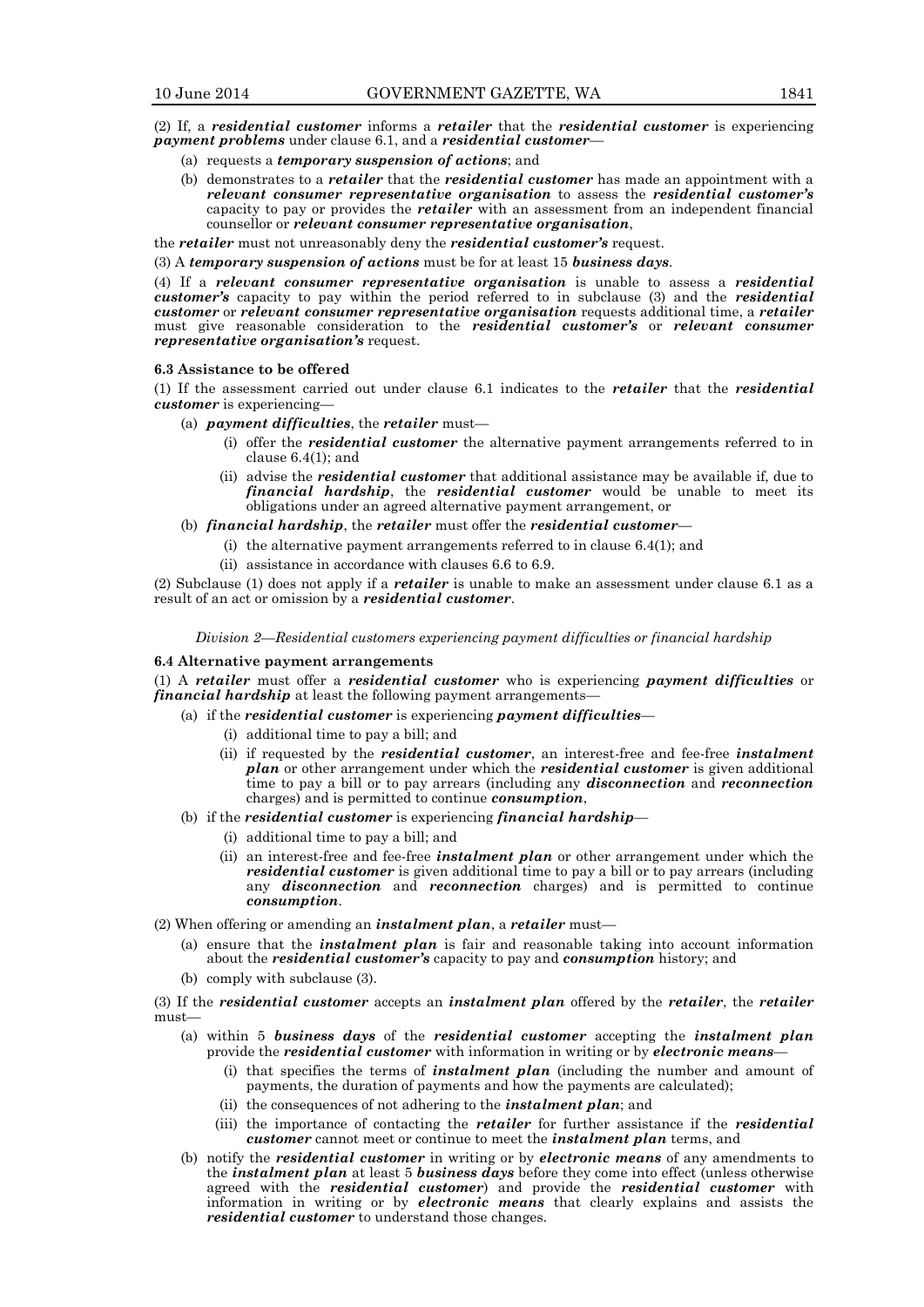(4) If a *residential customer* has, in the previous 12 months, had 2 *instalment plans* cancelled due to non-payment, a *retailer* does not have to offer that *residential customer* another *instalment plan* under subclause (1), unless the *retailer* is satisfied that the *residential customer* will comply with the *instalment plan*.

(5) For the purposes of subclause (4), cancellation does not include the revision of an *instalment plan* under clause 6.7.

#### *Division 3—Assistance available to residential customers experiencing financial hardship*

# **6.5 Definitions**

In this division—

**"***customer experiencing financial hardship***"** means a *residential customer* who has been assessed by a *retailer* under clause 6.1(1) as experiencing *financial hardship*.

## Subdivision 1—Specific assistance available

# **6.6 Reduction of fees, charges and debt**

(1) A *retailer* must give reasonable consideration to a request by a *customer experiencing financial hardship*, or a *relevant consumer representative organisation*, for a reduction of the *customer's* fees, charges or debt.

(2) In giving reasonable consideration under subclause (1), a *retailer* should refer to the hardship procedures referred to in clause 6.10(3).

## **6.7 Revision of alternative payment arrangements**

If a *customer experiencing financial hardship*, or a *relevant consumer representative organisation*, reasonably demonstrates to a *retailer* that the *customer* is unable to meet the *customer's* obligations under a previously elected payment arrangement under clause 6.4(1), the *retailer* must give reasonable consideration to—

- (a) offering the *customer* an *instalment plan*, if the *customer* had previously elected a payment extension under clause 6.4(1); or
- (b) offering to revise the *instalment plan*, if the *customer* had previously elected an *instalment plan* under clause 6.4(1).

#### **6.8 Provision of information**

A *retailer* must advise a *customer experiencing financial hardship* of the—

- (a) *customer's* right to have the bill redirected at no charge to a third person;
- (b) payment methods available to the *customer*;
- (c) *concessions* available to the *customer* and how to access them;
- (d) different types of *meters* available to the *customer* and / or tariffs (as applicable);
- (e) independent financial counselling and other *relevant consumer representative organisations* available to the *customer*; and
- (f) availability of any other financial assistance and grants schemes that the *retailer* should reasonably be aware of and how to access them.

# **6.9 Payment in advance**

(1) A *retailer* must determine the minimum payment in advance amount, as referred to in clause 5.4(3), for *residential customers* experiencing *payment difficulties* or *financial hardship* in consultation with *relevant consumer representative organisations*.

(2) A *retailer* may apply different minimum payment in advance amounts for *residential customers* experiencing *payment difficulties* or *financial hardship* and other *customers*.

# Subdivision 2—Hardship policy

#### **6.10 Obligation to develop hardship policy**

(1) A *retailer* must develop a hardship policy and hardship procedures to assist *customers experiencing financial hardship* in meeting their financial obligations and responsibilities to the *retailer*.

(2) The hardship policy must—

- (a) be developed in consultation with *relevant consumer representative organisations*;
- (b) include a statement encouraging *customers* to contact their *retailer* if a *customer* is having trouble paying the *retailer's* bill;
- (c) include a statement advising that the *retailer* will treat all *customers* sensitively and respectfully;
- (d) include a statement that the *retailer* may reduce/waive debt;
- (e) include an objective set of hardship indicators;
- (f) include an overview of the assistance available to *customers* in *financial hardship* or *payment difficulties* in accordance with Part 6 of the *Code* and a statement that the *retailer* is able to provide further detail upon request.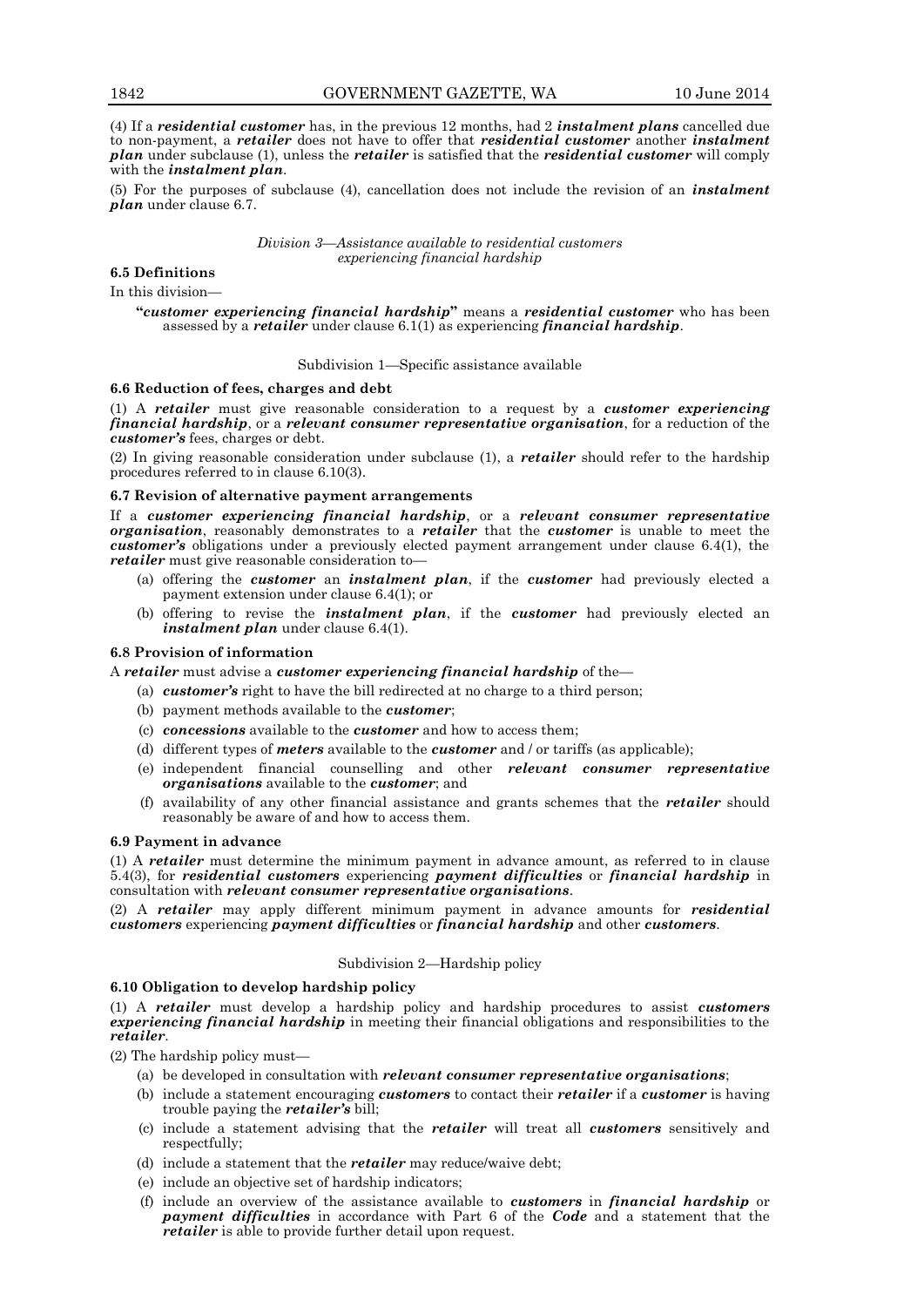- (g) include an overview of any concessions and grants that may be available to the *retailer's customers*;
- (h) be available in large print copies and include—
	- (i) the National Interpreter Symbol with the words "Interpreter Services";
	- (ii) information on the availability of independent multi-lingual services; and
	- (iii) information on the availability of *TTY* services; and
- (i) be available on the *retailer's* website.
- (3) The hardship procedures must—
	- (a) be developed in consultation with *relevant consumer representative organisations*;
	- (b) provide for the training of staff—
		- (i) including *call centre* staff, all subcontractors employed to engage with *customers experiencing financial hardship*, energy efficiency auditors and field officers;
		- (ii) on issues related to *financial hardship* and its impacts, and how to deal with *customers* consistently with the obligation in subclause (3)(c);
	- (c) include guidance on how *customers experiencing financial hardship* are to be treated sensitively and respectfully;
	- (d) include guidance—
		- (i) that assist the *retailer* in identifying *residential customers* who are experiencing *financial hardship*;
		- (ii) that assist the *retailer* in determining a *residential customer's* usage needs and capacity to pay when determining the conditions of an *instalment plan*;
		- (iii) for suspension of *disconnection* and debt recovery procedures;
		- (iv) on the reduction and/or waiver of fees, charges and debt; and
		- (v) on the recovery of debt.
	- (e) require that the *retailer's* credit management staff have a direct *telephone* number and that number be provided to relevant financial counsellors and *relevant consumer representative organisations*;

(4) If requested, a *retailer* must give *residential customers*, financial counsellors and *relevant consumer representative organisations* a copy of the hardship policy, including by post at no charge.

(5) A *retailer* must keep a record of—

- (a) the *relevant consumer representative organisations* consulted on the contents of the hardship policy and hardship procedures;
- (b) the dates the hardship policy and hardship procedures were established;
- (c) the dates the hardship policy and hardship procedures were reviewed; and
- (d) the dates the hardship policy and hardship procedures were amended.

(6) The *retailer* may, at any time, or must if directed by the *Authority*, review its hardship policy and hardship procedures and submit to the *Authority* the results of that review within *5 business days* after it is completed.

(7) The *retailer* must comply with the *Authority's* Financial Hardship Policy Guidelines.

(8) If the *retailer* amends the *retailer's* hardship policy, the *retailer* must submit to the *Authority* a copy of the *retailer's* hardship policy within 5 *business days* of the amendment.

*Division 4—Business customers experiencing payment difficulties*

#### **6.11 Alternative payment arrangements**

A *retailer* must consider any reasonable request for alternative payment arrangements from a *business customer* who is experiencing *payment difficulties.*

# **PART 7—DISCONNECTION**

*Division 1—Conduct in relation to disconnection* 

Subdivision 1—Disconnection for failure to pay bill

#### **7.1 General requirements**

(1) Prior to arranging for *disconnection* of the *customer's supply address* for failure to pay a bill, a *retailer* must—

- (a) give the *customer* a *reminder notice*, not less than 13 *business days* from the date of dispatch of the bill, including—
	- (i) the *retailer's telephone* number for billing and payment enquiries; and
	- (ii) advice on how the *retailer* may assist in the event the *customer* is experiencing *payment difficulties* or *financial hardship*;
- (b) use its best endeavours to *contact* the *customer*; including by *telephone* or *electronic means* or other method;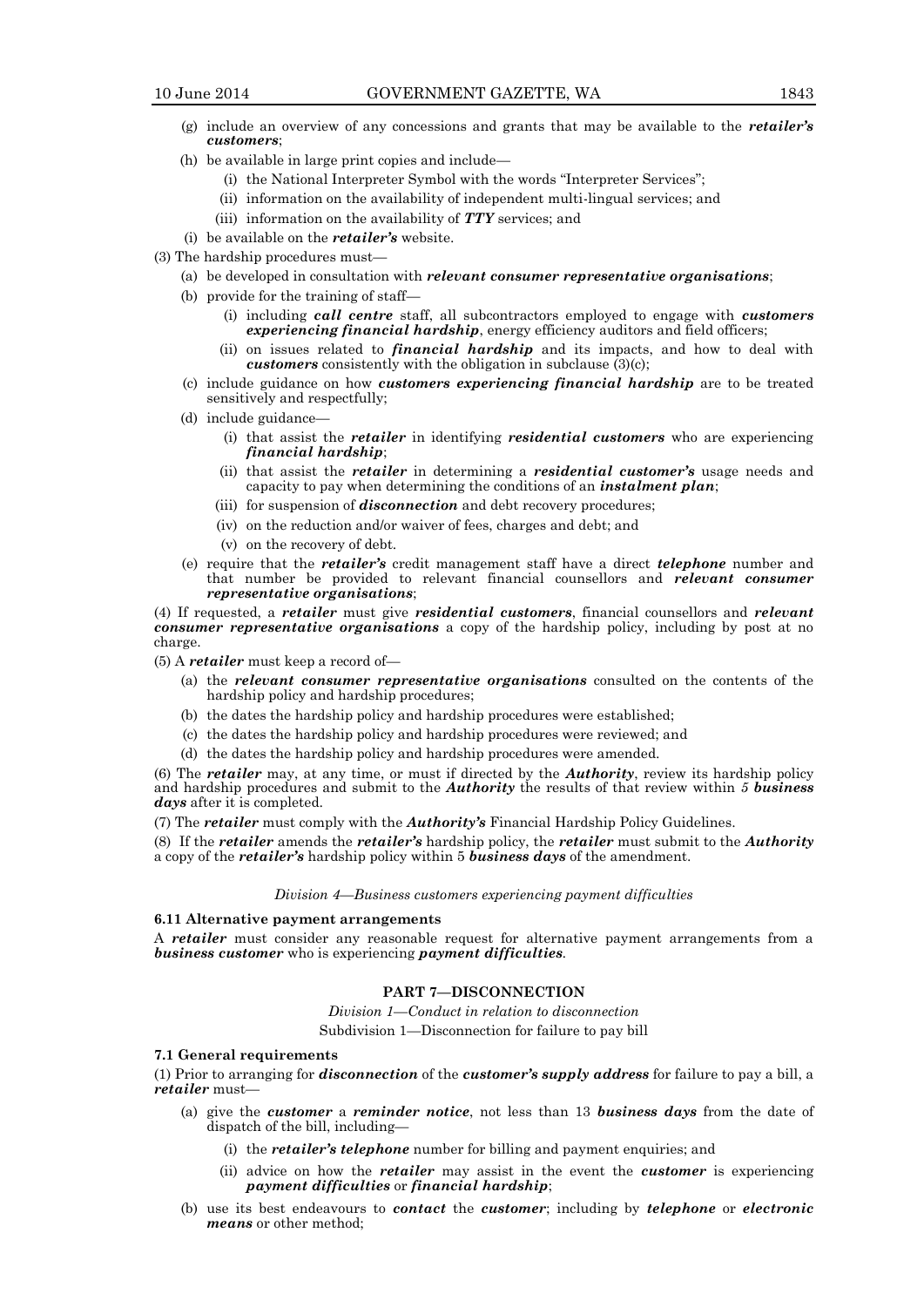- (c) give the *customer* a *disconnection warning*, not less than 18 *business days* from the date of dispatch of the bill, advising the *customer*—
	- (i) that the *retailer* may *disconnect* the *customer* with at least 5 *business days* notice to the *customer*; and
	- (ii) of the existence and operation of *complaint* handling processes including the existence and operation of the *electricity ombudsman* and the Freecall *telephone* number of the *electricity ombudsman*.

(2) For the purposes of subclause (1), a *customer* has failed to pay a *retailer's* bill if the *customer* has not—

- (a) paid the *retailer's* bill by the due date;
- (b) agreed with the *retailer* to an offer of an *instalment plan* or other payment arrangement to pay the *retailer's* bill; or
- (c) adhered to the *customer's* obligations to make payments in accordance with an agreed *instalment plan* or other payment arrangement relating to the payment of the *retailer's*  bill.

#### **7.2 Limitations on disconnection for failure to pay bill**

(1) Notwithstanding clause 7.1, a *retailer* must not arrange for the *disconnection* of a *customer's supply address* for failure to pay a bill—

- (a) within 1 *business day* after the expiry of the period referred to in the *disconnection warning*;
- (b) if the *retailer* has made the *residential customer* an offer in accordance with clause 6.4(1) and the *residential* customer
	- (i) has accepted the offer before the expiry of the period specified by the *retailer* in the *disconnection warning*; and
	- (ii) has used reasonable endeavours to settle the debt before the expiry of the time frame specified by the *retailer* in the *disconnection warning*;
- (c) if the amount outstanding is less than an amount approved and published by the *Authority* in accordance with subclause (2) and the *customer* has agreed with the *retailer* to repay the amount outstanding;
- (d) if the *customer* has made an application for a *concession* and a decision on the application has not yet been made;
- (e) if the *customer* has failed to pay an amount which does not relate to the supply of electricity; or
- (f) if the *supply address* does not relate to the bill (unless the *customer* has failed to make payments relating to an outstanding debt for a *supply address* previously occupied by the *customer*).

(2) For the purposes of subclause (1)(c), the *Authority* may approve and publish, in relation to failure to pay a bill, an amount outstanding below which a *retailer* must not arrange for the *disconnection* of a *customer's supply address*.

# **7.3 Dual fuel contracts**

- If a *retailer* and a *customer* have entered into—
	- (a) a *dual fuel contract*; or
	- (b) separate *contracts* for the supply of electricity and the supply of gas, under which—
		- (i) a single bill for energy is; or
		- (ii) separate, simultaneous bills for electricity and gas are,
		- issued to the *customer*,

the *retailer* must not arrange for *disconnection* of the *customer's supply address* for failure to pay a bill within 15 *business days* from arranging for *disconnection* of the *customer's* gas supply.

#### Subdivision 2—Disconnection for denying access to meter

#### **7.4 General requirements**

(1) A *retailer* must not arrange for the *disconnection* of a *customer's supply address* for denying access to the *meter*, unless—

- (a) the *customer* has denied access for at least 12 consecutive months;
- (b) the *retailer* has, prior to giving the *customer* a *disconnection warning* under subclause (f), at least once given the *customer* in writing 5 *business days* notice—
	- (i) advising the *customer* of the next date or timeframe of a scheduled *meter* reading at the *supply address*;
	- (ii) requesting access to the *meter* at the *supply address* for the purpose of the scheduled *meter* reading; and
	- (iii) advising the *customer* of the *retailer's* ability to arrange for *disconnection* if the *customer* fails to provide access to the *meter*;
- (c) the *retailer* has given the *customer* an opportunity to provide reasonable alternative access arrangements;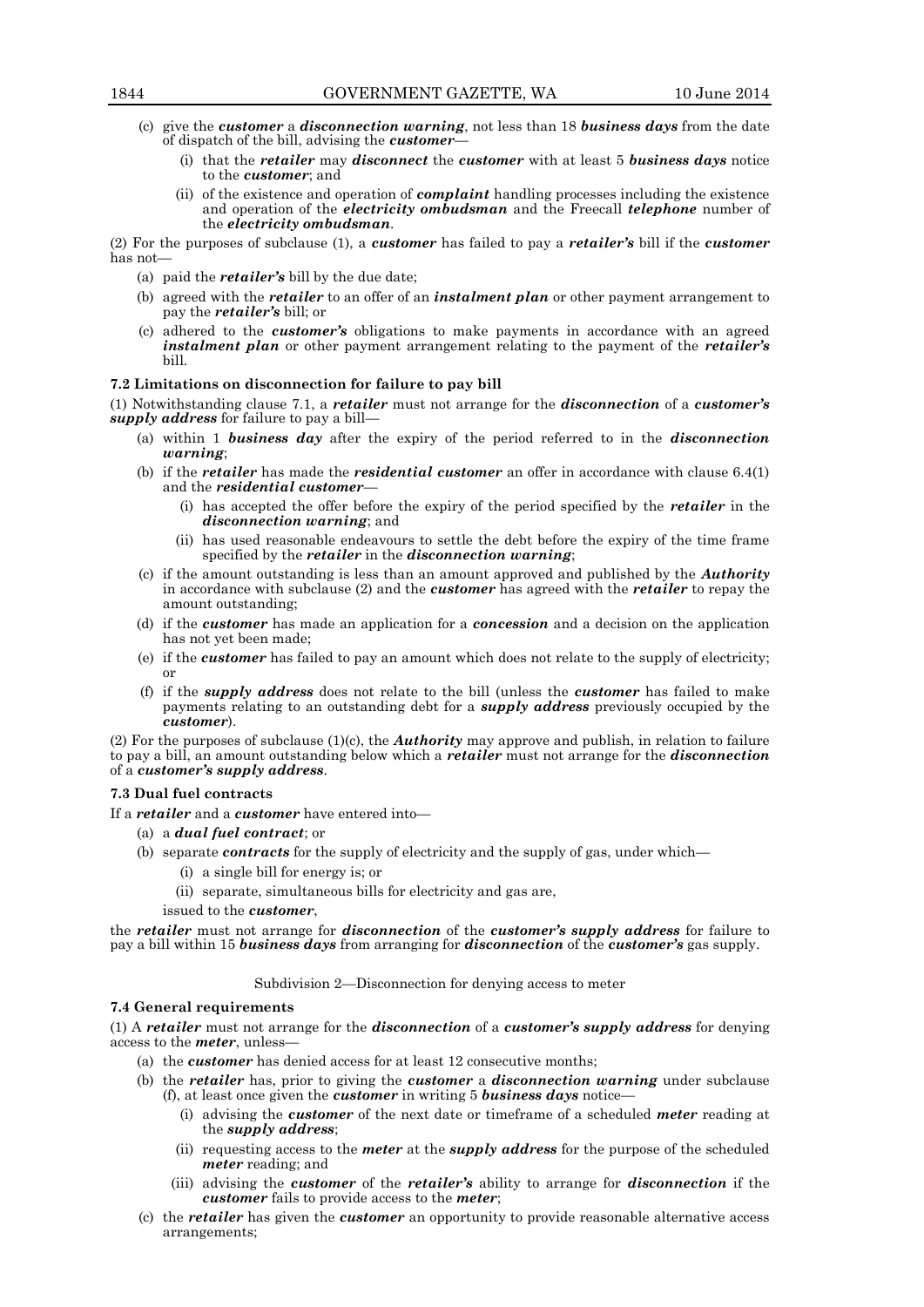- (d) where appropriate, the *retailer* has informed the *customer* of the availability of alternative *meters* which are suitable to the *customer's supply address*;
- (e) the *retailer* has used its best endeavours to *contact* the *customer* to advise of the proposed *disconnection*; and
- (f) the *retailer* has given the *customer* a *disconnection warning* with at least 5 *business days* notice of its intention to arrange for *disconnection*.

(2) A *retailer* may arrange for the *distributor* to carry out 1 or more of the requirements referred in subclause (1) on behalf of the *retailer*.

#### Subdivision 3—Disconnection for emergencies

# **7.5 General requirements**

If a *distributor disconnects* a *customer's supply address* for *emergency* reasons, the *distributor* must—

- (a) provide, by way of a 24 hour *emergency* line at the cost of a local call (excluding mobile telephones), information on the nature of the *emergency* and an estimate of the time when supply will be restored; and
- (b) use its best endeavours to restore supply to the *customer's supply address* as soon as possible.

#### *Division 2—Limitations on disconnection*

# **7.6 General limitations on disconnection**

(1) Subject to subclause (3), a *retailer* must not arrange for *disconnection* of a *customer's supply address* where—

- (a) a *complaint* has been made to the *retailer* directly related to the reason for the proposed *disconnection*; or
- (b) the *retailer* is notified by the *distributor, electricity ombudsman* or an external dispute resolution body that there is a *complaint*, directly related to the reason for the proposed *disconnection*, that has been made to the *distributor, electricity ombudsman* or external dispute resolution body,

and the *complaint* is not *resolved* by the *retailer* or *distributor* or determined by the *electricity ombudsman* or external dispute resolution body.

(2) Subject to subclause (3), a *distributor* must not perform a *disconnection* of a *customer's supply address*—

- (a) where—
	- (i) a *complaint* has been made to the *distributor* directly related to the reason for the proposed *disconnection*; or
	- (ii) the *distributor* is notified by the *retailer, electricity ombudsman* or an external dispute resolution body that there is a *complaint*, directly related to the reason for the proposed *disconnection*, that has been made to the *retailer*, *electricity ombudsman* or external dispute resolution body,

and the *complaint* is not *resolved* by the *retailer* or *distributor* or determined by the *electricity ombudsman* or external dispute resolution body; or

- (b) during any time—
	- (i) after 3.00 pm Monday to Thursday;
	- (ii) after 12.00 noon on a Friday; or
	- (iii) on a Saturday, Sunday, *public holiday* or on the *business day* before a *public holiday*,

unless—

- (iv) the *customer* is a *business customer*; and
- (v) the *business customer's* normal trading hours—
	- (A) fall within the time frames set out in subclause (b)(i) (ii) or (iii); and
	- (B) do not fall within any other time period; and
- (vi) it is not practicable for the *distributor* to perform the *disconnection* at any other time

(3) A *retailer* or a *distributor* may arrange for *disconnection* of a *customer's supply address* if the *disconnection*—

- (a) was requested by the *customer*; or
- (b) was carried out for *emergency reasons*.

#### **7.7 Life Support**

(1) If a *customer* provides a *retailer* with confirmation from an *appropriately qualified medical practitioner* that a person residing at the *customer's supply address* requires *life support equipment*, the *retailer* must—

(a) register the *customer's supply address* and contact details as a *life support equipment* address;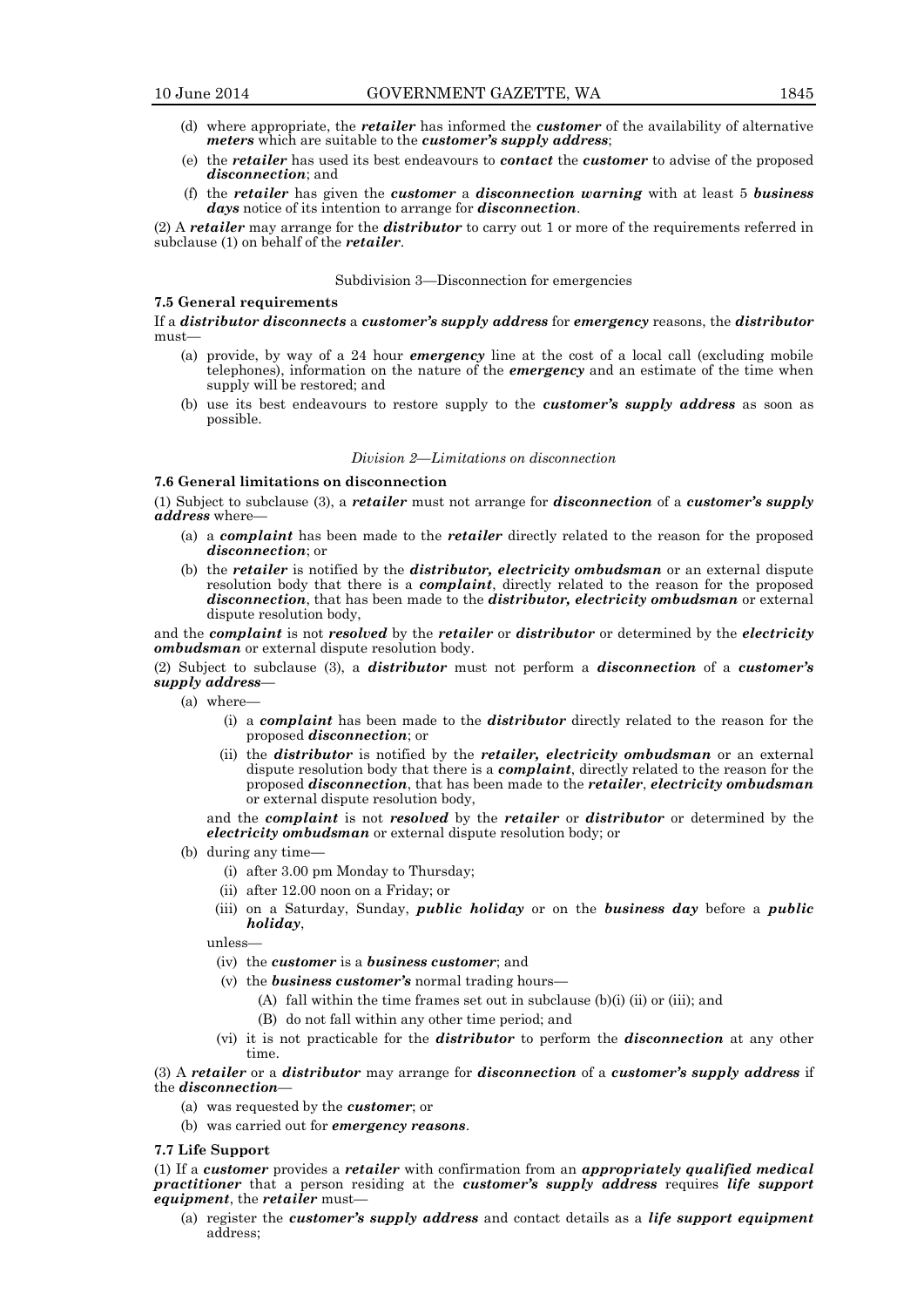- (b) register the *life support equipment* required by the *customer*;
- (c) notify the *customer's distributor* that the *customer's supply address* is a *life support equipment* address, and of the contact details of the *customer—*
	- (i) that same day, if the confirmation is received before 3pm on a *business day*; or
	- (ii) no later than the next *business day*, if the confirmation is received after 3pm or on a Saturday, Sunday or *public holiday*; and
- (d) not arrange for *disconnection* of that *customer's supply address* for failure to pay a bill while the person continues to reside at that address and requires the use of *life support equipment*.

(2) If a *customer* registered with a *retailer* under subclause (1) notifies the *retailer* of a change of the *customer's supply address*, contact details, *life support equipment* or that the *customer's supply address* no longer requires registration as a *life support equipment* address, the *retailer* must—

- (a) register the change of details;
- (b) notify the *customer's distributor* of the change of details—
	- (i) that same day, if the notification is received before 3pm on a *business day*; or
	- (ii) no later than the next *business day*, if the notification is received after 3pm or on a Saturday, Sunday or *public holiday*; and
- (c) continue to comply with subclause (1)(d) with respect to that *customer's supply address*.

(3) Where a *distributor* has been informed by a *retailer* under subclause (1)(c) or by a relevant government agency that a person residing at a *customer's supply address* requires *life support equipment*, or of a change of details notified to the *retailer* under subclause (2), the *distributor*  must—

- (a) register the *customer's supply address* as a *life support equipment* address or update the details notified by the *retailer* under subclause (2)—
	- (i) the next *business day*, if the notification is received before 3pm on a *business day*; or
	- (ii) within 2 *business days*, if the notification is received after 3pm or on a Saturday, Sunday or *public holiday*; and
- (b) where informed by a relevant government agency, notify the *retailer* in accordance with the timeframes specified in subclause (3)(a).

(4) Where *life support equipment* is registered at a *customer's supply address* under subclause  $(3)(a)$  the *distributor* must-

- (a) not *disconnect* that *customer's supply address* for failure to pay a bill while the person continues to reside at that address and requires the use of *life support equipment*; and
- (b) prior to any planned *interruption*, provide at least 3 *business days* written notice or notice by *electronic means* to the *customer's supply address* and, unless expressly requested in writing by the *customer* not to, use best endeavours to obtain verbal acknowledgement, written acknowledgement or acknowledgement by *electronic means* from the *customer* or someone residing at the *supply address* that the notice has been received.

(5) Where the *distributor* has already provided notice of a planned *interruption* under the *Electricity Industry Code* that will affect a *supply address,* prior to the *distributor* registering the *customer's supply address* as a *life support equipment* address under clause 7.7(3)(a), the *distributor* must use best endeavours to *contact* that *customer* or someone residing at the *supply address* prior to the planned *interruption*.

- (6) (a) No earlier than 3 months prior to the 12 month anniversary of the confirmation from the *appropriately qualified medical practitioner* referred to in subclause (1), and in any event no later than 3 months after the 12 month anniversary of the confirmation, the *retailer* must *contact* the *customer* to—
	- (i) ascertain whether a person residing at the *customer's supply address* continues to require *life support equipment*; and
	- (ii) if the *customer* has not provided the initial certification or *re-certification* from an *appropriately qualified medical practitioner* within the last 3 years, request that the *customer* provide that *re-certification*.
	- (b) The *retailer* must provide a minimum period of 3 months for the *customer* to provide the information requested by the *retailer* in subclause (6)(a).
- (7) (a) When—
	- (i) a person who requires *life support equipment*, vacates the *supply address*; or
	- (ii) a person who required *life support equipment*, no longer requires the *life support equipment*; or
	- (iii) subject to subclause (7)(b), a *customer* fails to provide the information requested by the *retailer* for the purposes of subclause (6)(a)(i) or the *re-certification* referred to in subclause  $(6)(a)(ii)$ , within the time period referred to in subclause  $(6)(b)$ , or greater period if allowed by the *retailer*,

the *retailer's* and *distributor's* obligations under subclauses (1), (3), (4), (5) and (6) terminate and the *retailer* or *distributor* (as applicable) must remove the *customer's*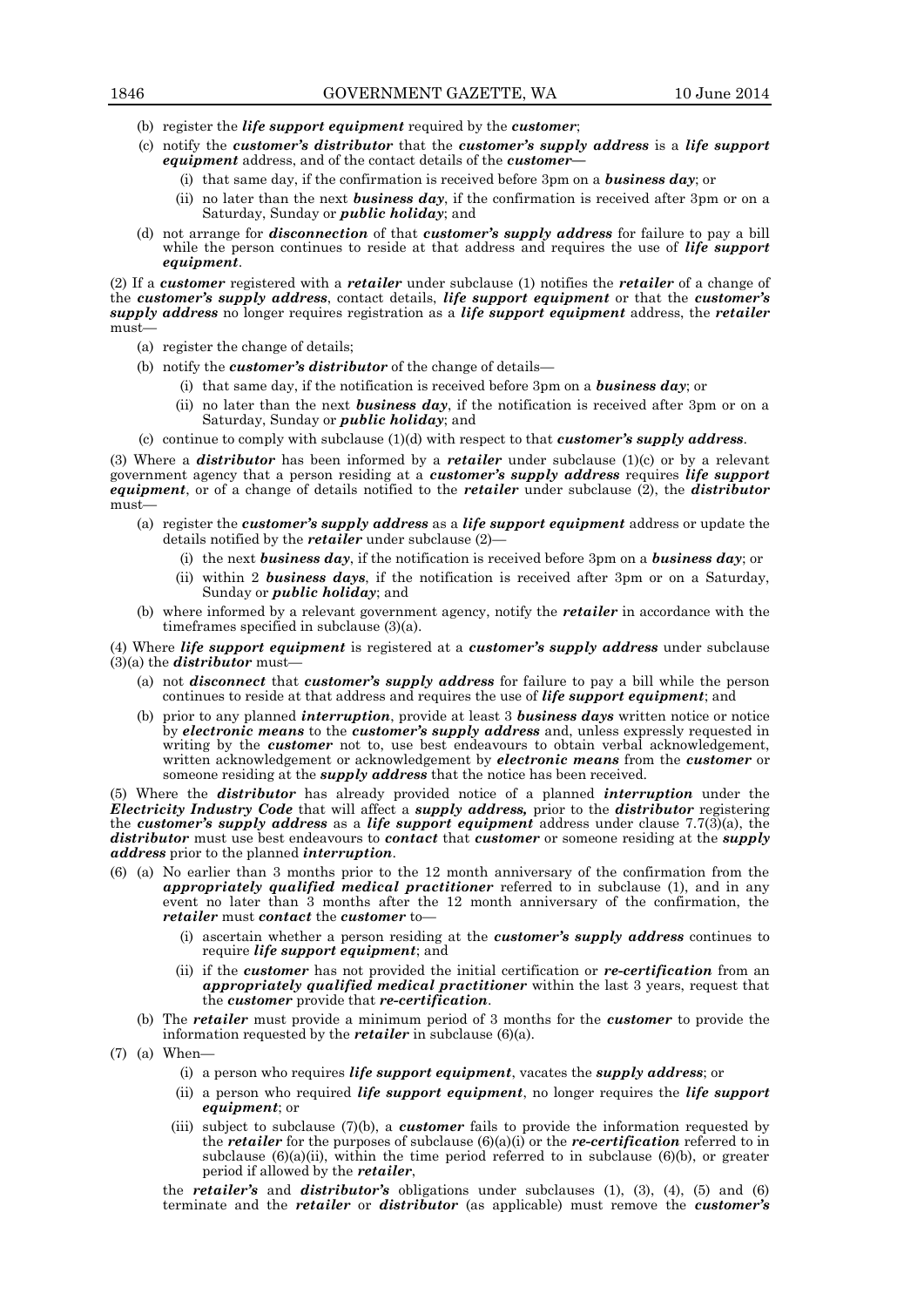details from the *life support equipment* address register upon being made aware of any of the matters in subclauses  $(7)(a)(i)$ , (ii) or (iii)-

- (iv) the next *business day*, if the *retailer* or *distributor* (as applicable) becomes aware of the relevant matter in subclause 7(a)(i), (ii) or (iii) before 3pm on a *business day*; or
- (v) within 2 *business days*, if the *retailer* or *distributor* (as applicable) becomes aware of the relevant matter in subclause  $7(a)(i)$ , (ii) or (iii) after 3pm or on a Saturday, Sunday or *public holiday*.
- (b) A *customer* will have failed to provide the information requested by the *retailer* for the purposes of subclause (6)(a)(i) or the *re-certification* referred to in subclause (6)(a)(ii) where the *contact* by the *retailer* consisted of at least the following, each a minimum of 10 *business days* from the date of the last *contact*—
	- (i) written correspondence sent by registered post to the *customer's supply address* and any other address nominated by the *customer*; and
	- (ii) a minimum of 2 other attempts to contact the *customer* by any of the following means—
		- A. electronic means;
		- B. telephone;
		- C. in person;
		- D. facsimile; or
		- E. by post sent to the customer's supply address and any other address nominated by the customer.
- (c) Where the *distributor*'s obligations under subclauses  $(1)(3)(4)$ ,  $(5)$  and  $(6)$  terminate as a result of the operation of subclause (7)(a)(iii), the *retailer* must notify the *distributor* of this fact as soon as reasonably practicable, but in any event, within 3 *business days*.

# **PART 8—RECONNECTION**

#### **8.1 Reconnection by retailer\***

- (1) If a *retailer* has arranged for *disconnection* of a *customer's supply address* due to—
	- (a) failure to pay a bill, and the *customer* has paid or agreed to accept an offer of an *instalment plan*, or other payment arrangement;
	- (b) the *customer* denying access to the *meter*, and the *customer* has subsequently provided access to the *meter*; or
	- (c) illegal use of electricity, and the *customer* has remedied that breach, and has paid, or made an arrangement to pay, for the electricity so obtained,

the *retailer* must arrange for *reconnection* of the *customer's supply address*, subject to—

- (d) the *customer* making a request for *reconnection*; and
- (e) the *customer*
	- (i) paying the *retailer's* reasonable charge for *reconnection*, if any; or
	- (ii) accepting an offer of an *instalment plan* for the *retailer's* reasonable charges for *reconnection*, if any.

(2) For the purposes of subclause (1), a *retailer* must forward the request for *reconnection* to the relevant *distributor*—

- (a) that same *business day*, if the request is received before 3pm on a *business day*; or
- (b) no later than 3pm on the next *business day*, if the request is received—
	- (i) after 3pm on a *business day*, or
	- (ii) on a Saturday, Sunday or *public holiday*.

#### **8.2 Reconnection by distributor**

(1) If a *distributor* has *disconnected* a *customer's supply address* on request by the *customer's retailer*, and the *retailer* has subsequently requested the *distributor* to *reconnect* the *customer's supply address*, the *distributor* must *reconnect* the *customer's supply address*.

(2) For the purposes of subclause (1), a *distributor* must *reconnect* the *customer's supply address*—

- (a) for *supply addresses* located within the *metropolitan area*
	- (i) within 1 *business day* of receipt of the request, if the request is received prior to 3pm on a *business day*; and
	- (ii) within 2 *business days* of receipt of the request, if the request is received after 3pm on a *business day* or on a Saturday, Sunday or *public holiday*;
- (b) for *supply addresses* located within the *regional area*
	- (i) within 5 *business days* of receipt of the request, if the request is received prior to 3pm on a *business day*; and
	- (ii) within 6 *business days* of receipt of the request, if the request is received after 3pm on a *business day*, or on a Saturday, Sunday or *public holiday*.

(3) Subclause (2) does not apply in the event of an *emergency*.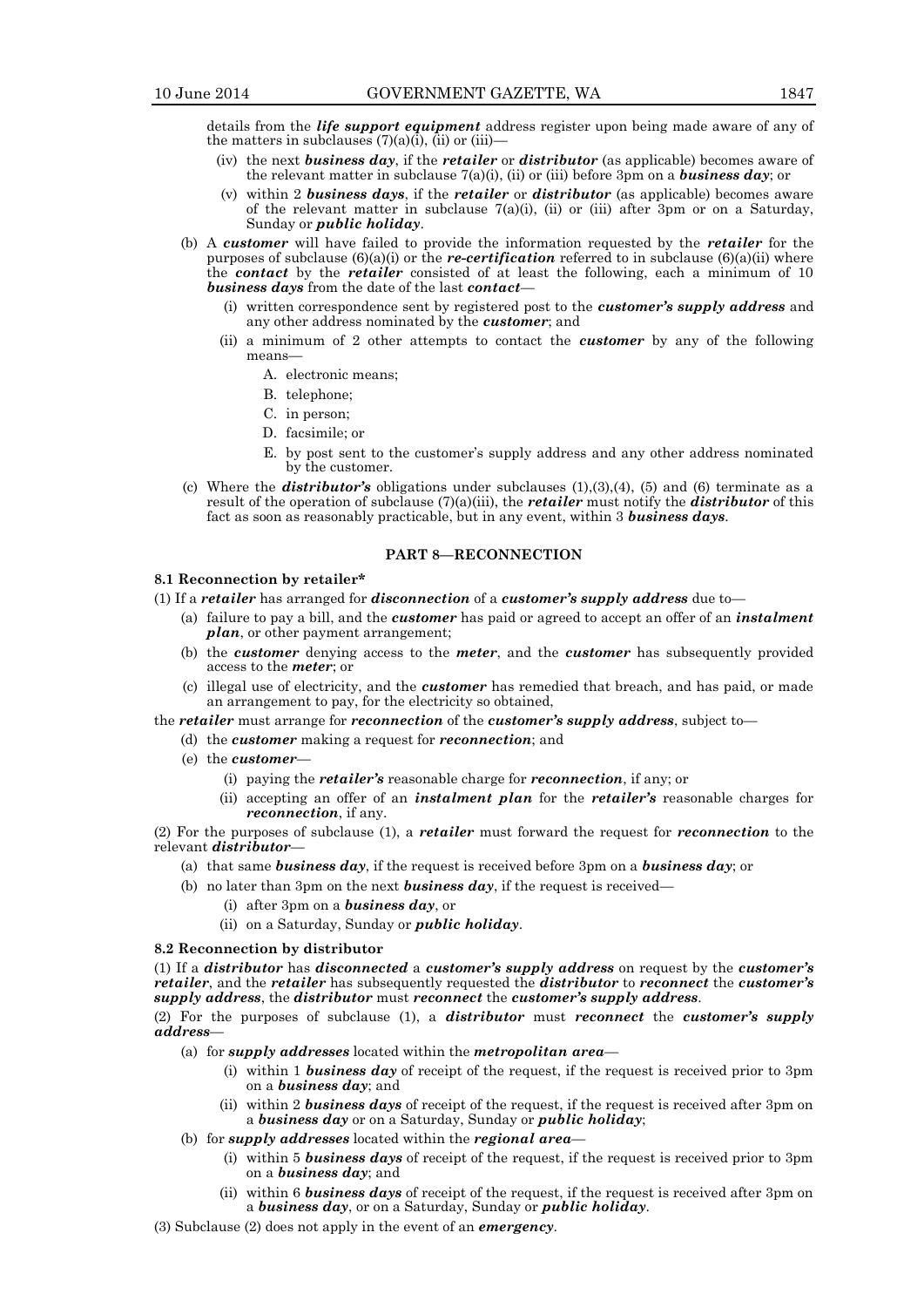# **PART 9—PRE-PAYMENT METERS**

# **9.1 Application**

(1) Parts 4, 5, 6 (with the exception of clause 6.10), 7 and 8 and clauses 2.4 (other than as specified below), 10.2 and 10.7 of the *Code* do not apply to a *pre-payment meter customer*.

(2) A *distributor* may only operate a *pre-payment meter*, and a *retailer* may only offer a *prepayment meter service*, in an area that has been declared by the Minister by notice published in the *Government Gazette*.

# **9.2 Operation of pre-payment meter**

(1) A *retailer* must not provide a *pre-payment meter service* at a *residential customer's supply address* without the *verifiable consent* of the *residential customer* or the *residential customer's* nominated representative.

(2) A *retailer* must establish an account for each *pre-payment meter* operating at a *residential customer's supply address*.

(3) A *retailer* must not, in relation to the offer of, or provision of, a *pre-payment meter service*—

- (a) engage in conduct that is misleading, deceptive or likely to mislead or deceive or that is unconscionable; or
- (b) exert undue pressure on a *customer*, nor harass or coerce a *customer*.

(4) Subject to any applicable law, a *retailer* is not obliged to offer a *pre-payment meter service* to a *customer*.

# **9.3 Provision of mandatory information**

(1) A *retailer* must advise a *residential customer* who requests information on the use of a *prepayment meter*, at no charge and in clear, simple and concise language-

- (a) of all applicable tariffs, fees and charges payable by the *residential customer* and the basis for the calculation of those charges;
- (b) of the tariffs, fees and charges applicable to a *pre-payment meter service* relative to relevant tariffs, fees and charges which would apply to that *residential customer* if no *prepayment meter* was operating at the *residential customer's supply address*;
- (c) of the *retailer's* charges, or its best estimate of those charges, to replace or switch a *prepayment meter* to a standard *meter*;
- (d) how a *pre-payment meter* is operated;
- (e) how the *residential customer* may recharge the *pre-payment meter* (including details of cost, location and business hours of *recharge facilities*);
- (f) of the emergency credit facilities applicable to a *pre-payment meter*; and
- (g) of *credit retrieval*.

(2) No later than 10 *business days* after the time a *residential customer* enters into a *prepayment meter contract* at a *residential customer's supply address*, a *retailer* must give the *residential customer* at no charge—

- (a) the information specified within subclause (1);
- (b) a copy of the *contract*;
- (c) information on the availability and scope of the *Code* and the requirement that *distributors*, *retailers* and *electricity marketing agents* comply with the *Code*;
- (d) details of the period at or before the expiry of which the *residential customer* may replace or switch the *pre-payment meter* to a standard *meter* at no cost to the *residential customer*;
- (e) a *meter* identification number;
- (f) a *telephone* number for enquiries;
- (g) a *telephone* number for *complaints*;
- (h) the *distributor's* 24 hour *telephone* number for faults and *emergencies*;
- (i) confirmation of the *supply address* and any relevant mailing address;
- (j) details of any *concessions* the *residential customer* may be eligible to receive;
- (k) the amount of any *concessions* to be given to the *residential customer*;
- (l) information on the availability of multi-lingual services (in languages reflective of the *retailer's customer* base);
- (m) information on the availability of *TTY* services;
- (n) advice on how the *retailer* may assist in the event the *residential customer* is experiencing *payment difficulties* or *financial hardship*;
- (o) advice on how to make a *complaint* to, or enquiry of, the *retailer*;
- (p) details on external *complaints* handling processes including the contact details for the *electricity ombudsman*;
- (q) general information on the safe use of electricity;
- (r) details of the initial *recharge facilities* available to the *residential customer*; and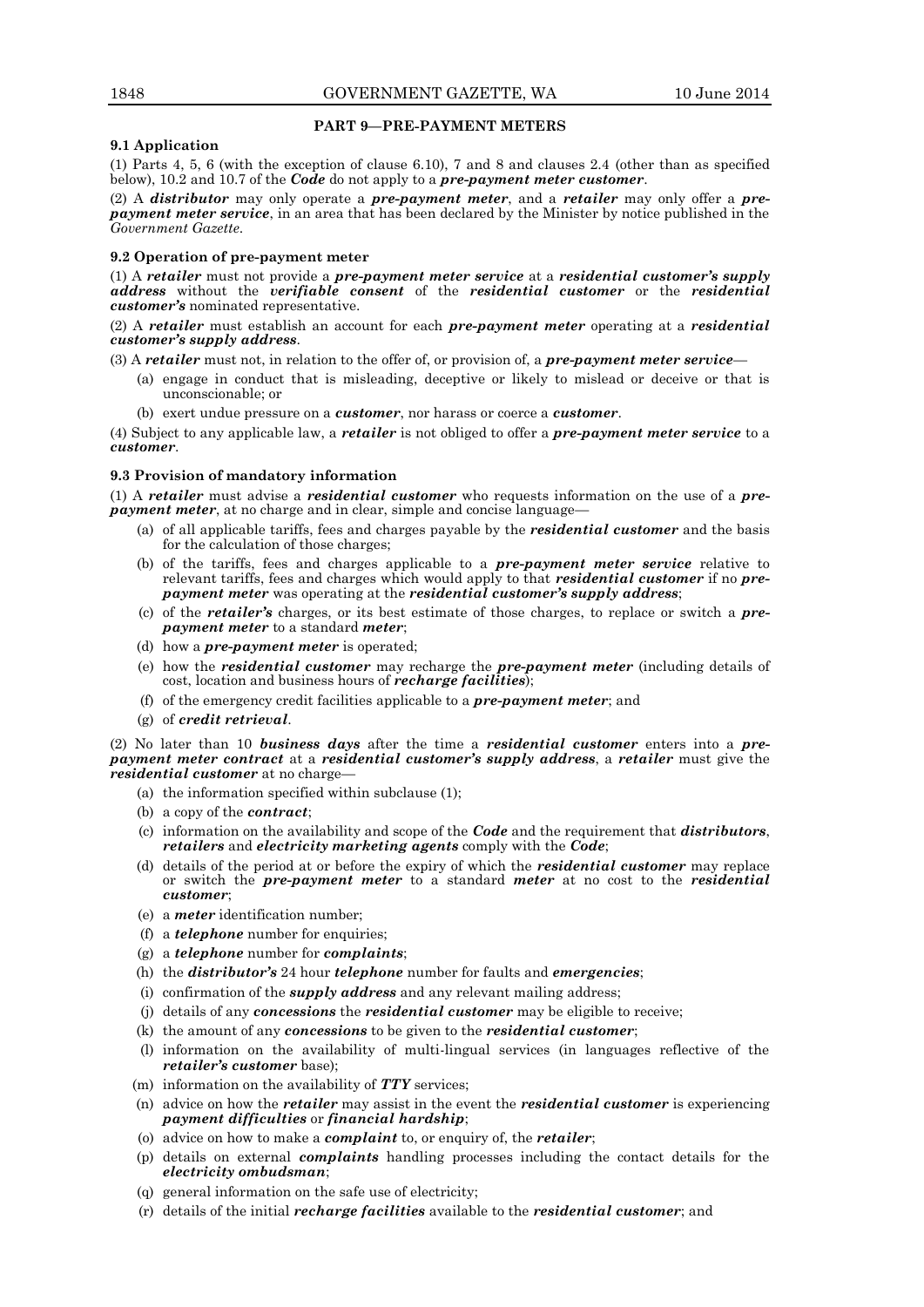(s) the date of the expiry of the *residential pre-payment meter customer's* right to revert to a standard *meter* at no charge and the options available to the *residential pre-payment meter customer* if the *residential pre-payment meter customer* replaces or switches the *pre-payment meter* to a standard *meter*.

(3) A *retailer* must ensure that the following information is shown on or directly adjacent to a *residential customer's pre-payment meter—*

- (a) the positive or negative financial balance of the *pre-payment meter* within 1 dollar of the actual balance;
- (b) whether the *pre-payment meter* is operating on normal credit or emergency credit;
- (c) a *telephone* number for enquiries; and
- (d) the *distributor's* 24 hour *telephone* number for faults and *emergencies*.

(4) A *retailer* must give a *pre-payment meter customer* on request, at no charge, the following information—

- (a) total energy *consumption*;
- (b) average daily *consumption*; and
- (c) average daily cost of *consumption*,

for the previous 2 years or since the commencement of the *pre-payment meter contract* (whichever is the shorter), divided in quarterly segments.

(5) A *retailer* must, within 10 *business days* of the change, notify a *pre-payment meter customer* in writing or by *electronic means* if the *recharge facilities* available to the *residential customer*  change from the initial *recharge facilities* referred to in subclause  $(2)(r)$ .

(6) The information to be provided in this clause, with the exception of the information in subclause (3), may be provided in writing to the *pre-payment meter customer* at the *pre-payment meter customer's supply address*, another address nominated by the *pre-payment meter customer* or an electronic address nominated by the *pre-payment meter customer.*

#### **9.4 Reversion**

(1) If a *pre-payment meter customer* notifies a *retailer* that it wants to replace or switch the *prepayment meter* to a standard *meter*, the *retailer* must within 1 *business day* of the request—

- (a) send the information referred to in clauses 2.3 and 2.4 to the *customer* in writing or by *electronic means*; and
- (b) arrange with the relevant *distributor* to—
	- (i) remove or render non-operational the *pre-payment meter*; and
	- (ii) replace or switch the *pre-payment meter* to a standard *meter*.

(2) A *retailer* must not require payment of a charge for reversion to a standard *meter* if the *prepayment meter customer* is a *residential customer* and that *customer*, or its nominated representative, requests reversion of a *pre-payment meter* under subclause (1) within 3 months of the later of the installation of the *pre-payment meter* or the date that the *customer* agrees to enter into a *pre-payment meter contract*.

(3) Where the *pre-payment meter customer* requests reversion of a *pre-payment meter* under subclause (1) after the date calculated in accordance with subclause (2), the *retailer* may charge the *pre-payment meter customer* a reasonable charge for reversion to a standard *meter*. However, the *retailer's* obligations under subclause (1)—

- (a) if the *customer* is a *residential pre-payment meter customer,* are not conditional on the *customer* paying the *retailer's* reasonable charge for reversion to a standard *meter* (if any); and
- (b) if the *customer* is not a *residential pre-payment meter customer,* may be made conditional on the *customer* paying the *retailer's* reasonable charge for reversion to a standard *meter* (if any).

(4) If a *retailer* requests the *distributor* to revert a *pre-payment meter* under subclause (1), the *distributor* must revert the *pre-payment meter* at the *customer's supply address*—

- (a) for *supply addresses* located within the *metropolitan area* within 5 *business days* of receipt of the request; or
- (b) for *supply addresses* located within the *regional area* within 10 *business days* of receipt of the request.

#### **9.5 Life support equipment**

(1) If a *pre-payment meter customer* provides a *retailer* with confirmation from an *appropriately qualified medical practitioner* that a person residing at the *customer's supply address* requires *life support equipment*, the *retailer* must not provide a *pre-payment meter service* at the *customer's supply address* and the *retailer* must, or must immediately arrange to—

- (a) remove or render non-operational the *pre-payment meter* at no charge;
- (b) replace or switch the *pre-payment meter* to a standard *meter* at no charge; and
- (c) provide information to the *pre-payment meter customer* about the *contract* options available to the *pre-payment meter customer*.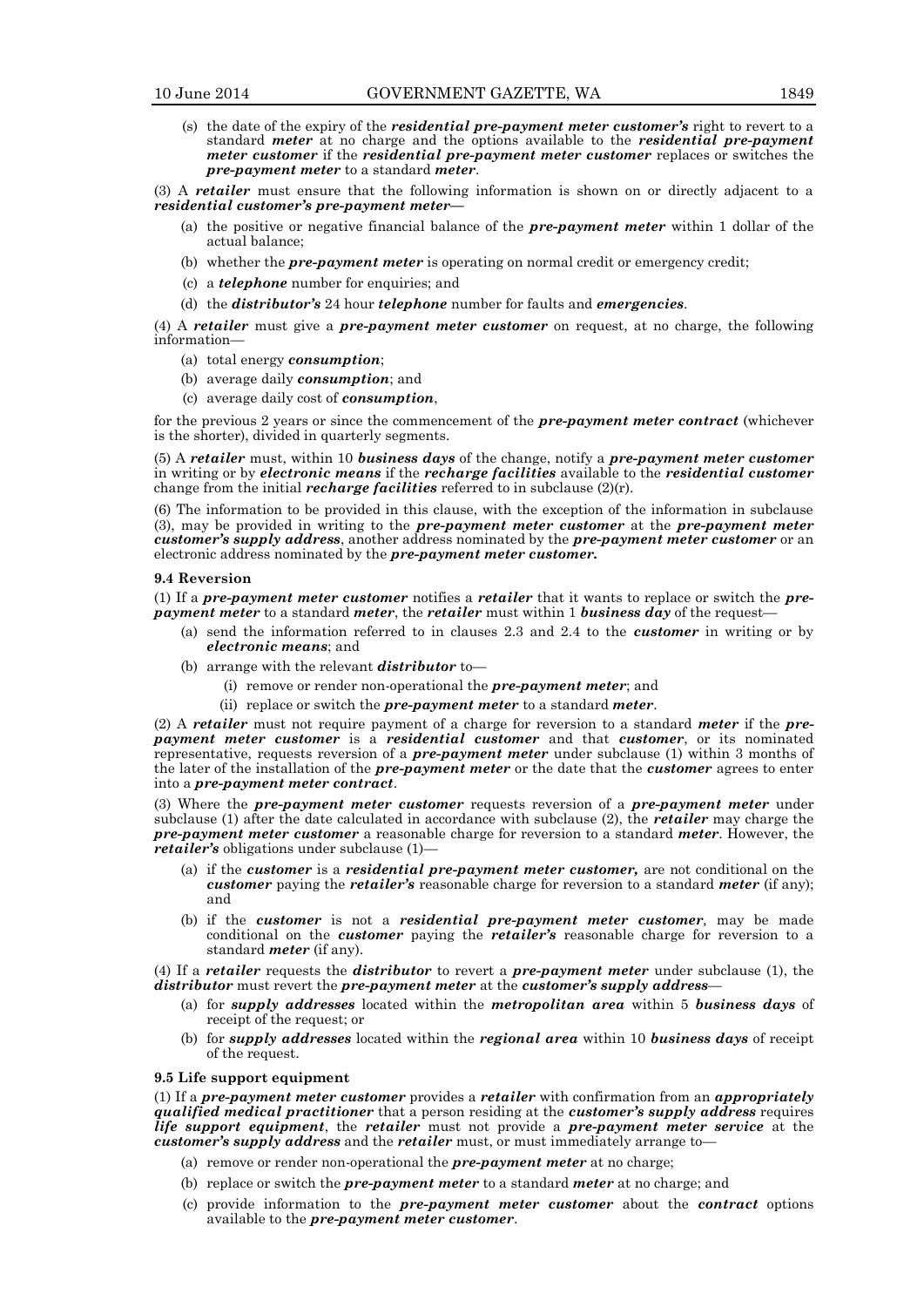(2) If a *retailer* requests the *distributor* to revert a *pre-payment meter* under subclause (1), the *distributor* must revert the *pre-payment meter* at the *customer's supply address* as soon as possible and in any event no later than—

- (a) for *supply addresses* located within the *metropolitan area*
	- (i) within 1 *business day* of receipt of the request, if the request is received prior to 3pm on a *business day*; and
	- (ii) within 2 *business days* of receipt of the request, if the request is received after 3pm on a *business day* or on a Saturday, Sunday or *public holiday*;
- (b) for *supply addresses* located within the *regional area*
	- (i) within 9 *business days* of receipt of the request, if the request is received prior to 3pm on a *business day*; and
	- (ii) within 10 *business days* of receipt of the request, if the request is received after 3pm on a *business day*, or on a Saturday, Sunday or *public holiday*.

# **9.6 Requirements for pre-payment meters**

- (a) *Pre-payment meter customers* will have access to emergency credit of \$20 outside normal business hours. Once the emergency credit is used, and no additional credit has been applied, the *pre-payment meter service* will be *de-energised*.
- (b) A *retailer* must ensure that a *pre-payment meter service—*
	- (i) is capable of informing the *retailer* of**—**
		- A. the number of instances where a *pre-payment meter customer* has been *disconnected*; and
		- B. the duration of each of those *disconnections* referred to in subclause (b)(i)(A),
		- at least every month,
		- (ii) is capable of recommencing supply and supply is recommenced as soon as information is communicated to the *pre-payment meter* that a payment to the account has been made.

# **9.7 Recharge Facilities**

A *retailer* must ensure that—

- (a) at least 1 *recharge facility* is located as close as practicable to a *pre-payment meter*, and in any case no further than 40 kilometres away;
- (b) a *pre-payment meter customer* can access a *recharge facility* at least 3 hours per day, 5 days per week;
- (c) it uses best endeavours to ensure that a *pre-payment meter customer* can access a *recharge facility* for periods greater than required under subclause (b); and
- (d) the minimum amount to be credited by a *recharge facility* does not exceed 20 dollars per increment.

## **9.8 Concessions**

If a *pre-payment meter customer* demonstrates to a *retailer* that the *pre-payment meter customer* is entitled to receive a *concession*, the *retailer* must ensure that the *pre-payment meter customer* receives the benefit of the *concession*.

#### **9.9 Meter testing**

(1) Where a *pre-payment meter customer* requests that the whole or part of the *pre-payment meter* be tested, the *retailer* must, at the request of the *customer*, make immediate arrangements to—

- (a) check the *pre-payment meter customer's* metering data;
- (b) check or conduct a test of the *pre-payment meter*; and/or
- (c) arrange for a check or test by the responsible person for the *meter* installation at the *prepayment meter customer's connection* point.

(2) If a *retailer* requests the *distributor* to check or test a *pre-payment meter* under subclause (1), the *distributor* must check or test the *pre-payment meter*.

(3) A *pre-payment meter customer* who requests a check or test of the *pre-payment meter* under subclause (1) must pay the *retailer's* reasonable charge for checking or testing the *pre-payment meter* (if any).

(4) If a *pre-payment meter* is found to be inaccurate or not operating correctly following a check or test undertaken in accordance with subclause (1), the *retailer* must—

- (a) immediately arrange for the repair or replacement of the faulty *pre-payment meter*;
- (b) correct any *overcharging* or *undercharging* in accordance with clause 9.11; and
- (c) refund the *customer* any charges paid by the *customer* pursuant to this clause for the testing of the *pre-payment meter*.

# **9.10 Credit retrieval, overcharging and undercharging**

(1) Subject to the *pre-payment meter customer* notifying a *retailer* of the proposed vacation date, a *retailer* must ensure that a *pre-payment meter customer* can retrieve all remaining credit at the time the *pre-payment meter customer* vacates the *supply address*.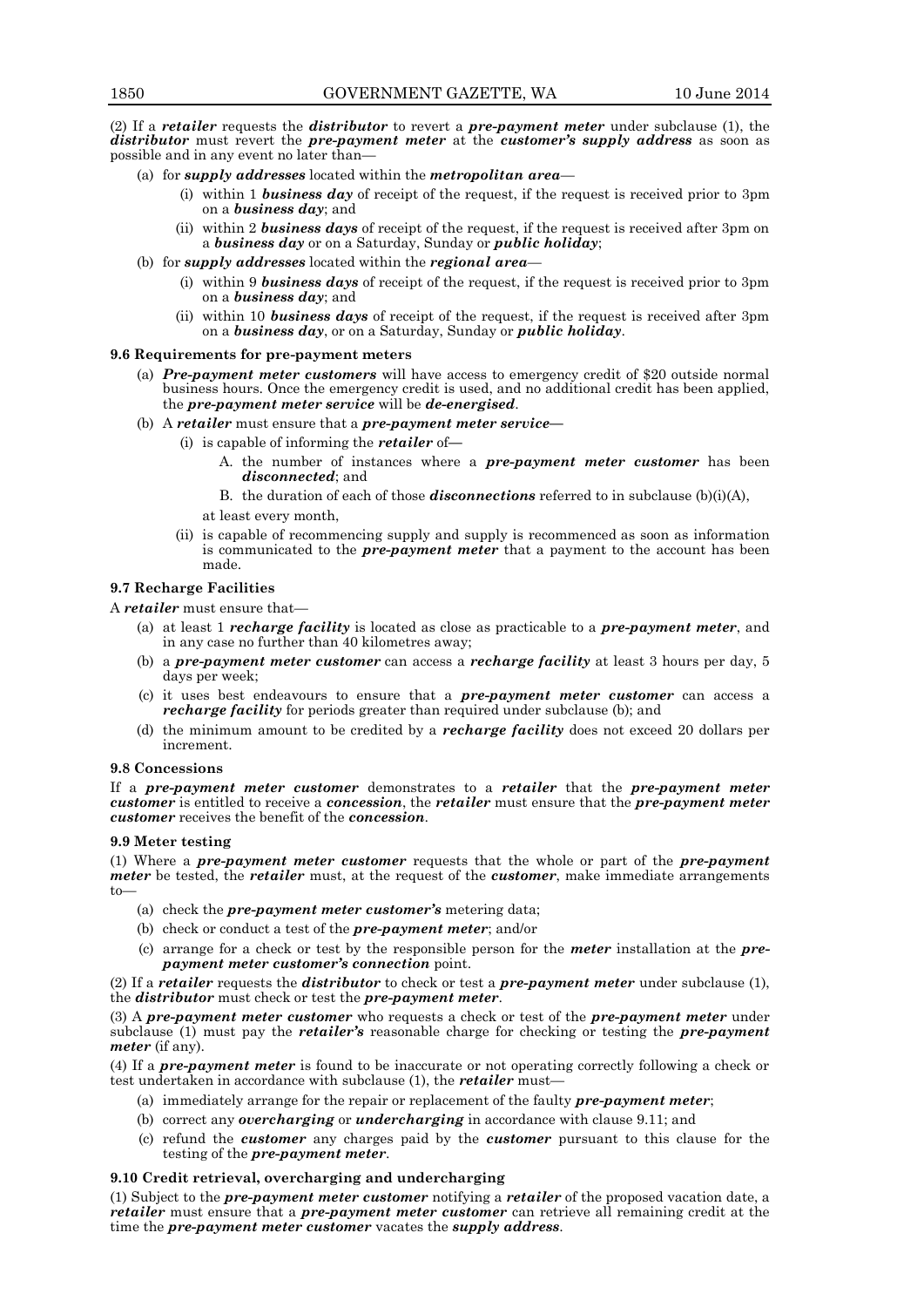(2) If a *pre-payment meter customer* (including a *pre-payment meter customer* who has vacated the *supply address*) has been *overcharged* as a result of an act or omission of a *retailer* or *distributor* (including where the *pre-payment meter* has been found to be defective), the *retailer* must use its best endeavours to inform the *pre-payment meter customer* accordingly within 10 *business days* of the *retailer* becoming aware of the error, and ask the *pre-payment meter customer* for instructions as to whether the amount should be—

- (a) credited to the *pre-payment meter customer's* account; or
- (b) repaid to the *pre-payment meter customer*.

(3) If a *retailer* receives instructions under subclause (2), the *retailer* must pay the amount in accordance with the *pre-payment meter customer's* instructions within 12 *business days* of receiving the instructions.

(4) If a *retailer* does not receive instructions under subclause (2) within 20 *business days* of making the request, the *retailer* must use reasonable endeavours to credit the amount *overcharged* to the *pre-payment meter customer's* account.

(5) No interest shall accrue to a credit or refund referred to in subclause (2).

(6) If a *retailer* proposes to recover an amount *undercharged* as a result of an act or omission by the *retailer* or *distributor* (including where a *pre-payment meter* has been found to be defective), the *retailer* must—

- (a) limit the amount to be recovered to no more than the amount *undercharged* in the 12 months prior to the date on which the *retailer* notified the *pre-payment meter customer* that *undercharging* had occurred;
- (b) list the amount to be recovered as a separate item in a special bill or in the next bill (if applicable), together with an explanation of that amount;
- (c) not charge the *pre-payment meter customer* interest on that amount or require the *prepayment meter customer* to pay a late payment fee; and
- (d) offer the *pre-payment meter customer* time to pay that amount by means of an *instalment plan* in accordance with clause 6.4(2) (as if clause 6.4(2) applied to the *retailer*) and covering a period at least equal to the period over which the recoverable *undercharging* occurred.
- (7) Where the amount referred to in subclause (2) is less than \$45 the *retailer* may—
	- (a) ask the *customer* for instructions pursuant to subclause (2) (in which case subclauses (3) and (4) apply as if the *retailer* sought instructions under subclause (2)); or
	- (b) credit the amount to the *customer's* account (in which case subclause (3) applies as if the *customer* instructed the *retailer* to credit the *customer's* account).

# **9.11 Payment difficulties or financial hardship**

- (1) A *retailer* must give reasonable consideration to a request by—
	- (a) a *residential pre-payment meter customer* that informs the *retailer* in writing, by *telephone* or by *electronic means* that the *pre-payment meter customer* is experiencing *payment difficulties* or *financial hardship*; or
	- (b) a *relevant consumer representative organisation*,

for a waiver of any fee payable by the *customer* to replace or switch a *pre-payment meter* to a standard *meter*.

(2) Notwithstanding its obligations under clause 6.10, a *retailer* must ensure that—

- (a) where a *residential pre-payment meter customer* informs the *retailer* in writing, by *telephone* or by *electronic means* that the *pre-payment meter customer* is experiencing *payment difficulties* or *financial hardship*; or
- (b) the *retailer* identifies that a *residential pre-payment meter customer* has been *disconnected* 2 or more times in any 1-month period for longer than 120 minutes on each occasion,

the *retailer* must use best endeavours to *contact* the *customer* as soon as is reasonably practicable to provide—

- (c) the information referred to in clauses 2.3 and 2.4 to the *customer*;
- (d) information about the different types of *meters* available to the *customer*;
- (e) information about and referral to relevant *customer* financial assistance programmes, and/or
- (f) referral to *relevant consumer representative organisations*; and/or
- (g) information on independent financial and other relevant counselling services.

(3) The information to be provided in subclause (2) may be provided in writing to the *pre-payment meter customer* at the *pre-payment meter customer's supply address*, another address nominated by the *pre-payment meter customer* or an electronic address nominated by the *prepayment meter customer.*

#### **9.12 Existing pre-payment meters**

A *pre-payment meter* installed prior to the *amendment date* will be deemed to comply with the requirements of this Part 9.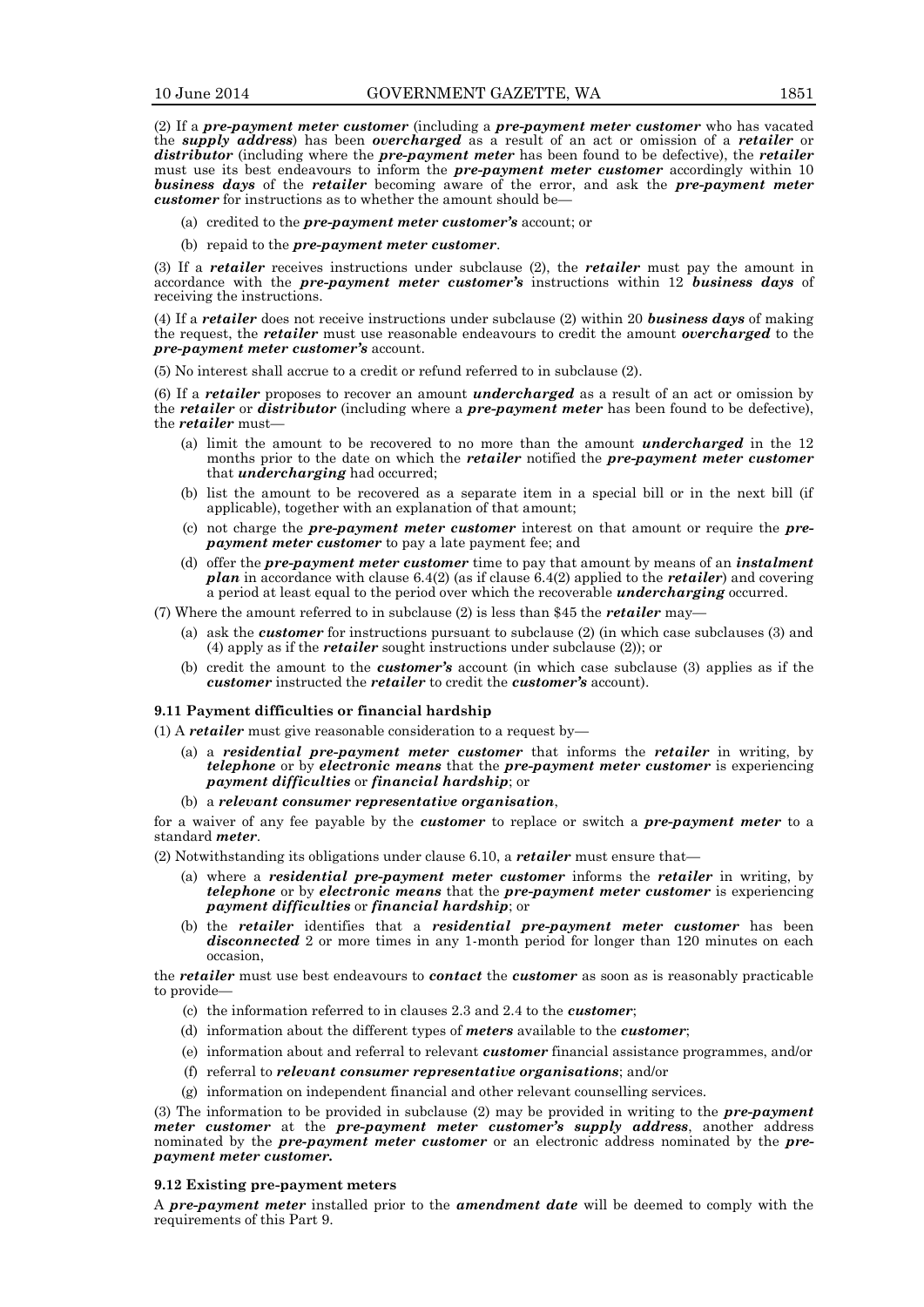# **PART 10—INFORMATION & COMMUNICATION**

*Division 1—Obligations particular to retailers*

# **10.1 Tariff information**

(1) A *retailer* must give notice to each of its *customers* affected by a variation in its tariffs as soon as practicable after the variation is published and, in any event, no later than the next bill in a *customer's billing cycle*.

(2) A *retailer* must give a *customer* on request, at no charge, reasonable information on the *retailer's* tariffs, including any *alternative tariffs* that may be available to that *customer*.

(3) A *retailer* must give a *customer* the information referred to under subclause (2) within 8 *business days* of the date of receipt. If requested by a *customer*, the *retailer* must give the information in writing.

# **10.2 Historical billing data**

(1) A *retailer* must give a *non-contestable customer* on request the *non-contestable customer's* billing data.

(2) If a *non-contestable customer* requests billing data under subclause (1)—

- (a) for a period less than the previous 2 years and no more than once a year; or
- (b) in relation to a dispute with the *retailer*,

the *retailer* must give the billing data at no charge.

(3) A *retailer* must give a *non-contestable customer* the billing data requested under subclause (1) within 10 *business days* of the date of receipt of—

- (a) the request; or
- (b) payment for the *retailer's* reasonable charge for providing the billing data (if requested by the *retailer*).
- (4) A *retailer* must keep a *non-contestable customer's* billing data for 7 years.

# **10.3 Concessions**

A *retailer* must give a *residential customer* on request at no charge—

- (a) information on the types of *concessions* available to the *residential customer*; and
- (b) the name and contact details of the organisation responsible for administering those *concessions* (if the *retailer* is not responsible).

# **10.3A Service Standard Payments**

A *retailer* must give a *customer* at least once a year written details of the *retailer's* and *distributor's* obligations to make payments to the *customer* under Part 14 of this *Code* and under any other legislation (including subsidiary legislation) in Western Australia including the amount of the payment and the eligibility criteria for the payment.

# **10.4 Energy Efficiency Advice**

A *retailer* must give a *customer* on request, at no charge, general information on—

- (a) cost effective and efficient ways to utilise electricity (including referring a *customer* to a relevant information source); and
- (b) the typical running costs of major domestic appliances.

# **10.5 Distribution matters**

If a *customer* asks a *retailer* for information relating to the distribution of electricity, the *retailer* must-

- (a) give the information to the *customer*; or
- (b) refer the *customer* to the relevant *distributor* for a response.

# *Division 2—Obligations particular to distributors*

# **10.6 General information**

A *distributor* must give a *customer* on request, at no charge, the following information—

- (a) information on the *distributor's* requirements in relation to the *customer's* proposed new electrical installation, or changes to the *customer's* existing electrical installation, including advice about supply extensions;
- (b) an explanation for any unplanned or approved change in the quality of supply of electricity outside of the limits prescribed by law;
- (c) an explanation for any unplanned *interruption* of supply to the *customer's supply address*;
- (d) advice on facilities required to protect the *distributor's* equipment;
- (e) advice on how to obtain information on protecting the *customer's* equipment;
- (f) advice on the *customer's* electricity usage so that it does not interfere with the operation of a distribution system or with supply to any other electrical installation;
- (g) general information on safe use of electricity;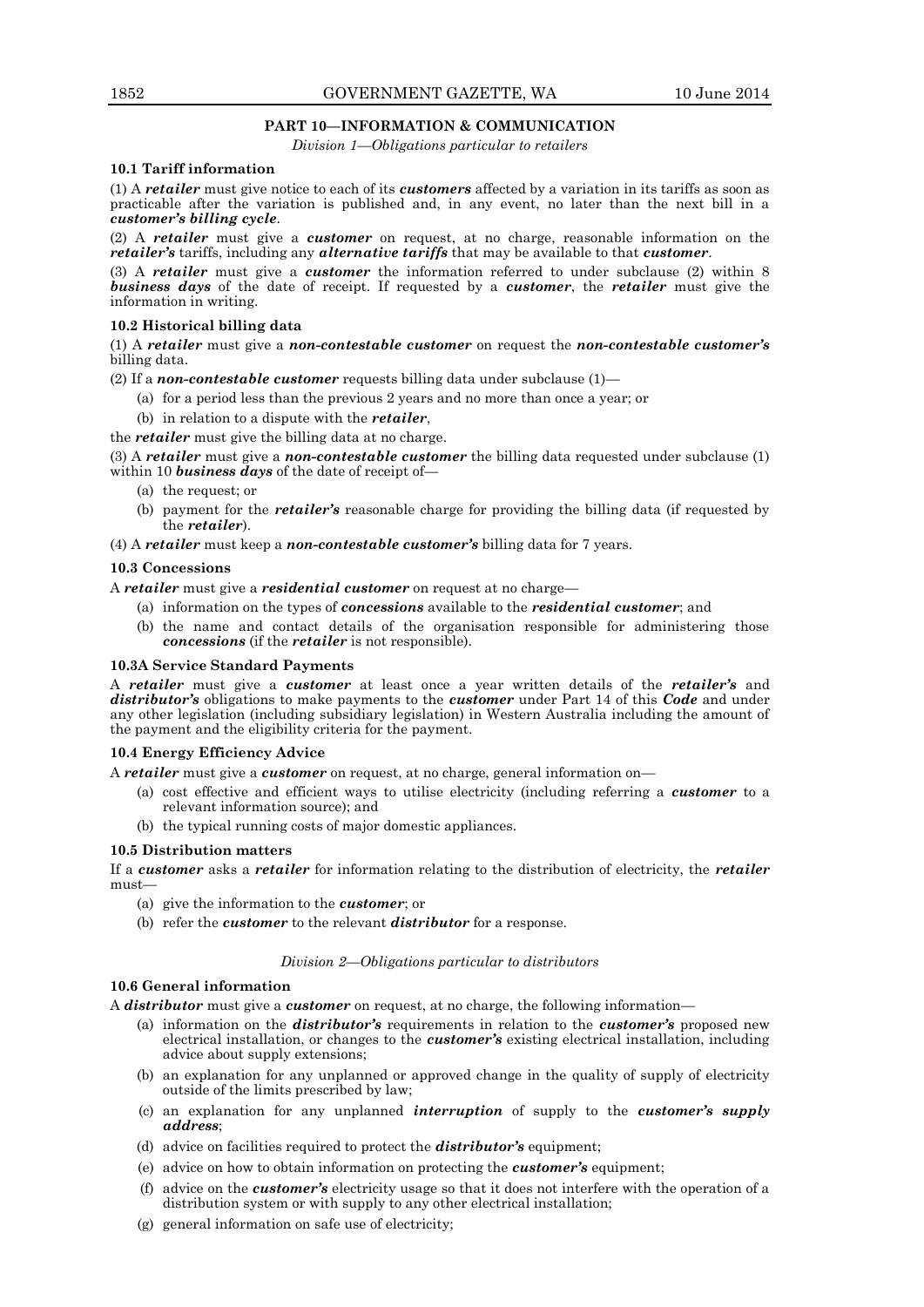- (h) general information on quality of supply; and
- (i) general information on reliability of supply.

## **10.7 Historical consumption data**

- (1) A *distributor* must give a *customer* on request the *customer's consumption* data.
- (2) If a *customer* requests *consumption* data under subclause (1)—
	- (a) for a period less than the previous 2 years and no more than twice a year provided the *customer* has not been given *consumption* data pursuant to a request under subclause (1) more than twice within the 12 months immediately preceding the request ; or
	- (b) in relation to a dispute with the *distributor*,

the *distributor* must give the *consumption* data at no charge.

(3) A *distributor* must give a *customer* the *consumption* data requested under subclause (1) within 10 *business days* of the date of receipt of—

- (a) the request; or
- (b) if payment is required (and is requested by the *distributor* within 2 *business days* of the request) payment for the *distributor's* reasonable charge for providing the data.
- (4) A *distributor* must keep a *customer's consumption* data for 7 years.

# **10.8 Distribution standards**

(1) A *distributor* must tell a *customer* on request how the *customer* can obtain information on distribution standards and metering arrangements—

- (a) prescribed under the *Act* or the *Electricity Act 1945*; or
- (b) adopted by the *distributor*,

that are relevant to the *customer*.

(2) A *distributor* must publish on its website the information specified in subclause (1).

#### *Division 3—Obligations particular to retailers and distributors*

#### **10.9 Written information must be easy to understand**

To the extent practicable, a *retailer* and *distributor* must ensure that any written information that must be given to a *customer* by the *retailer* or *distributor* or its *electricity marketing agent* under the *Code* is expressed in clear, simple and concise language and is in a format that makes it easy to understand.

#### **10.10 Code of Conduct**

(1) A *retailer* and a *distributor* must tell a *customer* on request how the *customer* can obtain a copy of the *Code*.

(2) A *retailer* and a *distributor* must make electronic copies of the *Code* available, at no charge, on the *retailer's* or *distributor's* website.

(3) A *retailer* and a *distributor* must make a copy of the *Code* available for inspection at the offices of the *retailer* and *distributor* at no charge.

#### **10.11 Special Information Needs**

(1) A *retailer* and a *distributor* must make available to a *residential customer* on request, at no charge, services that assist the *residential customer* in interpreting information provided by the *retailer* or *distributor* to the *residential customer* (including independent multi-lingual and *TTY* services, and large print copies).

(2) A *retailer* and, where appropriate, a *distributor* must include in relation to *residential customers*—

- (a) the *telephone* number for its *TTY* services;
- (b) the *telephone* number for independent multi-lingual services; and
- (c) the *National Interpreter Symbol* with the words "Interpreter Services",

on the—

- (d) bill and bill related information (including, for example, the notice referred to in clause 4.2(5) and statements relating to an *instalment plan*);
- (e) *reminder notice*; and
- (f) *disconnection warning*.

# **10.12 Metering**

(1) A *distributor* must advise a *customer* on request, at no charge, of the availability of different types of *meters* and their—

- (a) suitability to the *customer's supply address*;
- (b) purpose;
- (c) costs; and
- (d) installation, operation and maintenance procedures.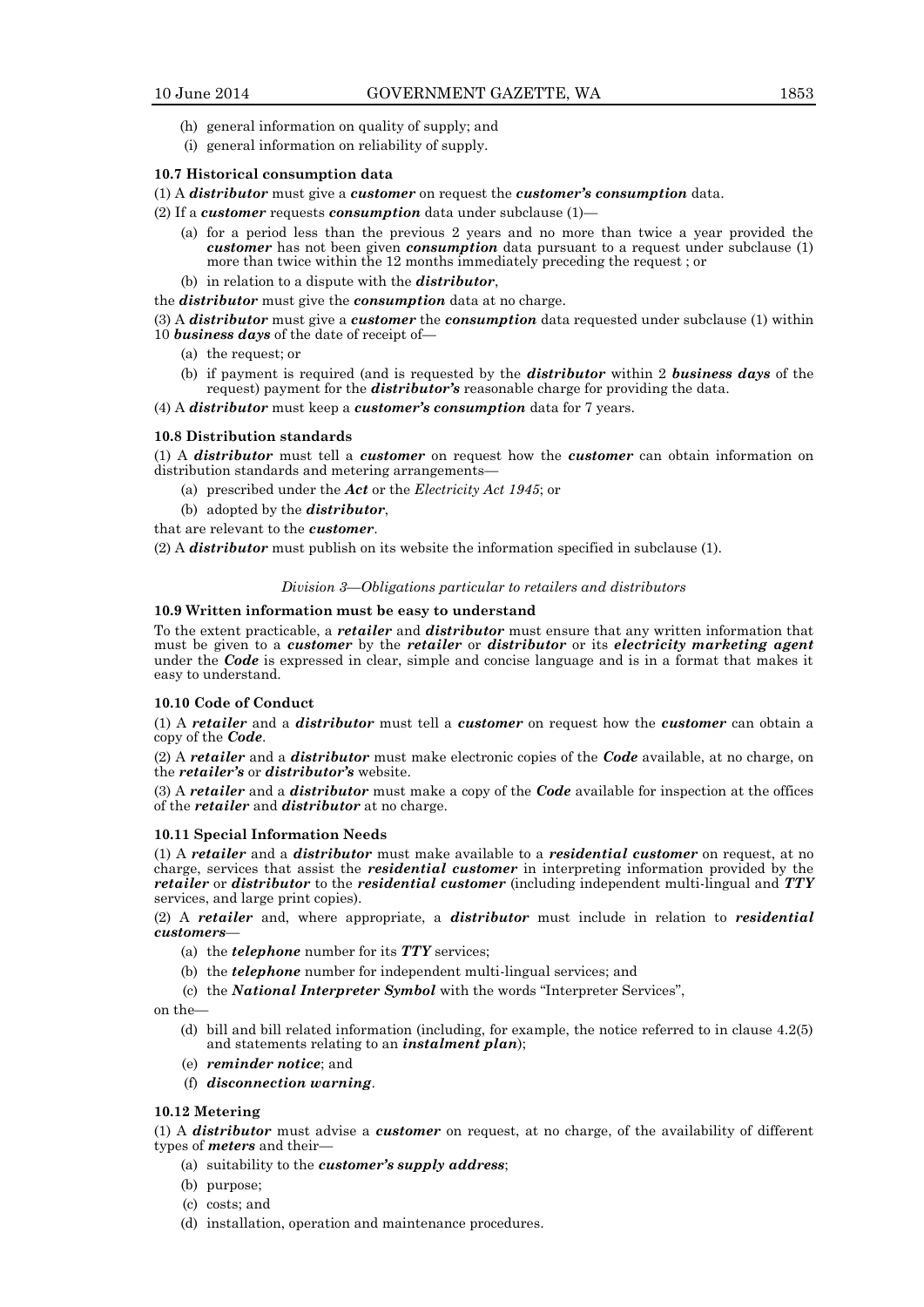(2) If a *customer* asks a *retailer* for information relating to the availability of different types of *meters*, the *retailer* must—

- (a) give the information to the *customer*; or
- (b) refer the *customer* to the relevant *distributor* for a response.

# **PART 11—NOT USED**

# **PART 12—COMPLAINTS & DISPUTE RESOLUTION**

#### **12.1 Obligation to establish complaints handling process**

(1) A *retailer* and *distributor* must develop, maintain and implement an internal process for handling *complaints* and resolving disputes.

(2) The *complaints* handling process under subclause (1) must—

- (a) comply with *Australian Standard* AS ISO 10002—2006;
- (b) address at least—
	- (i) how *complaints* must be lodged by *customers*;
	- (ii) how *complaints* will be handled by the *retailer* or *distributor*, including—
		- (A) a right of the *customer* to have its *complaint* considered by a senior employee within each organisation of the *retailer* or *distributor* if the *customer* is not satisfied with the manner in which the *complaint* is being handled;
		- (B) the information that will be provided to a *customer*;
	- (iii) response times for *complaints*;
	- (iv) method of response;
- (c) detail how the *retailer* will handle *complaints* about the *retailer*, *electricity marketing agents* or *marketing*; and
- (d) be available at no cost to *customers*.
- (3) For the purposes of subclause (2)(b)(ii)(B), a *retailer* or *distributor* must at least—
	- (a) when responding to a *customer complaint*, advise the *customer* that the *customer* has the right to have the *complaint* considered by a senior employee within the *retailer* or *distributor* (in accordance with its *complaints* handling process); and
	- (b) when a *complaint* has not been *resolved* internally in a manner acceptable to the *customer*, advise the *customer*—
		- (i) of the reasons for the outcome (on request, the *retailer* or *distributor* must supply such reasons in writing); and
		- (ii) that the *customer* has the right to raise the *complaint* with the *electricity ombudsman* or another relevant external dispute resolution body and provide the Freecall *telephone* number of the *electricity ombudsman*.

(4) For the purpose of subclause (2)(b)(iii), a *retailer* or *distributor* must, on receipt of a written *complaint* by a *customer*—

- (a) acknowledge the *complaint* within 10 *business days*; and
- (b) respond to the *complaint* by addressing the matters in the *complaint* within 20 *business days*.

#### **12.2 Obligation to comply with a guideline that distinguishes customer queries from customer complaints**

A *retailer* must comply with any guideline developed by the *Authority* relating to distinguishing *customer* queries from *customer complaints*.

#### **12.3 Information provision**

A *retailer*, *distributor* and *electricity marketing agent* must give a *customer* on request, at no charge, information that will assist the *customer* in utilising the respective *complaints* handling processes.

# **12.4 Obligation to refer complaint**

When a *retailer*, *distributor* or *electricity marketing agent* receives a *complaint* that does not relate to its functions, it must advise the *customer* of the entity that the *retailer*, *distributor* or *electricity marketing agent* reasonably considers to be the appropriate entity to deal with the *complaint* (if known).

## **PART 13—REPORTING**

# **13.1 Preparation of an annual report by retailers and distributors**

A *retailer* and a *distributor* must prepare a report in respect of each *reporting year* setting out the information specified by the *Authority*.

#### **13.2 Provision of annual report to the Authority by retailers and distributors**

A report referred to in clause 13.1 must be provided to the *Authority* by the date, and in the matter and form, specified by the *Authority*.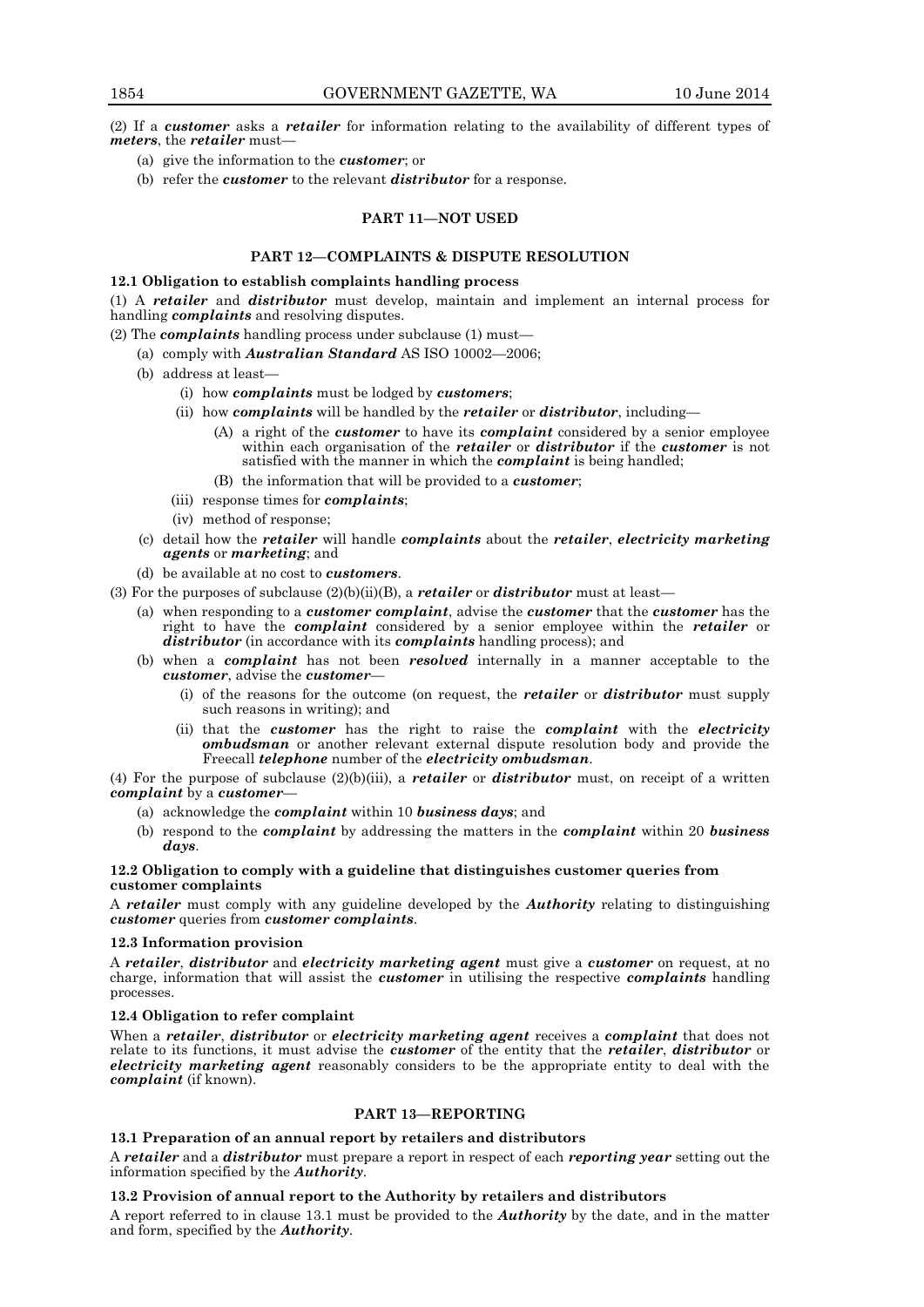#### **13.3 Publication of reports by retailers and distributors**

(1) A report referred to in clause 13.1 must be published by the date specified by the *Authority*.

- (2) A report is published for the purposes of subclause (1) if—
	- (a) copies of it are available to the public, without cost, at places where the *retailer* or *distributor* transacts business with the public; and
	- (b) a copy of it is posted on an internet website maintained by the *retailer* or *distributor*.

# **PART 14—SERVICE STANDARD PAYMENTS**

*Division 1—Obligations particular to retailers*

# **14.1 Facilitating customer reconnections**

(1) Subject to clause 14.6, where a *retailer* is required to arrange a *reconnection* of a *customer's supply address* under Part 8—

- (a) but the *retailer* has not complied with the time frames prescribed in clause 8.1(2); or
- (b) the *retailer* has complied with the time frames prescribed in clause 8.1(2) but the *distributor* has not complied with the time frames prescribed in clause 8.2(2),

the *retailer* must pay to the *customer* \$60 for each day that it is late, up to a maximum of \$300.

(2) Subject to clause 14.6, if a *retailer* is liable to and makes a payment under subclause (1) due to an act or omission of the *distributor*, the *distributor* must compensate the *retailer* for the payment.

#### **14.2 Wrongful disconnections**

(1) Subject to clause 14.6, if a *retailer—*

- (a) fails to comply with any of the procedures prescribed under Part 6 (if applicable and other than clauses 6.8, 6.9 and 6.10) and Part 7 (other than clauses 7.4, 7.5, 7.6, 7.7(1)(a), 7.7(1)(b), 7.7(2)(a) and 7.7(2)(c)) of the *Code* prior to arranging for *disconnection* or *disconnecting* a *customer* for failure to pay a bill; or
- (b) arranges for *disconnection* or *disconnects* a *customer* in contravention of clauses 7.2, 7.3, 7.6 or 7.7 for failure to pay a bill,

the *retailer* must pay to the *customer* \$100 for each day that the *customer* was wrongfully *disconnected*.

(2) Subject to clause 14.6, if a *retailer* is liable to and makes a payment under subclause (1) due to an act or omission of the *distributor*, the *distributor* must compensate the *retailer* for the payment.

#### **14.3 Customer service**

(1) Subject to clause 14.6, if a *retailer* fails to acknowledge or respond to a *complaint* within the time frames prescribed in clause 12.1(4), the *retailer* must pay to the *customer* \$20.

(2) The *retailer* will only be liable to make 1 payment of \$20, pursuant to subclause (1), for each written *complaint*.

*Division 2—Obligations particular to distributors*

# **14.4 Customer service**

(1) Subject to clause 14.6, if a *distributor* fails to acknowledge or respond to a *complaint* within the time frames prescribed in clause 12.1(4), the *distributor* must pay to the *customer* \$20.

(2) The *distributor* will only be liable to make 1 payment of \$20, pursuant to subclause (1), for each written *complaint*.

#### **14.5 Wrongful disconnections**

Subject to clause 14.6, if a *distributor disconnects* a *customer's supply address* other than as authorised by—

- (a) this *Code* or otherwise by law; or
- (b) a *retailer*,

then the *distributor* must pay to the *customer* \$100 for each day that the *customer* was wrongfully *disconnected*.

#### *Division 3—Payment*

#### **14.6 Exceptions**

(1) A *retailer* or *distributor* is not required to make a payment under clauses 14.1 to 14.5 if events or conditions outside the control of the *retailer* or *distributor* caused the *retailer* or *distributor* to be liable to make the payment.

(2) Except in the case of a payment under clauses 14.2 and 14.5, which are required to be made without application by a *customer* as soon as reasonably practical*,* a *retailer* or *distributor* is not required to make a payment under clauses 14.1 to 14.5 if the *customer* fails to apply to the *retailer*  or *distributor* for the payment within 3 months of the non-compliance by the *retailer* or *distributor*.